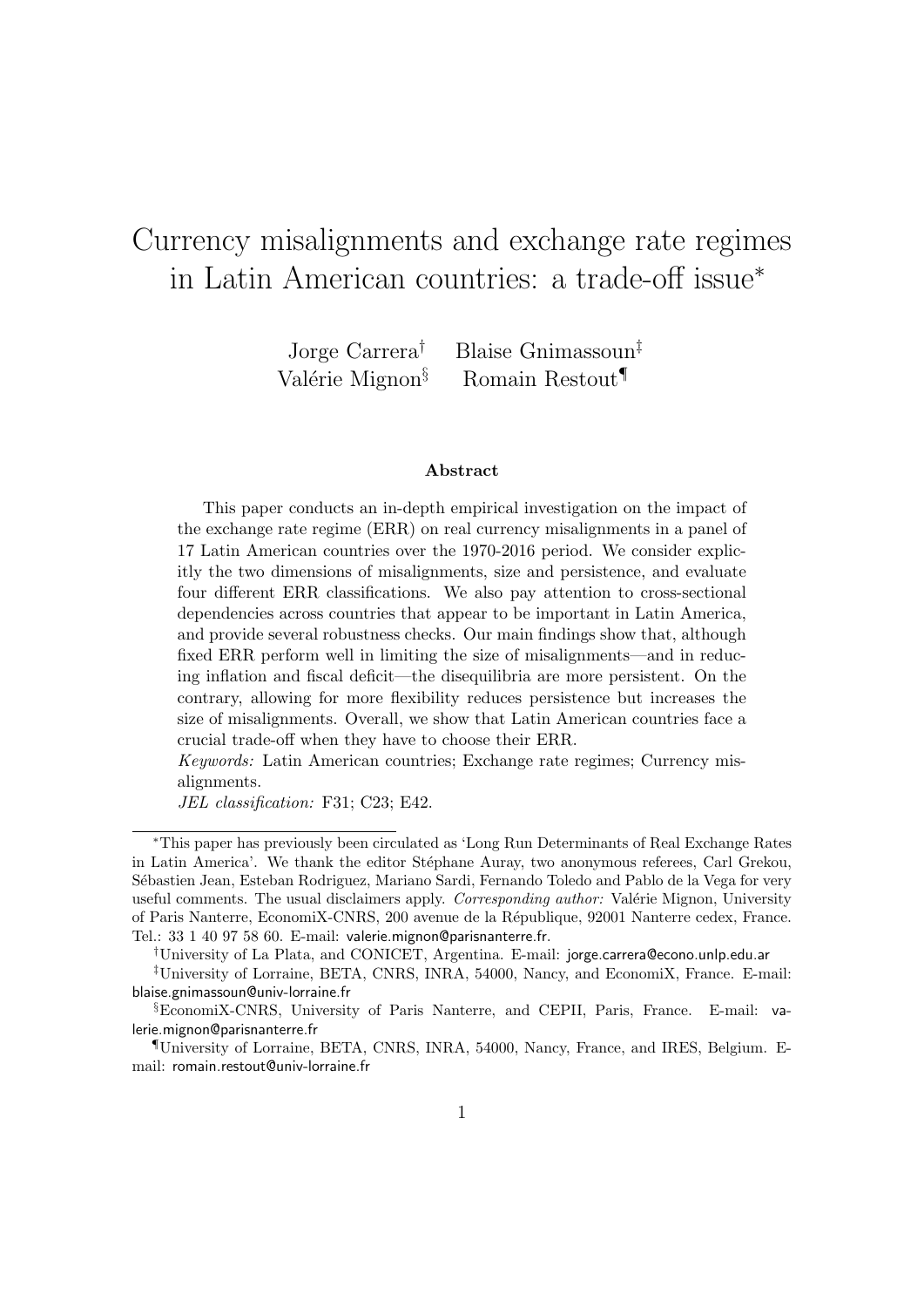# 1 Introduction

The role of the nominal exchange rate in Latin American economies has evolved markedly over the last half-century. In the first part of the period, although it served as the main anchor of nominal stability, it was also the primary source of economic and financial crises. In recent decades, its capacity to absorb changes in external conditions has grown in a context of more open and stable economies. Concurrently, over the whole period, the dynamics of the real effective exchange rates in the region were characterized by large swings, strong volatility, and persistent misalignments. Such sustained deviations of the real exchange rate from its equilibrium level are likely to produce severe macroeconomic disequilibria, whose resorption requires successful stabilization policies and exchange rate management. Within this context, the choice of exchange rate regime (ERR) appears to be a key issue. Indeed, various macroeconomic outcomes, such as inflation, unemployment, financial and balance of payment crises, as well as episodes of rapid growth, are influenced by exchange rate policies and regimes (see [Rodrik,](#page-40-0) [2008;](#page-40-0) [Frenkel and Rapetti,](#page-38-0) [2010;](#page-38-0) and [Guzman, Ocampo, and Stiglitz,](#page-39-0) [2018\)](#page-39-0).

This paper aims at addressing this critical issue by investigating the impact of ERR on real currency misalignments, i.e., on the deviations of the real exchange rate from its equilibrium value. Since currency imbalances have a strong influence on the macroeconomic performance of countries, the level of the real exchange rate matters greatly. In particular, Latin American countries have experienced several overvaluation episodes that have had detrimental effects on economic growth. The choice of ERR plays a key role in that regard. Argentina and its fixed ERR provide a typical example in the 1990s, as the massive Argentina peso overvaluation plunged the country into a great depression. However, the movement towards more flexibility in the ERR has also strongly affected countries' macroeconomic results, as illustrated by the Chilean case during the 1970s. Hence, the choice of ERR is far from being straightforward.

From a theoretical viewpoint, two main explanations have been put forward regarding the link between ERR and currency misalignments. On the one hand, [Fried](#page-38-1)[man](#page-38-1) [\(1953\)](#page-38-1) states that flexible exchange rates encourage price convergence across countries, even where the prices of goods are rigid. In that context, changes in the nominal exchange rate substitute for nominal price adjustments. On the other hand, under fixed ERR, transaction costs are reduced and cross-border trade is enhanced in the goods market. Price convergence is thus fostered as the transparency of price differentials that could be arbitraged away is increased [\(Rose, Lockwood, and Quah,](#page-40-1) [2000\)](#page-40-1). Turning to the empirical literature, here too the results are not clear-cut regarding the impact of ERR on misalignments. [Dubas](#page-37-0) [\(2009\)](#page-37-0) considers a panel of 102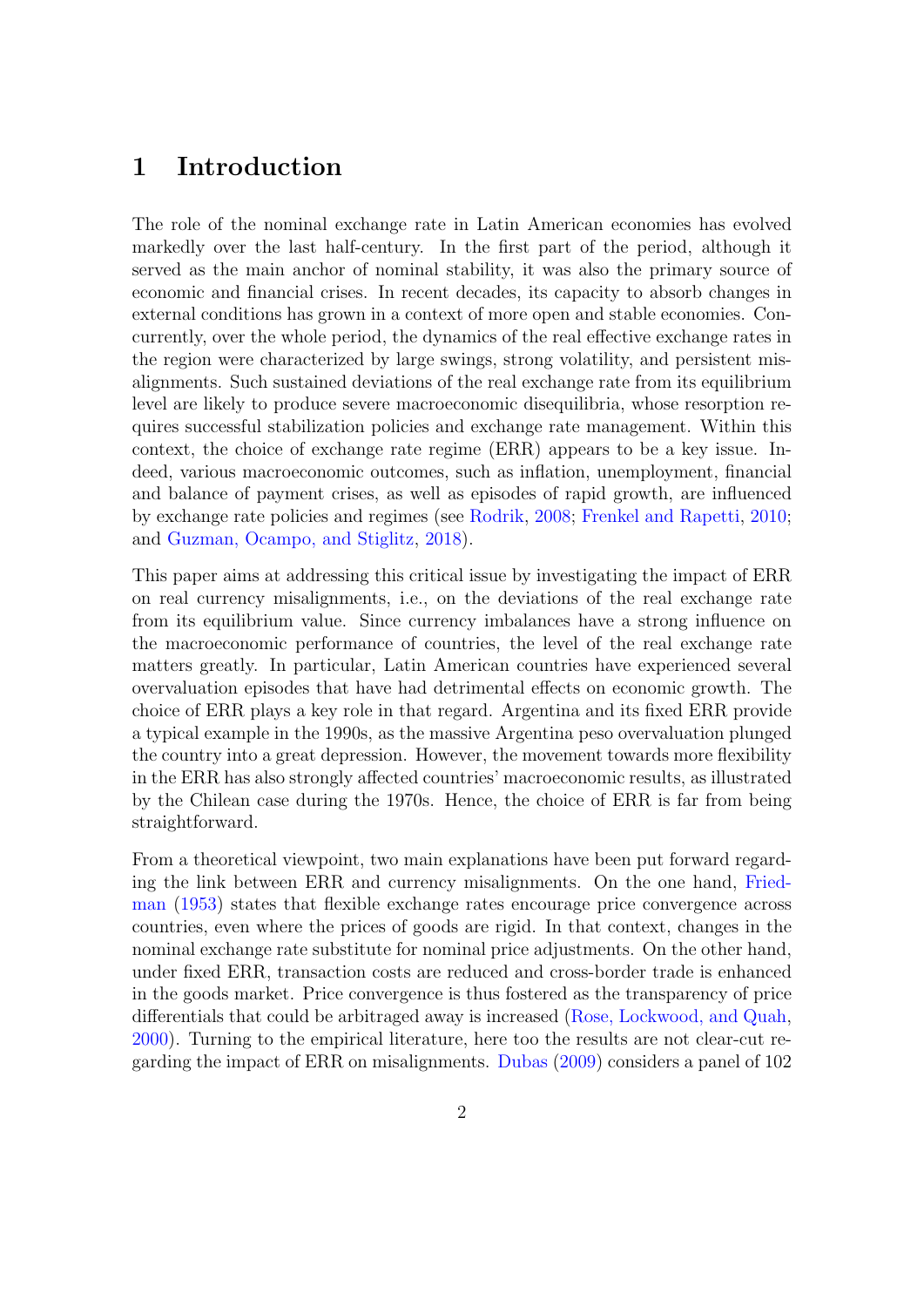countries and shows that for developing economies, intermediate regimes (regimes falling somewhere between a pure float and a hard peg) are more effective in reducing the size of misalignments. Conversely, [Nouira and Sekkat](#page-39-1) [\(2015\)](#page-39-1) find that intermediate ERR tend to generate larger and more volatile misalignments. For their part, [Coudert and Couharde](#page-37-1) [\(2009\)](#page-37-1) find that misalignments are higher in the case of fixed ERR, and [Holtemoller and Mallick](#page-39-2) [\(2013\)](#page-39-2) show that the higher the flexibility of the regime, the lower the misalignment and, thus, the probability of an impending crisis. These diverging conclusions are partly due to differences in the selected samples, and call for more "targeted" studies dealing with countries characterized by specific experiences like those of Latin America. Furthermore, although these aforementioned studies investigate the effect of ERR on the size of misalignments, they are silent on its impact on their persistence.

This paper falls into this strand of the literature, to which we contribute in several ways. First, we consider a sample of 17 Latin American countries over quite a long time-span, allowing us to account for various exhaustive exchange rate arrangements within the sample period. Given the continuous changes in exchange rate policy linked to macroeconomic imbalances in this region, our sample is especially relevant for empirical purposes. Second, we rely on a robust approach to derive currency misalignments by considering (i) the main relevant exchange rate determinants, and (ii) cross-country dependencies through the use of effective (i.e., multilateral) exchange rates and appropriate panel estimation methods.<sup>[1](#page-2-0)</sup> Specifically, we assess currency misalignments using the behavioral equilibrium exchange-rate (BEER) methodology that links the real effective exchange rate of a country to a set of economic fundamentals—such as the net foreign asset position, the Balassa-Samuelson effect, terms of trade, trade openness and government spending—through a linear cointe-grating relationship.<sup>[2](#page-2-1)</sup> Third, whereas the existing literature mainly relies on one or two of the usual ERR classifications, we consider four different classifications, including one that we define as consensual. Fourth, in addition to investigating the

<span id="page-2-0"></span><sup>&</sup>lt;sup>1</sup>In this regard, we go further than previous studies on currency misalignments in Latin American countries, which typically focused on (i) one specific country or a quite limited sample of economies (see, e.g., [Buchs,](#page-36-0) [2005,](#page-36-0) and [Paiva,](#page-40-2) [2006,](#page-40-2) on Brazil; [Giannellis and Koukouritakis,](#page-38-2) [2013,](#page-38-2) on a panel of four countries), and/or (ii) a limited number of exchange rate determinants [\(Alberola,](#page-36-1) [2003;](#page-36-1) [Fernando Broner,](#page-38-3) [2005;](#page-38-3) [Su, Tsangyao, and Chang,](#page-40-3) [2011\)](#page-40-3).

<span id="page-2-1"></span><sup>&</sup>lt;sup>2</sup>The most common practice in the literature is to use a linear model in estimating the equilibrium exchange rate by the BEER approach. It is worth mentioning that the effect of net foreign assets on the real exchange rate could however depend on the degree of trade openness. However, given that the BEER approach relies on the cointegration framework, the introduction of interaction terms would complicate the estimates without significant added value compared to the standard, linear approach. Regarding the Balassa-Samuelson effect, we consider real GDP per capita in relative terms where the weighting scheme is based on the level of trade with the main trading partners. Thus, this variable takes into account, to some extent, the degree of trade openness.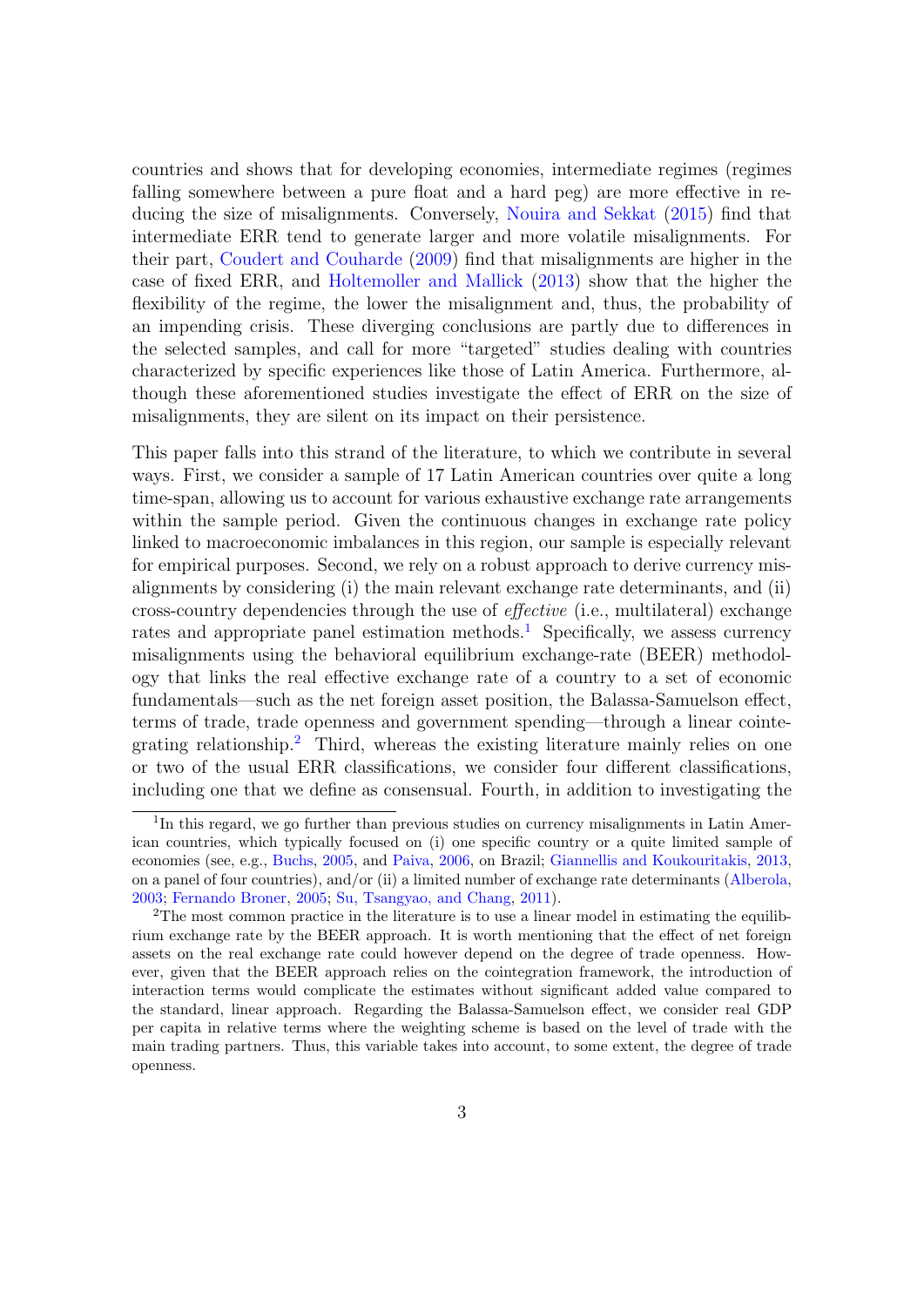effect of ERR on the size of misalignments, we also rigorously analyze its impact on their persistence. In doing so, our paper is, to the best of our knowledge, the first to consider explicitly the two dimensions of misalignments, size and persistence, when assessing the impact of the EER on deviations of the real exchange rate from its equilibrium value. Finally, turning to methodological issues, we pay particular attention to cross-sectional dependencies across countries and provide several robustness checks.

Our main findings show that although fixed ERR perform well in limiting the size of misalignments, the disequilibria are more persistent. On the contrary, allowing for more flexibility reduces persistence, but increases the size of misalignments. Overall, we show that Latin American countries face a crucial trade-off when they have to choose their ERR.

The rest of the paper is organized as follows. Section [2](#page-3-0) presents our methodology and describes the data. Section [3](#page-11-0) displays the estimation results, and related comments. Section [4](#page-20-0) provides several robustness checks, and Section [5](#page-26-0) concludes the paper.

# <span id="page-3-0"></span>2 Methodology and data

#### 2.1 Estimating exchange rate misalignments

Commonly defined as the deviations of real effective exchange rates from their equilibrium values, currency misalignments can be derived from the following equation:

$$
mis_{i,t} = reer_{i,t} - \widehat{reer}_{i,t},\tag{1}
$$

where i and t refer to the cross-section unit (country) and the time unit (year), respectively. *mis* denotes the currency misalignment, *reer* stands for the real effective exchange rate (in logarithmic terms), and  $\widehat{reer}$  is its corresponding equilibrium level. An increase (decrease resp.) in reer denotes an appreciation (depreciation resp.) of the real exchange rate, a positive (negative resp.) value of misalignment refers to a currency overvaluation (undervaluation resp.). To assess this equilibrium value, various approaches exist in the literature, among which the most popular are (i) the purchasing power parity (PPP) approach which is relevant only in the very longrun (see [Rogoff,](#page-40-4) [1996\)](#page-40-4), (ii) the medium-run, fundamental equilibrium exchange-rate approach (FEER) of [Williamson](#page-40-5) [\(1983\)](#page-40-5), and (iii) in -between, the behavioral equilibrium exchange-rate approach (BEER) introduced by [Faruqee](#page-38-4) [\(1995\)](#page-38-4) and [MacDonald](#page-39-3)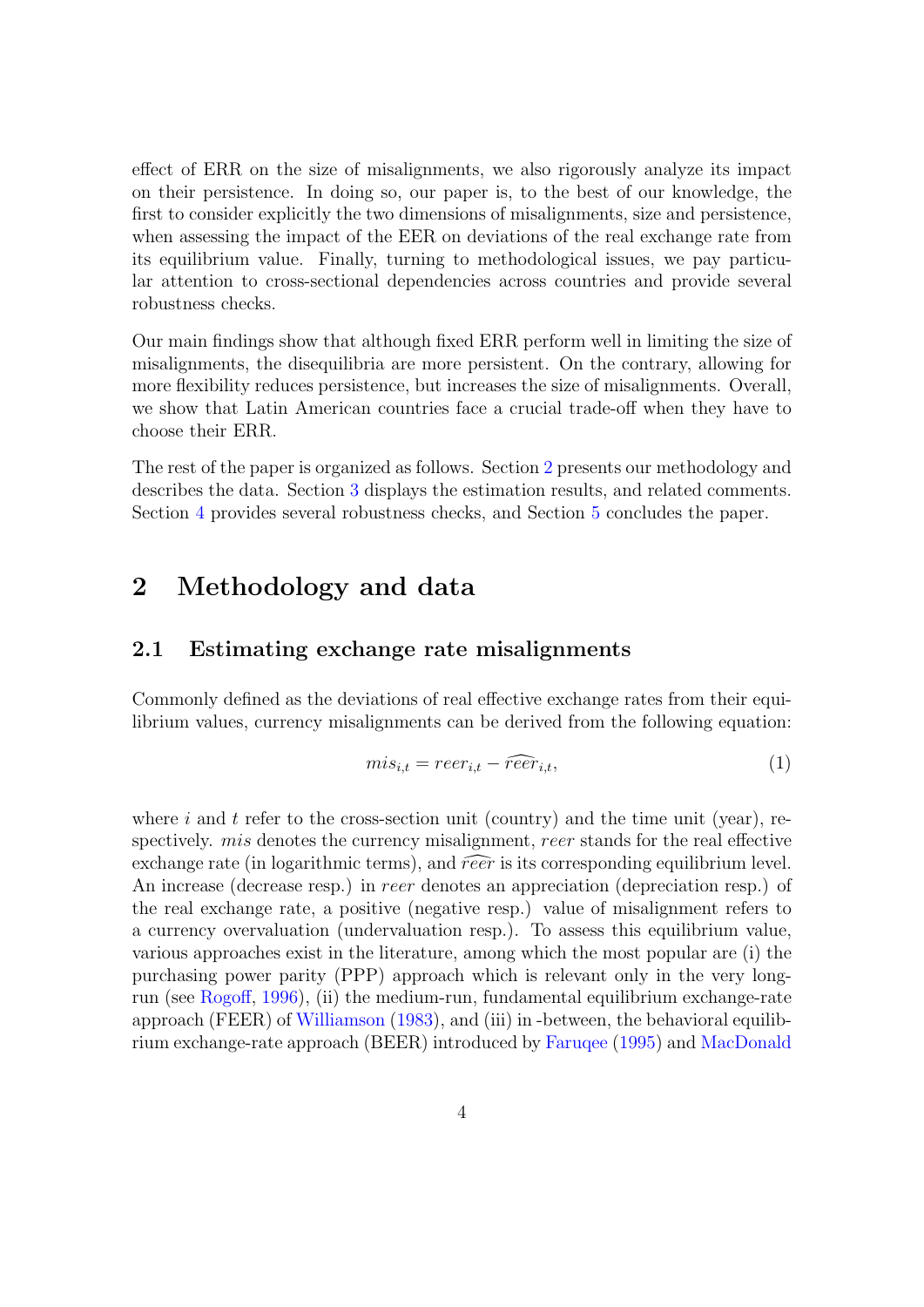[and Clark](#page-39-3)  $(1998).$  $(1998).$ <sup>[3](#page-4-0)</sup> As shown by Bénassy-Quéré, Béreau, and Mignon  $(2010)$ , these various approaches can be seen as complementary rather than opposite in the sense that each of them corresponds to a particular horizon. In this paper, we rely on the BEER methodology that has the double advantage of (i) not requiring assumptions regarding the internal and external balances, and (ii) accounting for stock effects through the net foreign asset position.

According to the BEER approach, the real effective exchange rate of country i at period  $t$  is linked to a set of economic fundamentals through a cointegrating relationship defined as follows:

<span id="page-4-1"></span>
$$
reer_{i,t} = f(nfa_{i,t}, bs_{i,t}, tot_{i,t}, open_{i,t}, gov_{i,t}),
$$
\n
$$
(2)
$$

with  $i = 1, ..., N$  and  $t = 1, ..., T$ . Equation [\(2\)](#page-4-1) includes the following explanatory variables:

- The net foreign asset position as a percentage of GDP,  $nfa_{it}$ . This variable is expected to have a positive impact on the real effective exchange rate, both series being related through the intertemporal budget constraint which links external assets, real exchange rate and trade balance together (see, e.g., [Lane](#page-39-4) [and Milesi-Ferretti,](#page-39-4) [2002\)](#page-39-4). A country running a current account deficit (surplus resp.) is expected to experience a depreciated (appreciated resp.) real exchange rate to restore external equilibrium.
- A measure of relative (tradable versus non-tradable sectors) productivity as a proxy for the Balassa-Samuelson effect,  $bs_{it}$ , expressed as a logarithm. We retain here the relative GDP per capita to proxy productivity, which is available for a wide range of countries. As for the preceding variable, the relationship between reer<sub>it</sub> and  $bs_{it}$  is expected to be positive as the Balassa-Samuelson effect reflects the convergence process of a country resulting in an appreciation of its real exchange rate through greater productivity growth in the domestic tradable sector.
- Terms of trade,  $tot_{it}$ , expressed as a logarithm. The impact of changes in terms of trade on the real effective exchange rate is not clear-cut at first sight in the sense that two effects are at play, a substitution and an income effect, acting in opposite directions [\(De Gregorio and Wolf,](#page-37-2) [1994\)](#page-37-2). According to the substitution effect, an improvement in the terms of trade (i.e., an increase in the price of exports relative to imports) leads domestic agents to shift their

<span id="page-4-0"></span><sup>3</sup>See [Driver and Westaway](#page-37-3) [\(2005\)](#page-37-3) for a survey. For a discussion on the validity of PPP for developing countries, including Latin American economies, see [Edwards and Savastano](#page-37-4) [\(1999\)](#page-37-4) and [Nouira and Sekkat](#page-39-1) [\(2015\)](#page-39-1) among others.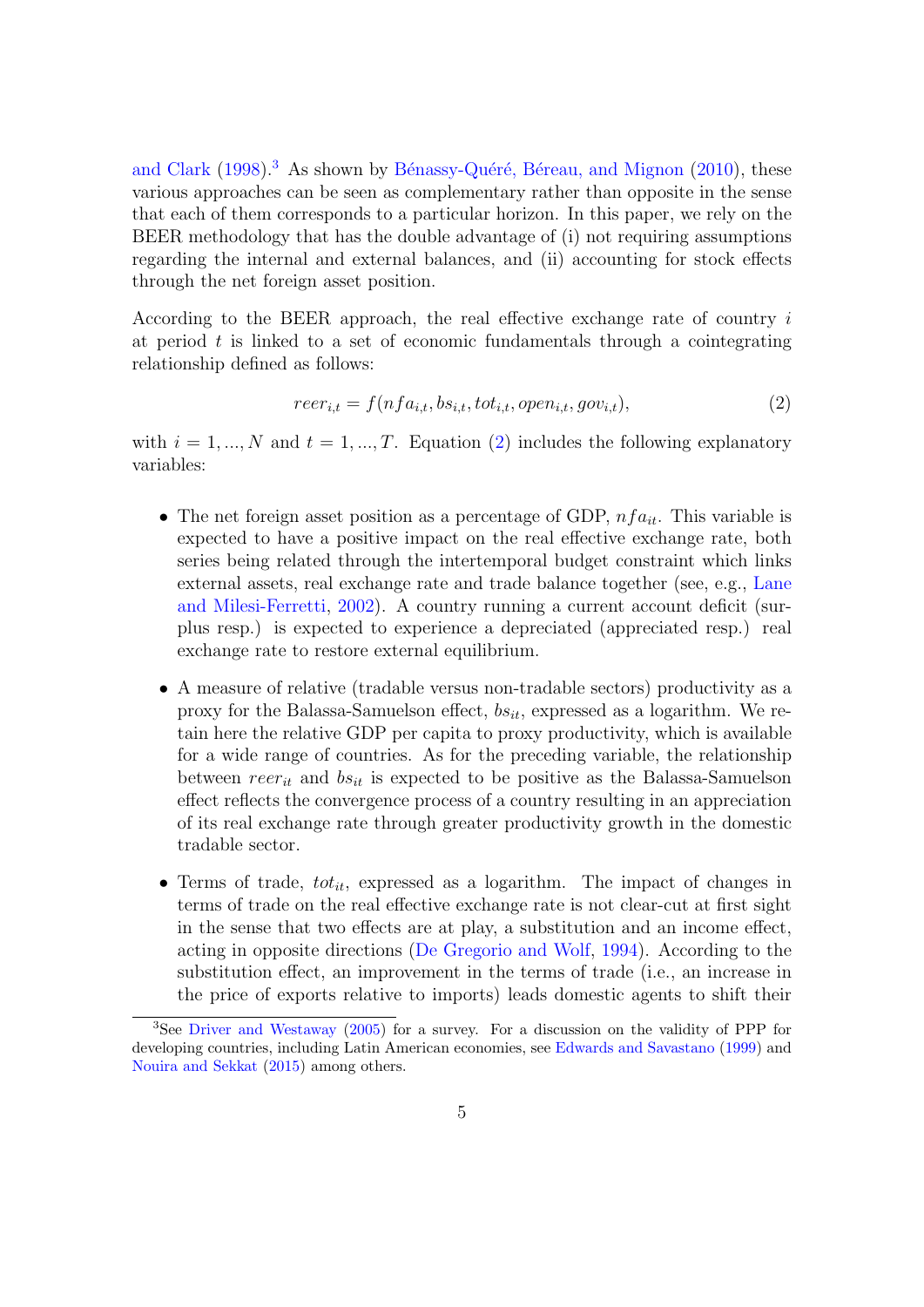demand towards imported goods. The impact on the exchange rate is negative as the currency has to depreciate to restore the external equilibrium. Regarding the income effect, an improvement in the current account position tends to increase demand for non-tradable goods. As a consequence, prices in the non-tradable sector augment as well as the general price level, appreciating the real exchange rate.

- Trade openness, *open<sub>it</sub>*, expressed as a percentage of GDP. Again, the influence of trade openness on the exchange rate is quite ambiguous due to the existence of substitution and income effects, operating in opposite directions (see, e.g., [Edwards,](#page-37-5) [1989\)](#page-37-5). Specifically, the key point lies in the initial conditions of the tariffs level accompanying trade openness. If this level is low and if we assume that tradables and non-tradables are substitutes, then a decrease in tariffs generates a real depreciation as the price of non-tradables falls compared to that of exports. On the other side, if the tariffs level is high, the income effect will generate an increase in welfare that produces, in turn, a rise in the demand for non-tradables, pushing up their price.
- Government spending, denoted as  $gov_{it}$  and expressed as a percentage of GDP. According to [Froot and Rogoff](#page-38-5) [\(1995\)](#page-38-5), this variable positively impacts the real exchange rate through the direct positive effect it exerts on the prices of non-tradable goods. This explanation has been called into question by [Ravn,](#page-40-6) Schmitt-Grohé, and Uribe [\(2012\)](#page-40-6), arguing that a rise in government spending stimulates private consumption, in turn, depreciating the real exchange rate.

Section [3](#page-11-0) provides the details of the estimation of Equation [\(2\)](#page-4-1).

#### 2.2 Explaining exchange rate misalignments

Once the series of currency misalignments have been calculated, a key issue is to assess whether the ERR impacts their size and persistence. To this end, we rely on two models of different but complementary natures, each of them having a specific purpose.

Theoretically, the stability of the international monetary system requires national monetary balances (absence of misalignments) or weak controllable monetary distortions (small misalignments). Similarly, large currency misalignments are also undesirable at the national level since they often hide significant economic distortions. Therefore, we assess the impact of the ERR on the size of misalignments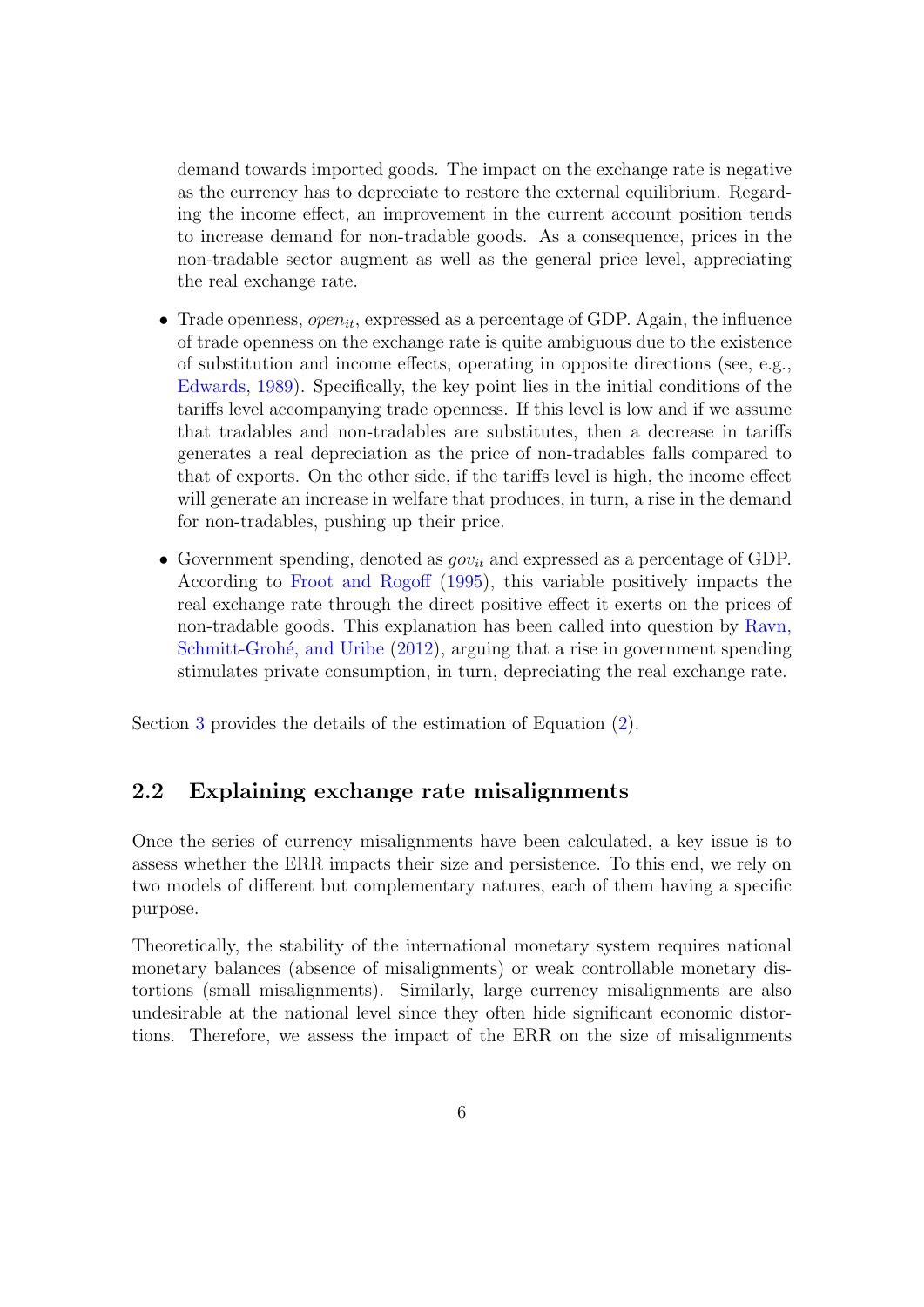through the following static model:

<span id="page-6-0"></span>
$$
|mis_{i,t}| = \alpha_0 + \alpha_1 ERR_{i,t} + \sum_{l=1}^{k} \delta_l X_{i,t}^l + \epsilon_{i,t},
$$
\n(3)

where  $|mis|$  represents the absolute value of the misalignment,  $ERR$  denotes the exchange rate regime, and  $X$  is a vector of  $k$  control variables regrouping the level of financial development, the quality of institutions, changes in the terms of trade (in absolute terms), and a dummy variable to account for crises. Equation [\(3\)](#page-6-0) is similar to that in [Dubas](#page-37-0) [\(2009\)](#page-37-0), but with additional controls (quality of institutions and terms of trade variations).<sup>[4](#page-6-1)</sup> To the extent that countries with strong political and financial institutions experience fewer political or monetary crises, or manage them more effectively, they are likely to exhibit smaller exchange rate misalignments. Thus, we expect negative coefficients associated with the quality of institutions and financial development variables. In addition, currency misalignments are potentially larger in countries facing more pronounced terms of trade shocks [\(Amano and van](#page-36-3) [Norden,](#page-36-3) [1995;](#page-36-3) [Mendoza,](#page-39-5) [1995;](#page-39-5) [Devereux and Connolly,](#page-37-6) [1996\)](#page-37-6). For Latin American countries, [Zeev, Pappa, and Vicondoa](#page-40-7) [\(2017\)](#page-40-7) show that variations in the terms of trade are an important and indisputable determinant of economic fluctuations. We expect a positive coefficient associated with terms of trade changes (in absolute terms). Finally, we include a crisis indicator among the control variables to take into account the years of banking crises which are periods characterized by larger currency misalignments.<sup>[5](#page-6-2)</sup> Since ERR are classified from the most fixed to the most flexible, an estimated positive value for  $\alpha_1$  would mean that the more flexible the EER, the larger the currency misalignments.

Besides their size, the persistence of misalignments is also a major concern in emerging and developing countries. Indeed, long-lasting misalignments may reflect persistent economic distortions requiring structural reforms and, sometimes, significant adjustment costs. To examine whether the ERR influences the persistence of misalignments, we consider the following dynamic model:

<span id="page-6-3"></span>
$$
mis_{i,t} = \beta_0 + \beta_1 mis_{i,t-1} + \beta_2 ERR_{i,t} + \beta_3 mis_{i,t-1} \times ERR_{i,t} + \sum_{l=1}^{k} \delta_l X_{i,t}^l + \mu_{i,t}.
$$
 (4)

The dependent variable now refers to the misalignment, and its lagged value is included among the explanatory variables to measure the degree of persistence. The

<span id="page-6-2"></span><span id="page-6-1"></span><sup>&</sup>lt;sup>4</sup>In the same vein, see also [Gnimassoun](#page-38-6) [\(2015\)](#page-38-6) for current account imbalances.

<sup>&</sup>lt;sup>5</sup>Recall that the classifications of [Shambaugh](#page-40-8) [\(2004\)](#page-40-8) and [Ilzetzki, Reinhart, and Rogoff](#page-39-6) [\(2019\)](#page-39-6) are based on the volatility of the exchange rate. We therefore eschew the use of a currency crises dummy as a control variable because, within the present context, an exchange rate crisis indicator is strongly correlated with discrete changes in the ERR.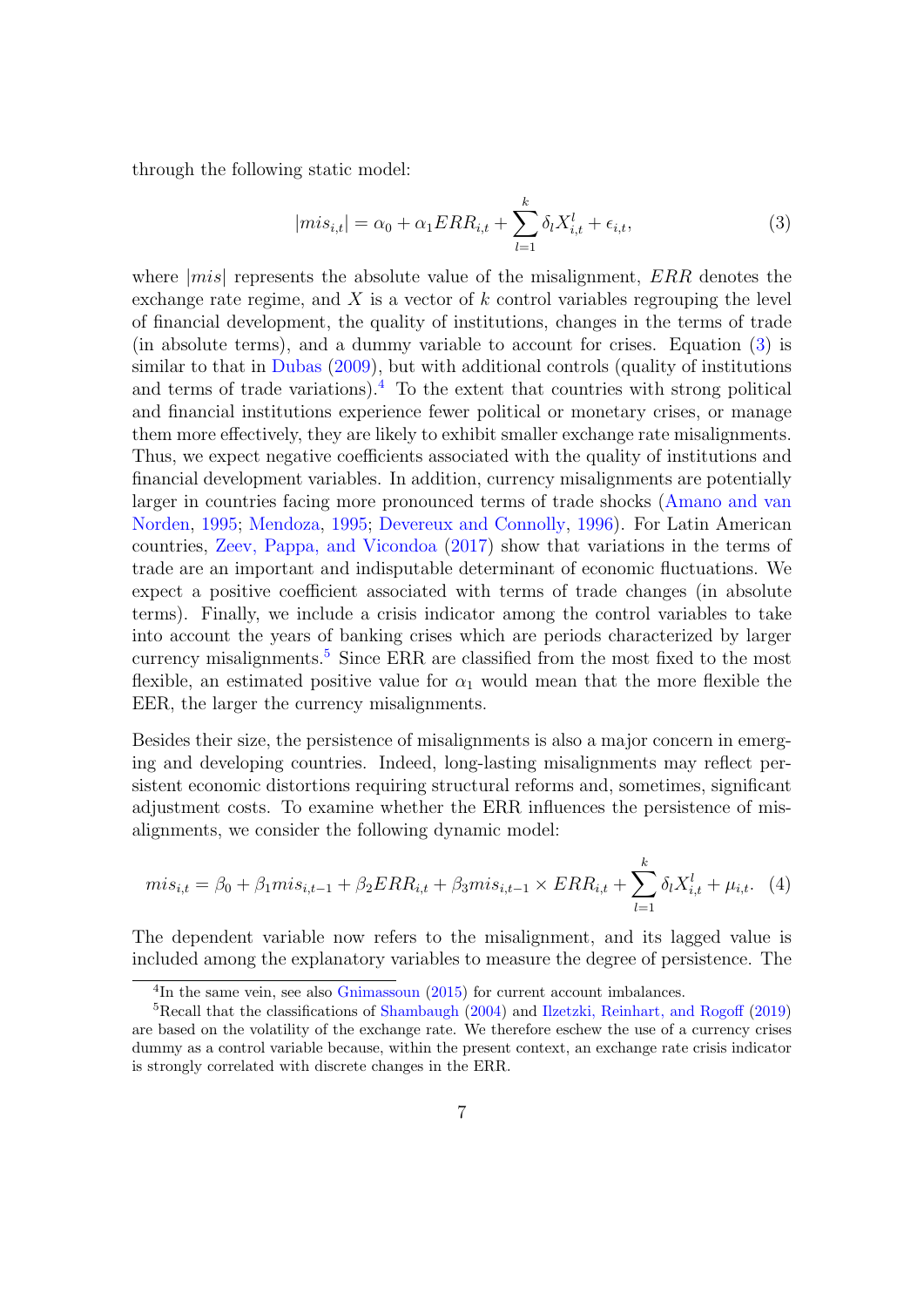interaction between *mis* and ERR allows us to examine whether the ERR impacts the persistence of misalignments. The control variables are the same as before, with the terms of trade now being expressed in level due to the nature of the dependent variable.

Equation  $(4)$  has often been used to test the relevance of [Friedman](#page-38-1)  $(1953)$ 's argument that the flexibility of the nominal exchange rate allows for a more effective adjustment of external imbalances (see, among others, [Chinn and Wei,](#page-36-4) [2013;](#page-36-4) [Mar](#page-39-7)[tin,](#page-39-7) [2016;](#page-39-7) [Ghosh, Qureshi, and Tsangarides,](#page-38-7) [2018\)](#page-38-7). To our knowledge, only [Caputo](#page-36-5) [\(2015\)](#page-36-5) attempts to assess the effect of ERR on the persistence of misalignments. However, the related empirical treatment may be questioned since the dependent variable considered in this study is the change in the real effective exchange rate rather than the misalignments themselves. In Equation [\(4\)](#page-6-3), the coefficient of the interaction term  $(\beta_3)$  deserves particular attention. Given the ERR classification, a positive sign for  $\beta_3$  would indicate that the flexibility of the ERR increases the persistence of misalignments. Conversely, a negative sign would mean that flexible ERR are more effective in ensuring a quick adjustment of currency misalignments. Although several studies confirm Friedman's argument, the consensus is far from being definitive. For example, [Berka, Devereux, and Engel](#page-36-6) [\(2012\)](#page-36-6) show that real exchange rate movements within the Eurozone are at least as compatible with efficient adjustment as the behavior of real exchange rates for floating countries outside the euro area.

#### 2.3 Exchange rate regime classifications

As is standard in the international macroeconomics literature, we rely on the de facto ERR classification when investigating how the ERR affects the size and persistence of currency misalignments. De jure classifications are based on the declared status of countries. However, it is now well accepted that a de facto measure is more reliable than a de jure one since, in practice, countries may have incentives to deviate from their officially declared intention. In this paper, we consider two of the best known and most widely used classifications, i.e., those of [Shambaugh](#page-40-8) [\(2004\)](#page-40-8) (henceforth SHA) and [Ilzetzki, Reinhart, and Rogoff](#page-39-6) [\(2019\)](#page-39-6) (henceforth IRR).<sup>[6](#page-7-0)</sup>

[Shambaugh](#page-40-8) [\(2004\)](#page-40-8) bases his classification exclusively on the degree of exchange rate stability: the regime is considered as a peg if the exchange rate remains within  $\pm 2$ percent bands against the reference currency; otherwise the regime is treated as nonpeg. This methodology is highly transparent in its construction and delivers a clearcut and dichotomous classification: the ERR of a given country-year observation

<span id="page-7-0"></span> $6$ For the sake of robustness, other classifications will be considered further in the paper.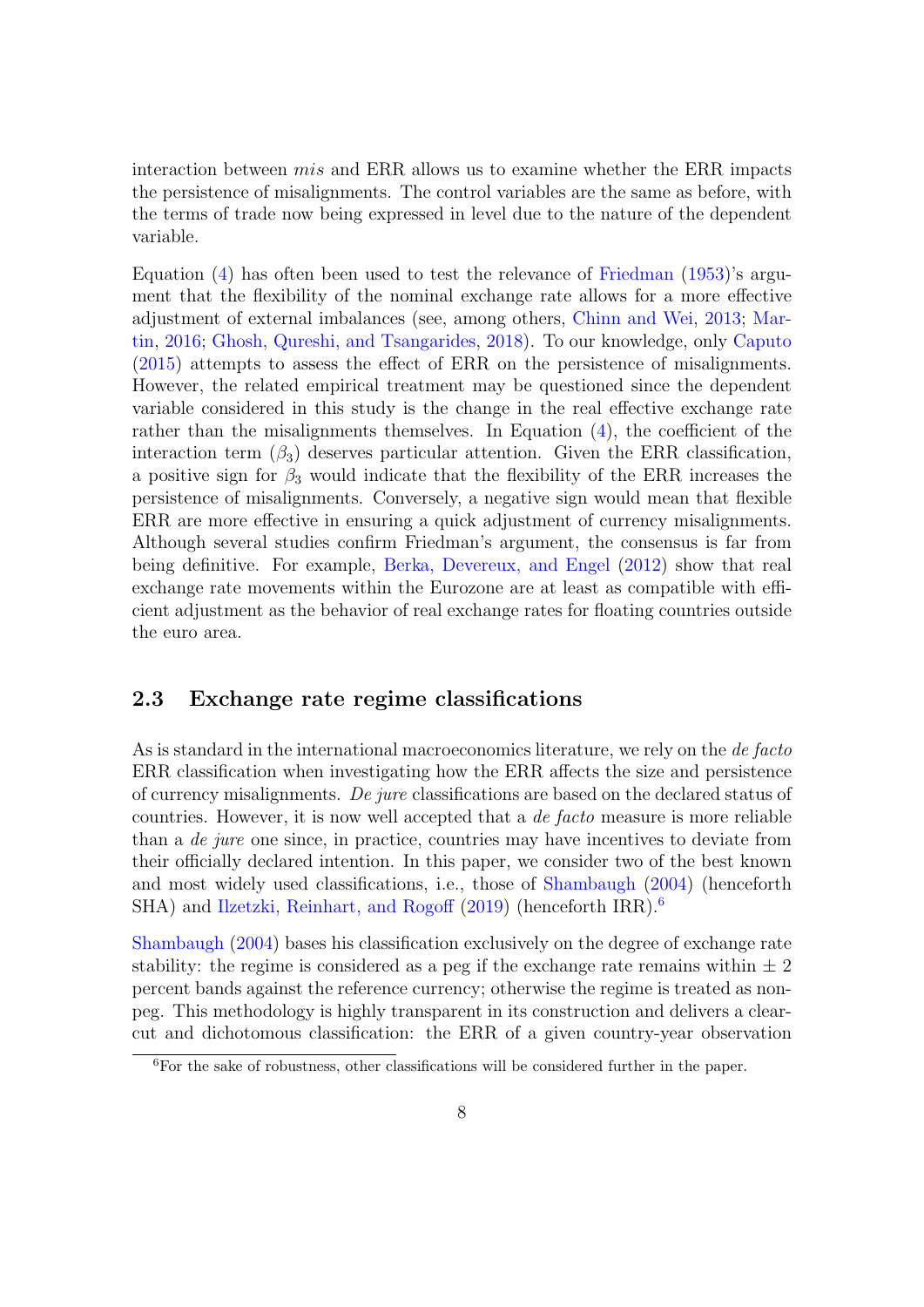is labeled as either peg (for which the dummy variable takes the value of zero) or non-peg (the index is one).<sup>[7](#page-8-0)</sup> In addition, this two-way classification of [Shambaugh](#page-40-8) [\(2004\)](#page-40-8) has good coverage for 16 out of the 17 countries contained in our sample (Ecuador is the exception) over the 1970-2014 period.

[Ilzetzki, Reinhart, and Rogoff](#page-39-6) [\(2019\)](#page-39-6) built their classification by also relying on the variability of exchange rates. However, their method is enriched by considering: (i) data on consumer price indices' movements to identify high inflation periods, (ii) countries' regime announcements (the *de jure* status) of which are not always consistent with the de facto approach, and (iii) the existence of dual exchange rate arrangements and/or parallel markets whenever they exist. In our context, considering exchange rate data coming from parallel exchange rate markets when categorizing regimes is particularly relevant, as such markets accounted for a large part of exchange rate developments in Latin America during the debt crisis of the 1980s. The IRR classification includes 14 categories in which a regime may fall (from more to less fixity). To improve identification, we collapse this large number of categories into a three-way classification with the value 1 for the fixed regime (from "no legal tender" to "*de facto* peg"), 2 for the intermediate regime (from "pre-announced" crawling peg" to "moving band that is narrower than or equal to  $\pm 2\%$ "), and 3 for the floating regime ("managed floating" to "freely falling"). Besides, the IRR measure covers all countries in our sample over our reference period 1970-2016.

Figure [1](#page-9-0) presents the share of fixed ERR for a group of 16 Latin American countries over the last four and a half decades.<sup>[8](#page-8-1)</sup> On the left (right resp.) panel, we plot the share of fixed regimes according to the SHA (IRR resp.) classification for the full sample of Latin American countries, together with South American countries and Central American countries separately.<sup>[9](#page-8-2)</sup> As shown, fixed exchange rates are more prevalent among Central American countries than in South America, and this picture is similar across decades and different classifications. We acknowledge this issue, and address it in the robustness section (see Section [4.2\)](#page-24-0). In addition, for the whole sample, the percentage of fixed ERR has declined over time from 69% in

<span id="page-8-0"></span><sup>&</sup>lt;sup>7</sup>In [Shambaugh](#page-40-8) [\(2004\)](#page-40-8), the original ranking is peg=1 and non-peg=0. Throughout the paper, the two categories are reversed (i.e.,  $peg=0$  and non-peg=1) such that the SHA index is ordered in a monotonic way from more to less fixity. This choice is made so that the ordering of the SHA classification is consistent with that of the IRR database, see below.

<span id="page-8-1"></span><sup>8</sup>For the sake of comparability, we restrict our attention to a group of countries (Argentina, Bolivia, Brazil, Chile, Colombia, Costa Rica, Dominican Republic, Guatemala, Honduras, Jamaica, Mexico, Panama, Paraguay, Peru, Trinidad and Tobago, and Uruguay) and a period of time (1970- 2014) that are comparable across the two classifications. This means we omitted Ecuador and observations for the years 2015 and 2016 for all countries when considering the IRR classification.

<span id="page-8-2"></span><sup>9</sup>Fixed ERR concern regimes with a value of 0 in the SHA classification, and 1 in the IRR classification.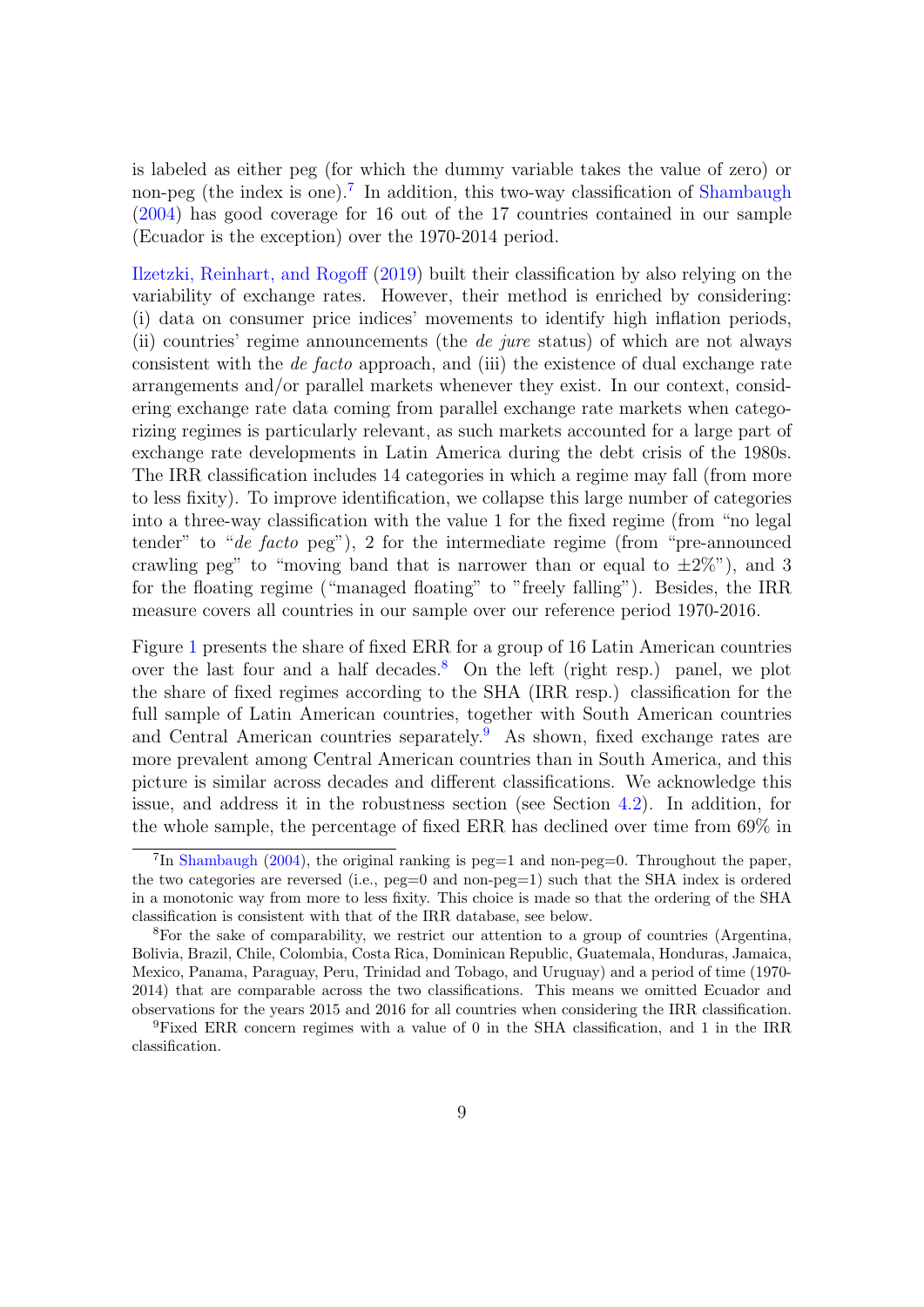<span id="page-9-0"></span>Figure 1: Percentage of Fixed Exchange Rate Regimes in Latin American Countries (SHA classification on the left panel and IRR classification on the right panel).



Note: The group of 16 Latin American countries comprises 8 South American countries (Argentina, Bolivia, Brazil, Chile, Colombia, Paraguay, Peru, and Uruguay) and 8 Central American countries (Costa Rica, Dominican Republic, Guatemala, Honduras, Jamaica, Mexico, Panama, and Trinidad and Tobago). Period: 1970-2014.

the 1970s to 35% in the 2010 decade according to the SHA classification (the corresponding numbers for the IRR classification are 45% and 21% respectively). This pattern remains valid for both groups of countries. The declining share of fixed ERR over time on the Latin American continent may reflect continuous adjustments in exchange rate policy—as illustrated by the increasing adoption of inflation targeting strategy—to deal with macroeconomic imbalances.

#### 2.4 Data

We consider a wide panel of 17 Latin American countries: Argentina, Bolivia, Brazil, Chile, Colombia, Costa Rica, Dominican Republic, Ecuador, Guatemala, Honduras, Jamaica, Mexico, Panama, Paraguay, Peru, Trinidad and Tobago, and Uruguay.<sup>[10](#page-9-1)</sup> The baseline period runs from 1970 to 2016, and data are annual.

<span id="page-9-1"></span><sup>10</sup>Note that El Salvador, Haiti, Nicaragua, and Venezuela are excluded from our sample due to either data availability issues or to the fact that they have known only one ERR over the whole period (such as El Salvador for instance, whose currency was pegged to the U.S. dollar over the period under study). Strictly speaking, note that the inclusion of countries that exhibit no time variation in the ERR would have been feasible in the regressions that do not contain country fixed effects. However, we do not follow this way for two main reasons: (i) keep a homogeneous sample of countries regardless of the specification of the regressions (i.e., with or without fixed effects) and, in turn, (ii) allow drawing lessons in comparative terms regarding the effect of the ERR on both the size and persistence of misalignments.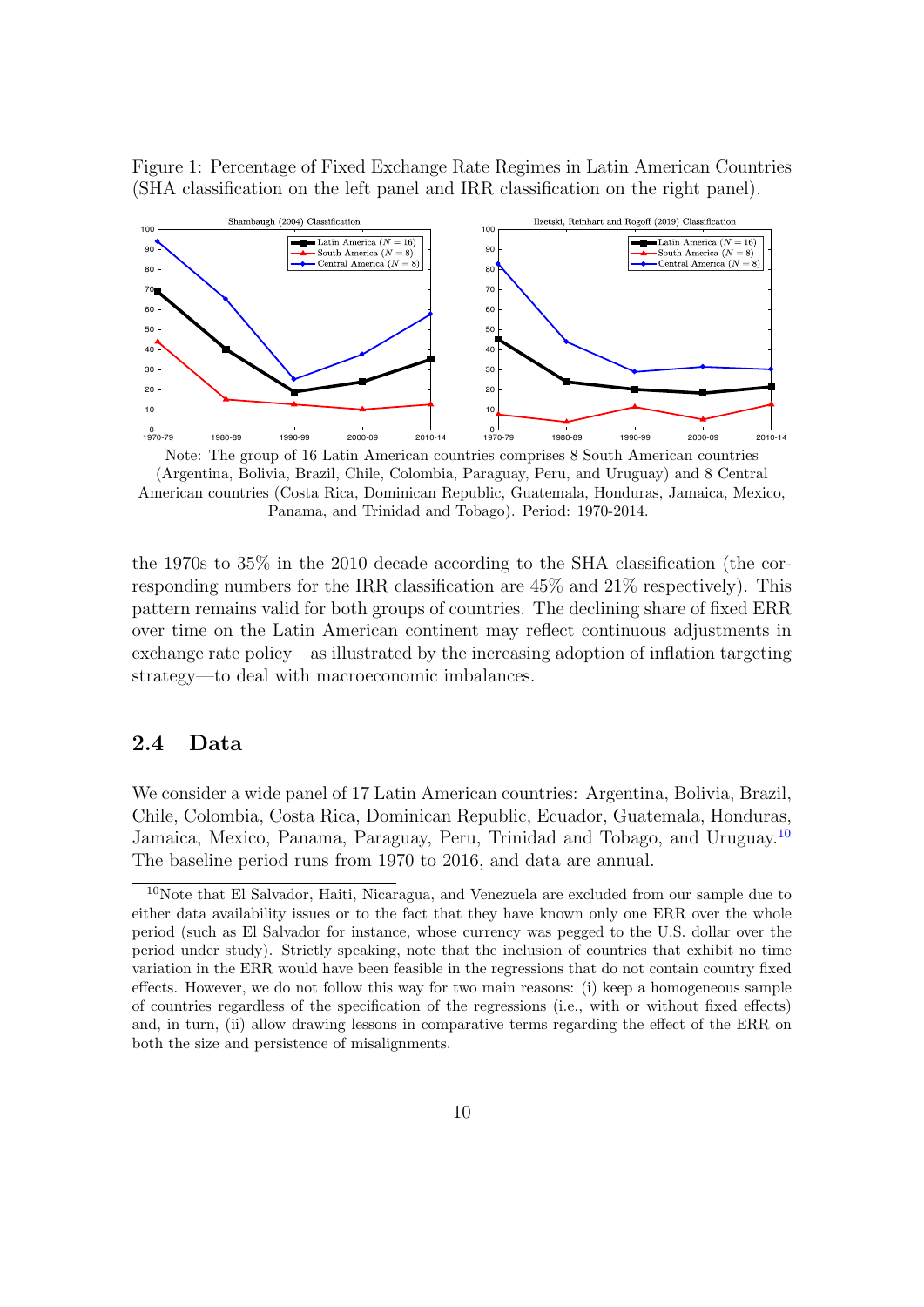Let us first describe the data used to estimate Equation [\(2\)](#page-4-1). The real effective exchange rate for country i at time t,  $REER_{i,t}$ , is constructed as the geometric weighted average of the real bilateral exchange rates  $vis-\hat{a}-vis$  its ten main trading partners:

<span id="page-10-1"></span>
$$
REER_{i,t} = \prod_{j=1}^{10} \left( \frac{P_{i,t}}{E_{ij,t} P_{j,t}} \right)^{\omega_{j,t}},
$$
\n(5)

where  $P_{i,t}$  and  $P_{j,t}$  are domestic and foreign consumer price indexes, respectively, and  $E_{ij,t}$  is the nominal exchange rate (in units of domestic currency).  $\omega_{j,t}$  is the trade weight of partner j in total trade of the home country i. Prices and nominal exchange rates series are taken from the IMF International Financial Statistics database. Trade weights are constructed using countries' export and import data from the IMF Direction of Trade Statistics database.

The variable  $REER_{i,t}$  is expressed as an index (100 = 2000) and then converted into logarithms such that  $reer_{i,t} = \ln(REE_{i,t})$ . According to our definition, an increase in reer<sub>it</sub> corresponds to a real appreciation. The variable  $nfa_{it}$  is constructed as the ratio of the net foreign assets position to GDP, both expressed in U.S. dollars (source: [Lane and Milesi-Ferretti](#page-39-8) [\(2001\)](#page-39-8), and updates thereto). Due to the lack of data on sectoral productivity, GDP per capita relative to trading partners is used as a proxy for the Balassa-Samuelson effect:

$$
BS_{i,t} = \prod_{j=1}^{10} \left( \frac{y_{i,t}}{y_{j,t}} \right)^{\omega_{j,t}},
$$
\n(6)

where  $y_{i,t}$  and  $y_{j,t}$  are domestic and foreign GDP per capita, respectively (source: World Bank, World Development Indicators (WDI) database).<sup>[11](#page-10-0)</sup> Partner countries weights  $(\omega_{i,t})$  are the same as those used in the construction of  $REER_{i,t}$ , see Equa-tion [\(5\)](#page-10-1). The variable  $BS_{i,t}$  is expressed as an index (100 = 2000) and then converted into logarithms such that  $bs_{i,t} = \ln(BS_{i,t})$ . The terms of trade,  $tot_{it}$ , are defined as the ratio of the country's export price index to its import price index (source: CEPAL). Terms of trade are in logarithms, and expressed as an index  $(100 = 2000)$ . Openness (*open*<sub>it</sub>) is the ratio of imports plus exports to GDP, all these variables being in U.S. dollars (source: WDI). For government spending,  $gov_{i,t}$ , we take the share of government consumption in GDP extracted from WDI.

Turning to the variables involved in misalignments' regressions, we consider the following controls: (i) an indicator of financial development constructed as the ratio

<span id="page-10-0"></span><sup>&</sup>lt;sup>11</sup>This measure of the Balassa-Samuelson effect is commonly used in the international macroeconomics literature, see [Gnimassoun and Mignon](#page-38-8) [\(2015,](#page-38-8) [2016\)](#page-39-9) for example. Recently, [Couharde,](#page-37-7) [Delatte, Grekou, Mignon, and Morvillier](#page-37-7) [\(2020\)](#page-37-7) present and discuss the implications of alternative measures of the Balassa-Samuelson effect suggested in the literature.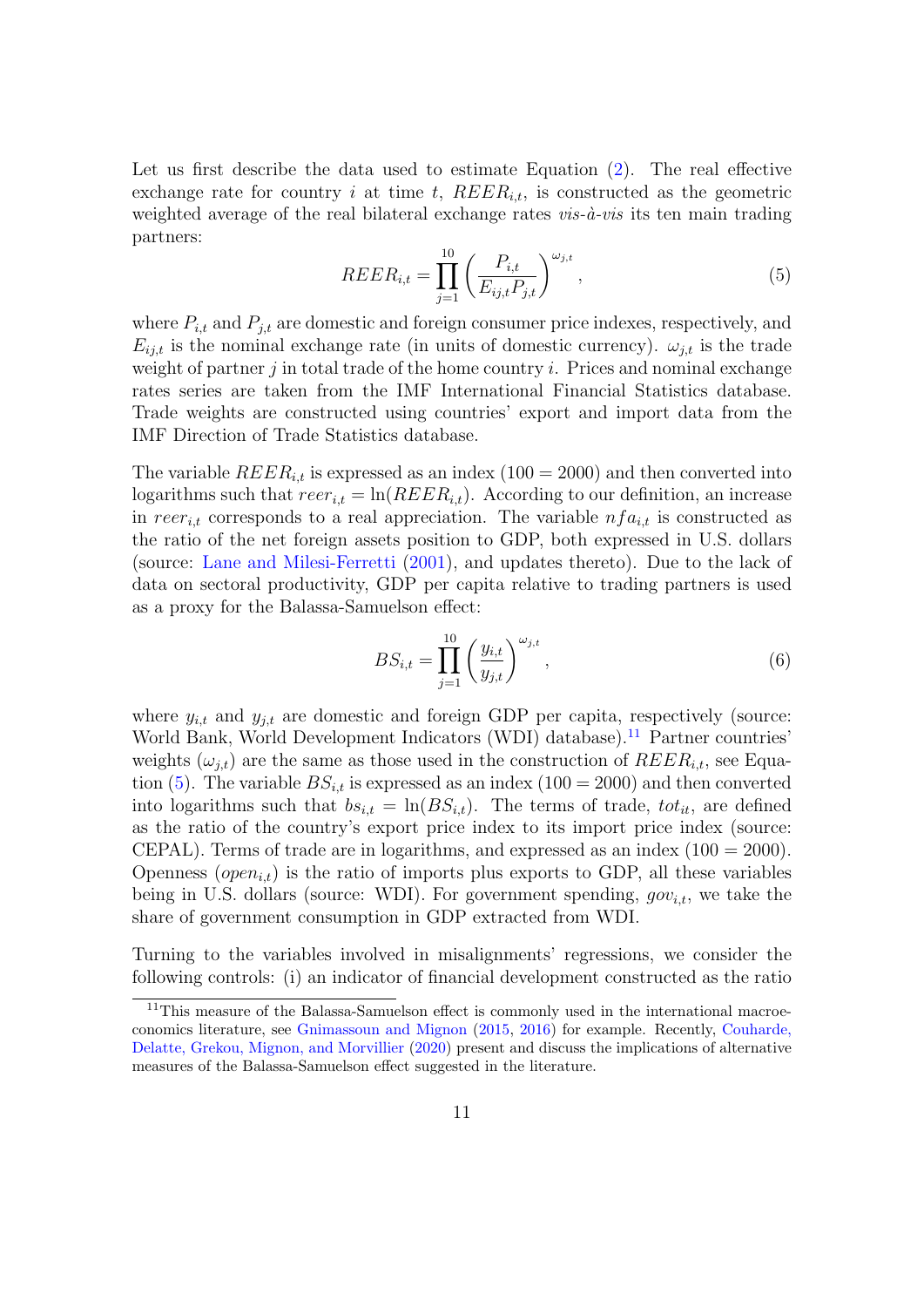of private credit by deposit money banks and other financial institutions to nominal GDP (source: World Bank, Global Financial Development (GFD) database); (ii) a banking crisis dummy which takes the value of 1 in the event of a banking crisis and 0 otherwise (source: GFD); (iii) a measure of quality of institutions which consists in a score coding the authority characteristics of states, ranging from  $+10$  (strongly democratic) to -10 (strongly autocratic). This variable is extracted from the Polity IV Project database.

## <span id="page-11-0"></span>3 Results

#### 3.1 Baseline results

In this section, we present the results prior to the estimation of exchange rate misalignments. Since the BEER approach relies on a cointegrating relationship, panel unit root and cointegration tests are required. Due to economic and financial globalization, the effects of neighborliness, the impacts of imitation, as well as common shocks that affect the countries, we have to account for cross-sectional dependence when implementing the tests. To avoid any bias related to the omission of potential inter-country dependencies, we perform the test of weak cross-sectional dependence developed by [Pesaran](#page-40-9) [\(2015\)](#page-40-9) on each variable included in Equation [\(2\)](#page-4-1) as well as on the residuals of the relation that binds them. The results presented in Table [A-2](#page-28-0) (Appendix [A\)](#page-28-1) reject the null hypothesis and thus confirm the existence of strong inter-country dependence.<sup>[12](#page-11-1)</sup>

To account for this property, we use the CADF test developed by [Pesaran](#page-40-10) [\(2007\)](#page-40-10) to test the unit root null hypothesis in a heterogeneous panel in the presence of cross-sectional dependence. As shown in Table [A-3,](#page-29-0) the unit root null hypothesis cannot be rejected for all variables, except for the terms of trade  $(tot)$  which are thus excluded from the cointegrating relationship.<sup>[13](#page-11-2)</sup>

Turning to cointegration, we rely on [Westerlund](#page-40-11) [\(2007\)](#page-40-11) to test the null hypothesis of no cointegration based on the estimation of a panel error correction model. Roughly

<span id="page-11-1"></span><sup>&</sup>lt;sup>12</sup>Given the long time dimension of our panel and as a robustness check, we also perform the Lagrange multiplier (LM) test developed by [Breusch and Pagan](#page-36-7) [\(1980\)](#page-36-7) and implemented by [Baum](#page-36-8) [\(2001\)](#page-36-8) to test for cross-sectional independence. We obtain results that are consistent with those of [Pesaran](#page-40-9) [\(2015\)](#page-40-9)'s test, strongly rejecting the hypothesis of absence of inter-country dependency.

<span id="page-11-2"></span><sup>&</sup>lt;sup>13</sup>Note that due to the fairly long time dimension of our panel, we also perform the unit root tests with structural breaks of Lluís Carrion-i Silvestre, Del Barrio-Castro, and López-Bazo [\(2005\)](#page-39-10). We obtain similar results (available upon request from the authors), illustrating the robustness of our findings.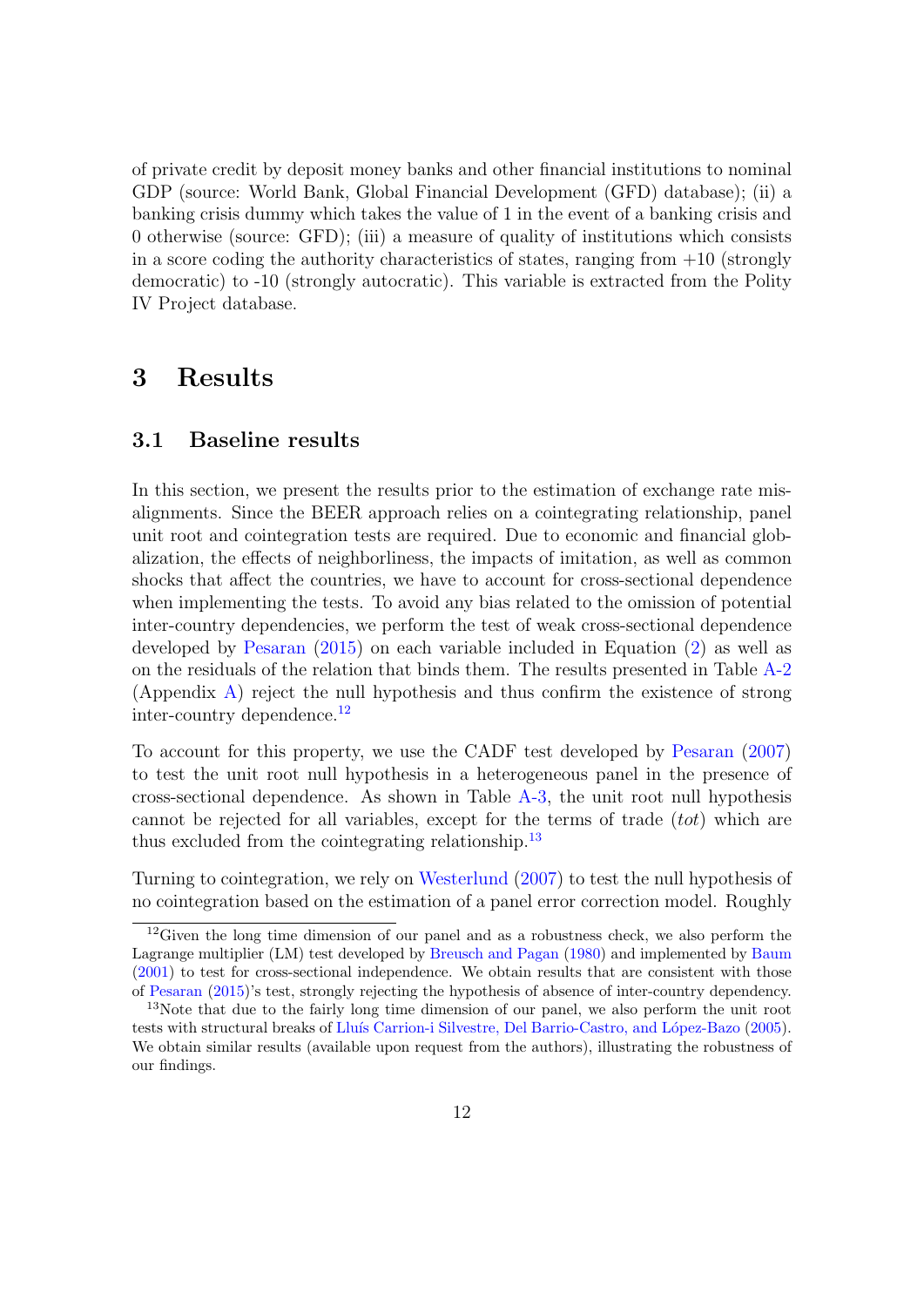speaking, four tests are proposed by Westerlund, two of which  $(P_\tau$  and  $P_\alpha$ ) assume homogeneity of the cointegrating vector (error correction term), the two others  $(G_\tau)$ and  $G_{\alpha}$ ) allowing for heterogeneity. As shown in Table [A-4,](#page-29-1) the null hypothesis of no cointegration is rejected when we allow for heterogeneity of the cointegrating vector. Given that homogeneity of the cointegration vector under the alternative hypothesis is quite unlikely in our panel, we therefore conclude in favor of a cointegrating relationship between the real effective exchange rate and its fundamentals in Latin American countries.

The last step of the BEER approach is to estimate the long-term relationship. To this end, we rely on the Dynamic OLS approach (DOLS) proposed by [Mark and Sul](#page-39-11) [\(2003\)](#page-39-11). In particular, we use a complete specification that allows us to control for cross-sectional dependence:

<span id="page-12-2"></span>
$$
reer_{i,t} = \vartheta_i + \lambda_i t + \theta_t + \gamma' x_{i,t} + \sum_{s=-p_i}^{p_i} \delta_{i,s} \Delta x_{i,t-s} + \upsilon_{i,t},\tag{7}
$$

where  $\vartheta_i$  captures individual heterogeneity,  $\lambda_i t$  takes into account heterogeneous trends, and  $\theta_t$  controls for common temporal effects (cross-sectional dependence). The fundamentals  $(x)$  included in the cointegrating relationship are relative productivity, public expenditure, net foreign assets, and trade openness. Individual lags  $(-p_i)$  and individual leads  $(p_i)$  of changes in the explanatory variables are introduced to correct possible serial correlation biases. The estimation results with  $p = 1$ are given by:

$$
\widehat{reer}_{i,t} = \widehat{\vartheta}_i + 0.2965 \text{ bs}_{i,t} - 0.0093 \text{ open}_{i,t} + 0.0238 \text{ gov}_{i,t} + 0.0023 \text{ nfa}_{i,t}. \tag{8}
$$

where robust standard errors of the estimated coefficients are given in brackets (the full results for  $p = 1$  and  $p = 2$  are reported in Table [A-5\)](#page-29-2).<sup>[14](#page-12-0)</sup> The results are consistent with expectations. Indeed, an improvement in net foreign assets, public expenditures, and relative productivity leads to an appreciation of the real exchange rate, while increased trade openness is associated with a real depreciation of the currency. Although there is theoretical ambiguity regarding the sign of the coefficient associated with trade openness, several empirical studies point to a negative relationship (see, e.g., [Dubas,](#page-37-0) [2009;](#page-37-0) [Elbadawi, Kaltani, and Soto,](#page-38-9) [2012\)](#page-38-9). Finally, we compute the value of the equilibrium real exchange rates ( $\widehat{reer}_{i,t}$ ) from these estimation results by considering the long-term components of the exchange rate fundamentals.<sup>[15](#page-12-1)</sup>

<span id="page-12-0"></span><sup>14</sup>Consistent with the cointegration test, we introduce one lag and one lead in the relationship for all countries. As shown, the estimated coefficients do not change significantly when these numbers are both increased to two.

<span id="page-12-1"></span><sup>&</sup>lt;sup>15</sup>Following Schröder [\(2013\)](#page-40-12) and [Comunale](#page-37-8) [\(2017\)](#page-37-8), we extract the trend components of the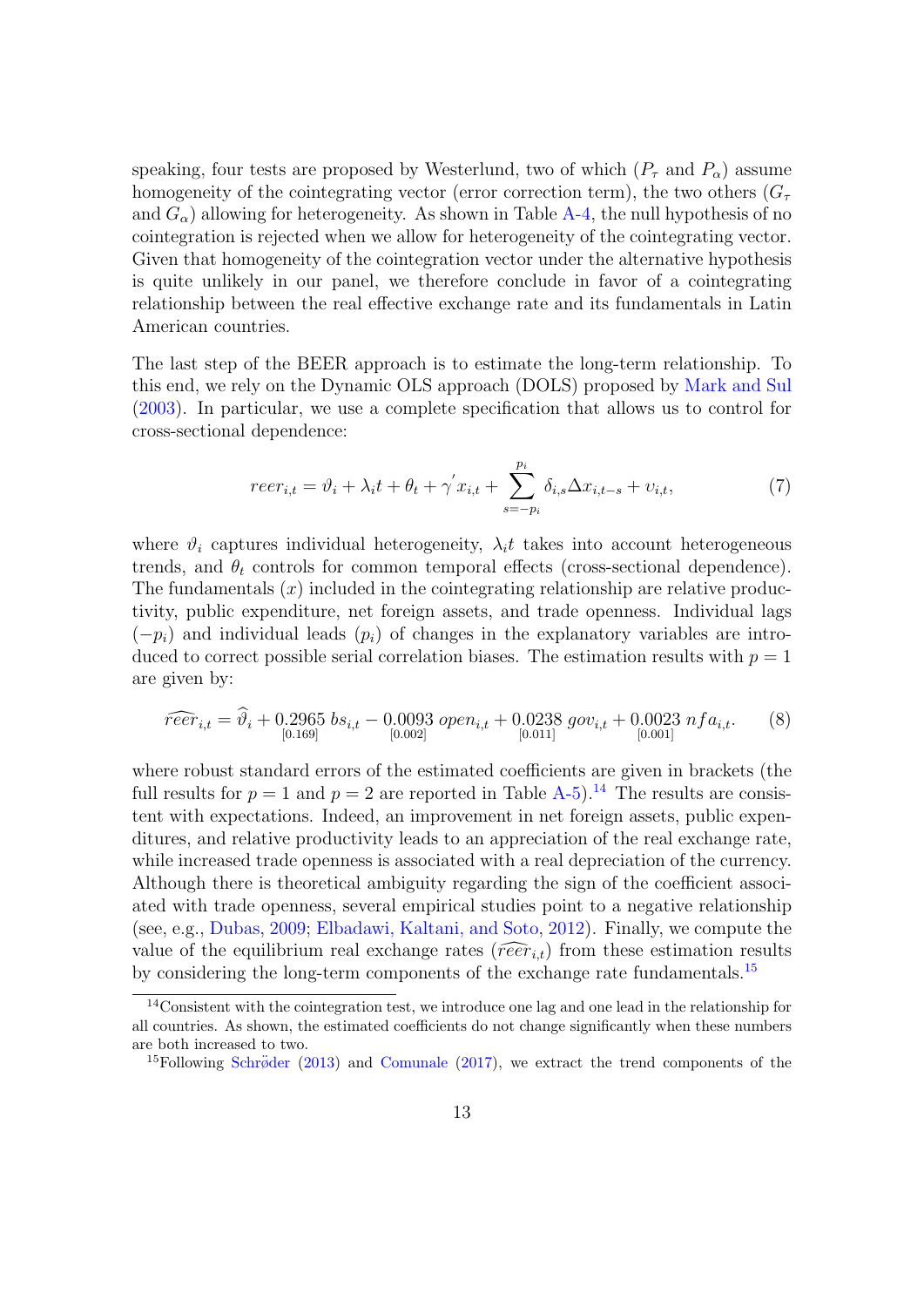#### 3.2 Size of currency misalignments and ERR

Table [1](#page-16-0) reports the estimated effect of the ERR on the size of currency misalignments (Equation [\(3\)](#page-6-0)), the regressions being performed with and without time fixed effects. Given the nature of the dependent variable (absolute value of misalignments), we do not introduce country fixed effects in the regressions since this is equivalent to removing the individual averages of the raw variables. Indeed, such a transformation is not relevant from an economic viewpoint in an analysis like ours, whose purpose is to explain the size (distance to zero) of currency misalignments.<sup>[16](#page-13-0)</sup> Columns  $(1)$ to (8) show the results of the overall impact of the ERR, distinguishing the classification of SHA from that of IRR. The last four columns  $(9)-(12)$  report the specific impact of the ERR (fixed, intermediate, flexible) based on the IRR classification. In these specifications, each ERR is a dummy variable taking the value 1 for the specified regime and 0 otherwise. For reasons of multicollinearity, only intermediate and flexible regimes are included in the regressions, the fixed regime acting as the benchmark.

Regarding the overall effect of the ERR, the results indicate that greater flexibility is significantly associated with an increase in the size of currency misalignments regardless of the classification, with or without control variables. When time dummies and control variables are included in the regressions (columns (4) and (8)), the estimated ERR coefficient is highly significant whatever the specification, amounting to 0.054 for the SHA classification and 0.076 for the IRR classification. The central result here is that regimes in which the exchange rate is actively pegged produce lower misalignments in absolute terms than do floating regimes, with a difference of around 6 percent. The findings are confirmed by those on the specific effect of the ERR. Indeed, taking the fixed regime as a benchmark in the regression, the results show that countries with a flexible ERR experience significantly higher ex-

variables using the Hodrick-Prescott filter, with a smoothing parameter of conventional value  $\lambda = 100$ . Note that, for the sake of completeness and as a robustness check, we also considered the actual values of the exchange rate fundamentals when computing equilibrium exchange rate values. The results (available upon request from the authors) were identical to those reported in the paper.

<span id="page-13-0"></span> $16$  $16$ It is worth mentioning that the non-inclusion of country fixed effects in Table 1 is not a technical constraint. We could have introduced them, but this would have distorted the economic meaning we want to give to the results. Recall that we aim to assess the extent to which the ERR impacts the *size* (i.e., magnitude) of currency misalignments. Allowing for country fixed effects in Equation [\(3\)](#page-6-0) implicitly defines the dependent variable as  $|mis_{i,t}| - (1/T) \sum_{t=1}^{T} |mis_{i,t}|$ . By construction, such a within transformation allows the left-hand side variable of Equation [\(3\)](#page-6-0) to take either positive or negative values, which prevents us from assessing the effect of the EER on the magnitude of misalignments. In order not to lose the meaning we want to give to our results, we therefore do not include country fixed effects in the regressions.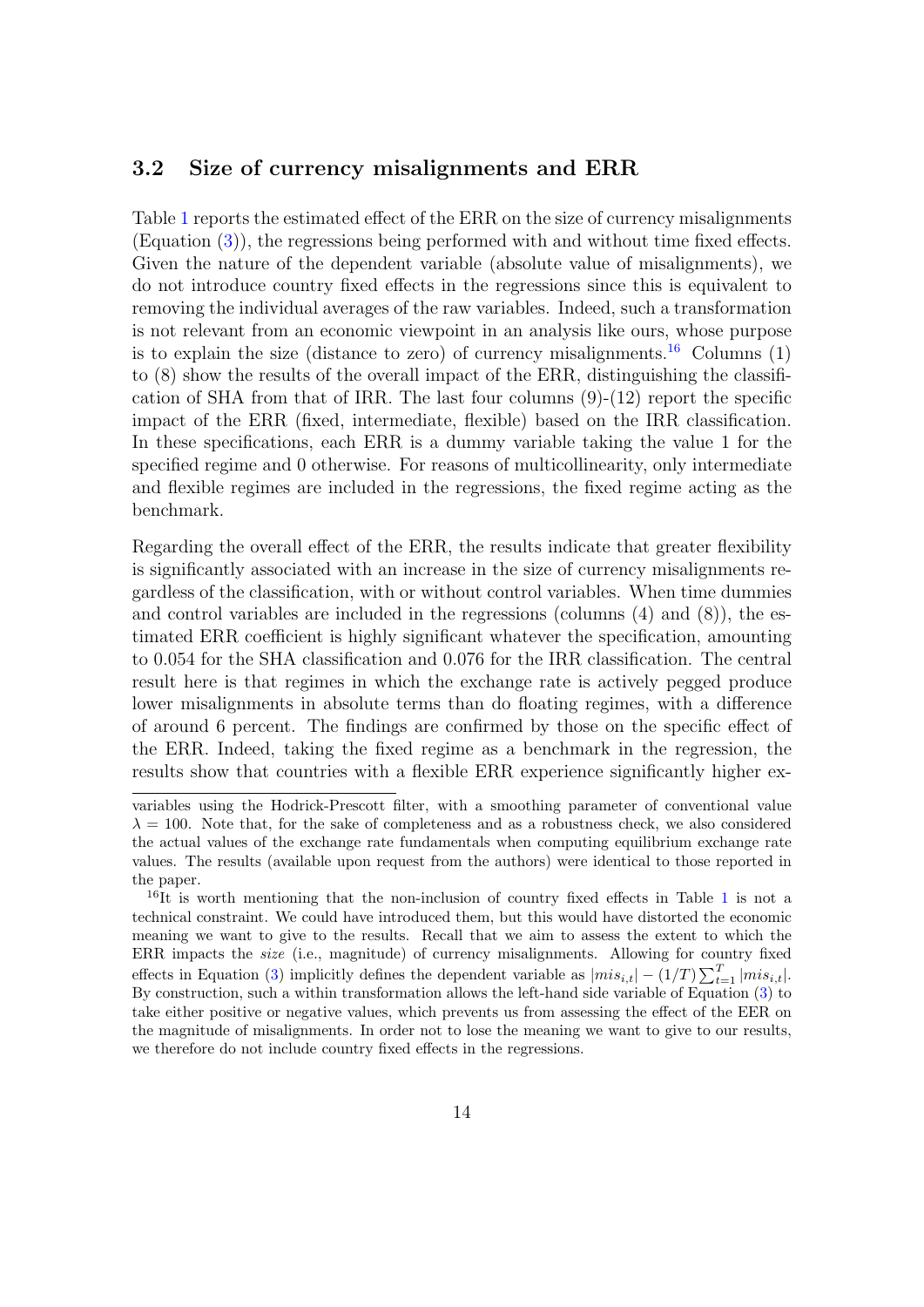change rate misalignments.<sup>[17](#page-14-0)</sup> For the sake of completeness, we have estimated two auxiliary regressions to assess whether the monetary and/or budgetary disciplines matter in explaining why fixed ERR are associated with smaller misalignments.<sup>[18](#page-14-1)</sup> In Table [A-6,](#page-31-0) the dependent variable is the inflation rate, whereas it is the fiscal balance in Table [A-7.](#page-32-0) As shown, fixed ERR are characterized by greater monetary discipline as flexible ERR lead to significantly higher inflation rates. Similarly, fixed ERR outperform flexible regimes in terms of budgetary discipline. Overall, fixed ERR tend to reduce inflation and deficits, a feature that could explain why they perform better in limiting the size of misalignments.

However, we do not observe significant differences in the magnitude of misalignments between countries under intermediate ERR and those with fixed exchange rates. Our results diverge from those of [Dubas](#page-37-0) [\(2009\)](#page-37-0), who finds that for developing countries, the intermediate ERR is more effective in limiting the size of currency misalignments.<sup>[19](#page-14-2)</sup> They also differ from those of [Gnimassoun](#page-38-6)  $(2015)$ , according to which flexible ERR perform well in reducing the magnitude of external imbalances in sub-Saharan African countries. Beyond the difference between the samples used in the studies, the economic stakes of the choice of ERR are not necessarily the same according to the region and the economy. Indeed, major changes have been observed in the choices of ERR in Latin American countries since the end of the Bretton Woods system, with a more pronounced tendency towards flexible or intermediate arrangements since the beginning of the 1990s. This implies a movement toward domestic ERR more consistent with the new international monetary regime that is based on the flotation of the main global currencies [\(Carrera and Vuletin,](#page-36-9) [2013\)](#page-36-9).

When they are significantly different from zero at the standard levels, the coefficients associated with the control variables have the expected signs. Indeed, financial development contributes to limiting the size of misalignments, whatever the specification. This result is in line with [Devereux and Lane](#page-37-9) [\(2003\)](#page-37-9), who show that domestic financial development helps stabilize the exchange rate in developing countries by facilitating intertemporal smoothing by households and firms. [Dubas](#page-37-0) [\(2009\)](#page-37-0) also highlights a significant contribution of financial development in reducing the size

<span id="page-14-0"></span><sup>&</sup>lt;sup>17</sup>The descriptive statistics reported in Table  $A-1$  in the [A](#page-28-1)ppendix A are consistent with these results. The mean and variance of the misalignments (in absolute value terms) are much greater under flexible ERR than under fixed and intermediate regimes, regardless of the classification.

<span id="page-14-1"></span><sup>&</sup>lt;sup>18</sup>See Appendix [B](#page-30-0) for a detailed presentation of the monetary and budgetary discipline hypotheses.

<span id="page-14-2"></span><sup>&</sup>lt;sup>19</sup>It is worth mentioning that our article differs from [Dubas](#page-37-0) [\(2009\)](#page-37-0) in that it uses de facto rather than de jure ERR classifications to test the impact of the ERR on real exchange rate misalignments. Indeed, *de facto* codings seem to reflect countries' behavior more accurately and, thus, are more appropriate for assessing the effective impact of exchange rate policy on economic variables.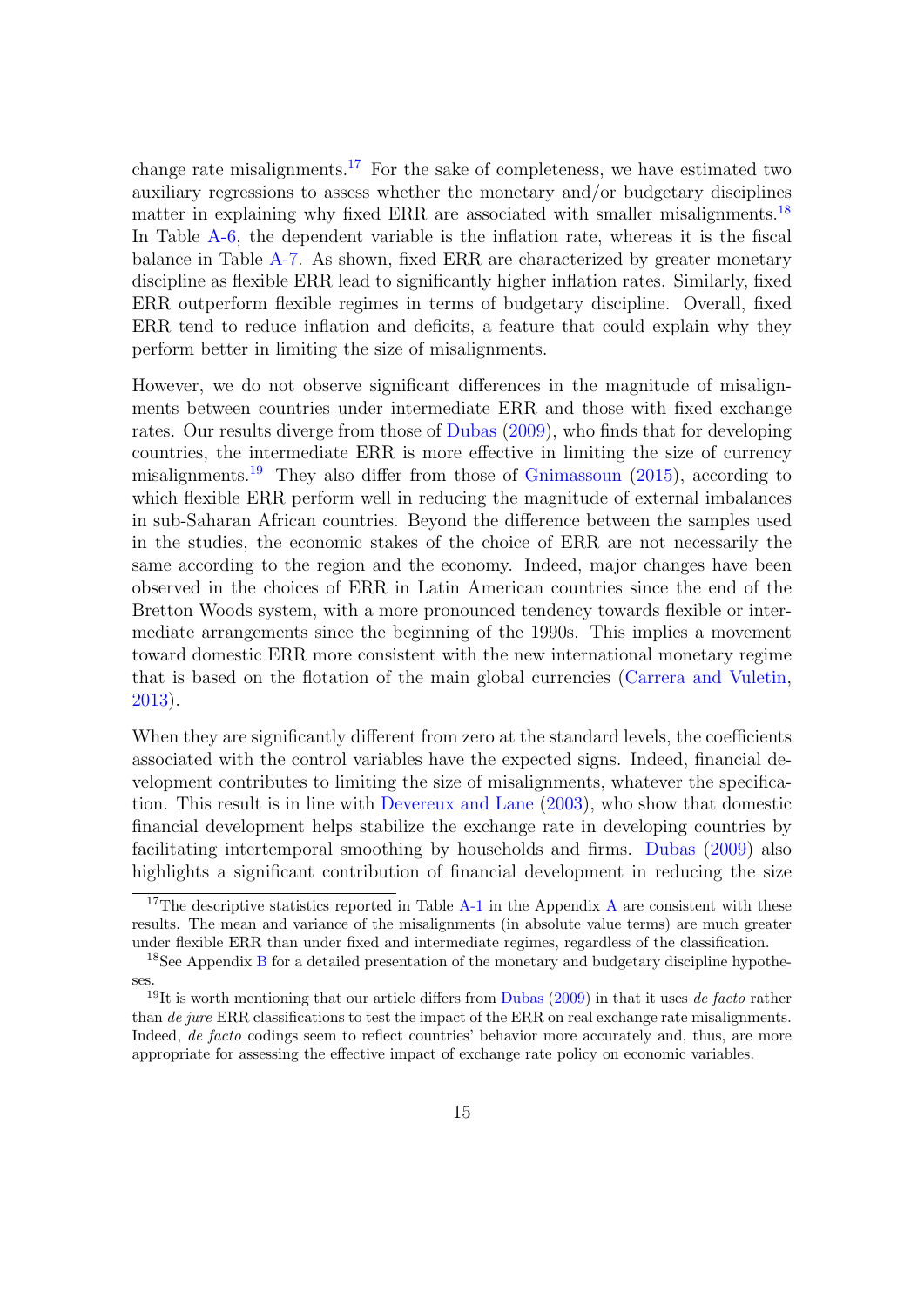of currency misalignments. Moreover, as expected, the years of banking crises are associated with large significant misalignments. Finally, despite some heterogeneity across the specifications, countries with stronger political institutions (more democratic economies) generally tend to limit the size of currency misalignments.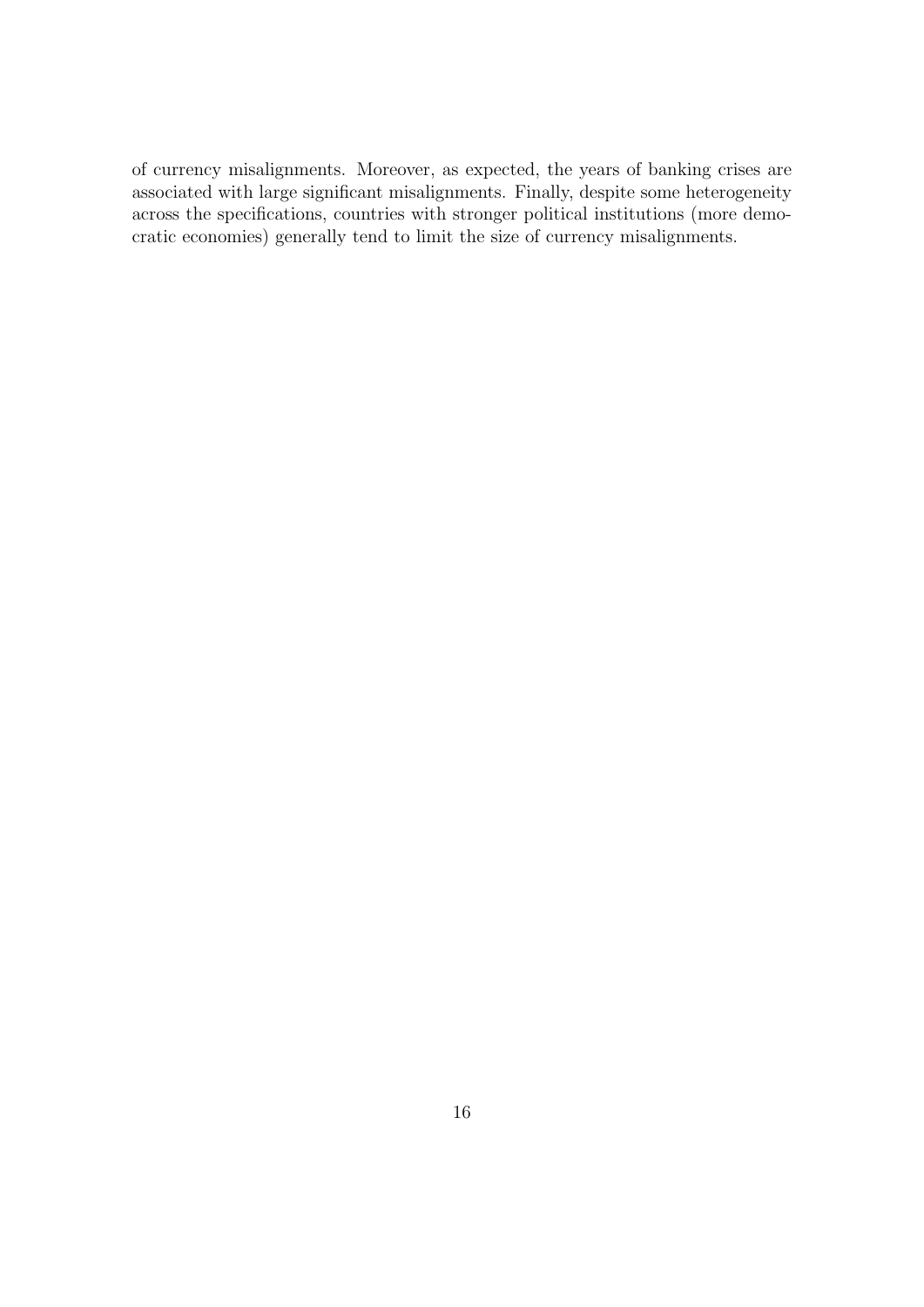|                     |         | Overall effect of the ERR        |                      |                      |            |                               |                       |                       | Specific effect of the ERR |                       |                    |                   |
|---------------------|---------|----------------------------------|----------------------|----------------------|------------|-------------------------------|-----------------------|-----------------------|----------------------------|-----------------------|--------------------|-------------------|
|                     |         |                                  | SHA classification   |                      |            |                               | IRR classification    |                       |                            |                       | IRR classification |                   |
|                     | $\perp$ | $\left( 2\right)$                | (3)                  | $\left( 4\right)$    | (5)        | (6)                           | $\left( 7\right)$     | $\overline{(8)}$      | (9)                        | (10)                  | (11)               | $\left(12\right)$ |
| $\rm{ERR}$          | (0.016) | $0.045***$ $0.078***$<br>(0.019) | $0.040**$<br>(0.017) | $0.054**$<br>(0.021) | (0.011)    | $0.085***0.084***$<br>(0.011) | $0.075***$<br>(0.012) | $0.076***$<br>(0.012) |                            |                       |                    |                   |
| Intermediate ERR    |         |                                  |                      |                      |            |                               |                       |                       | 0.017                      | $0.033**$             | $-0.003$           | 0.010             |
|                     |         |                                  |                      |                      |            |                               |                       |                       | (0.014)                    | (0.016)               | (0.016)            | (0.019)           |
| Flexible ERR        |         |                                  |                      |                      |            |                               |                       |                       | $0.166***$                 | $0.166***$            | $0.144***$         | $0.147***$        |
|                     |         |                                  |                      |                      |            |                               |                       |                       | (0.021)                    | (0.021)               | (0.023)            | (0.024)           |
| Financial Dev.      |         |                                  | $-0.278***$          | $-0.245***$          |            |                               | $-0.199***$           | $-0.160***$           |                            |                       | $-0.232***$        | $-0.196***$       |
|                     |         |                                  | (0.048)              | (0.050)              |            |                               | (0.044)               | (0.047)               |                            |                       | (0.045)            | (0.048)           |
| Crisis              |         |                                  | $0.114***$           | $0.107**$            |            |                               | $0.086**$             | $0.086**$             |                            |                       | $0.087**$          | $0.084**$         |
|                     |         |                                  | (0.044)              | (0.046)              |            |                               | (0.038)               | (0.040)               |                            |                       | (0.037)            | (0.040)           |
| Institutions        |         |                                  | $-0.003**$           | $-0.001$             |            |                               | $-0.002*$             | 0.001                 |                            |                       | $-0.001$           | 0.001             |
|                     |         |                                  | (0.001)              | (0.002)              |            |                               | (0.001)               | (0.002)               |                            |                       | (0.001)            | (0.002)           |
| $\Delta tot$ (abs.) |         |                                  | 0.116                | 0.017                |            |                               | 0.056                 | $-0.052$              |                            |                       | 0.025              | $-0.058$          |
|                     |         |                                  | (0.077)              | (0.080)              |            |                               | (0.063)               | (0.066)               |                            |                       | (0.063)            | (0.066)           |
| Constant            |         | $0.208***0.263***$               | $0.280***$           | $0.219***$           | $0.060***$ | $0.133**$                     | $0.129***$            | $0.075*$              |                            | $0.173***$ $0.238***$ | $0.243***$         | $0.183***$        |
|                     | (0.011) | (0.068)                          | (0.023)              | (0.035)              | (0.020)    | (0.057)                       | (0.029)               | (0.042)               | (0.011)                    | (0.057)               | (0.022)            | (0.040)           |
| Observations        | 720     | 720                              | 654                  | 654                  | 799        | 799                           | 695                   | 695                   | 799                        | 799                   | 695                | 695               |
| R-squared           | 0.010   | 0.106                            | 0.091                | 0.154                | 0.088      | 0.161                         | 0.135                 | 0.192                 | 0.111                      | 0.173                 | 0.161              | 0.209             |
| Time FE             | No      | Yes                              | No                   | Yes                  | No         | Yes                           | No                    | Yes                   | No                         | Yes                   | N <sub>o</sub>     | Yes               |

Table 1: Explaining the absolute value of misalignments

Notes: The OLS estimator is used in these regressions. The dependent variable is the absolute value of currency misalignments. Values in parentheses are robust standard errors. \*, \*\*, and \*\*\* denote significance at the 10%

<span id="page-16-0"></span>17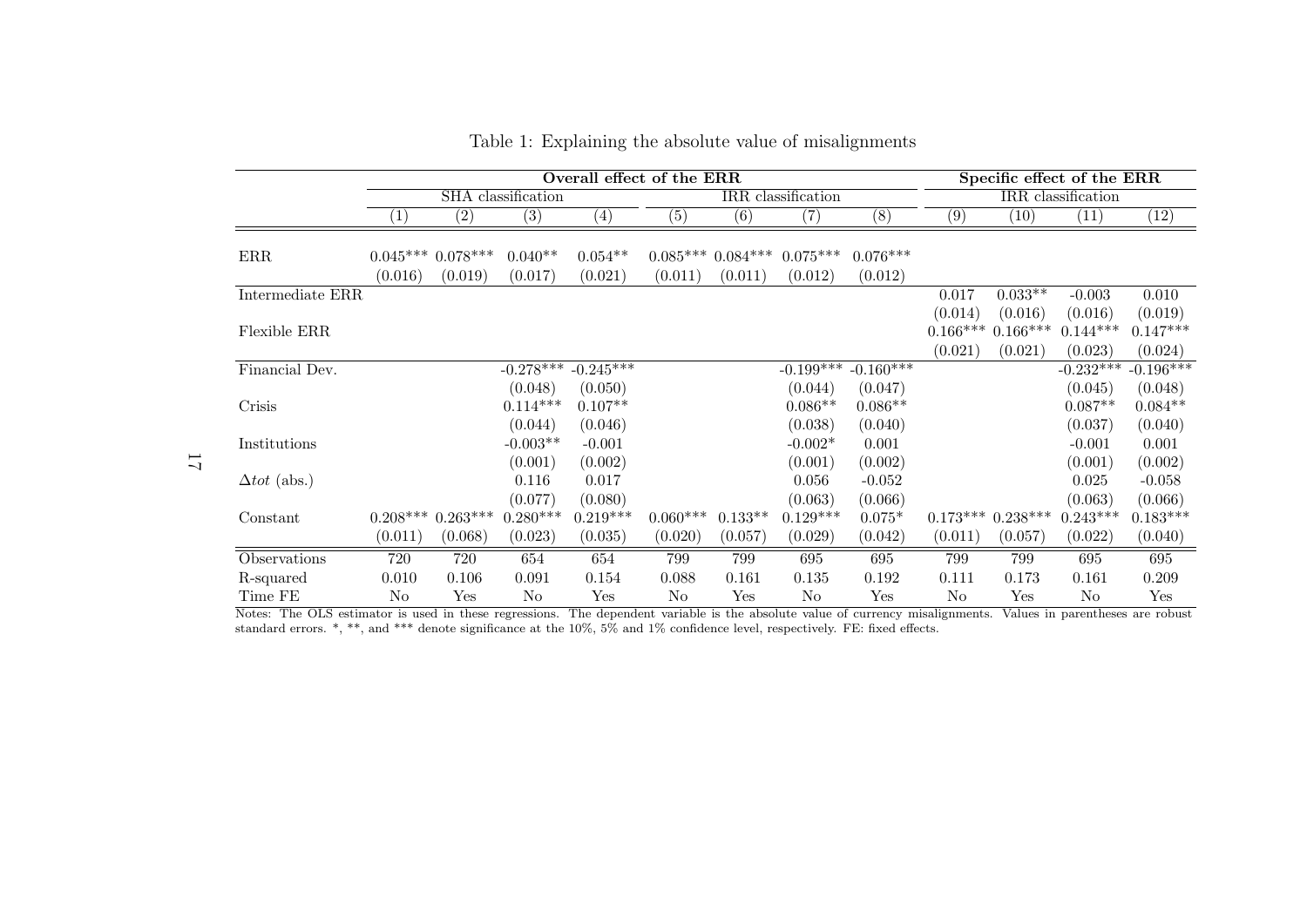#### 3.3 Persistence of currency misalignments and ERR

Let us now assess the impact of ERR on the persistence of currency misalignments (Equation [\(4\)](#page-6-3)). The corresponding results are reported in Table [2,](#page-19-0) and deserve several comments. First, currency misalignments are characterized by a relatively high level of persistence. Indeed, the lagged misalignment coefficient is highly significant, amounting to 0.663 with the SHA classification (column (1)) and to 0.661 with the IRR classification (column (6)). Consistent with the cointegration hypothesis which implies that misalignments follow a stationary process, these coefficients are significantly less than one. The coefficient  $(\beta_2)$  associated with the ERR variable is negative and highly significant with an estimated value equal to -0.136 (-0.084 resp.) in column  $(1)$   $((6)$  resp.). It is worth mentioning that since currency misalignments are not considered in absolute terms in these regressions, the negative signs associated with the ERR cannot be interpreted as a decrease in the size of misalignments thanks to the flexibility of the regime. On the contrary, these negative and significant coefficients, regardless of the classification, probably indicate a tendency for flexible ERR to generate more undervaluations.

Second, the sign of the coefficient associated with the interaction term gives an indication of the impact of the ERR on the persistence of misalignments. Since a higher value of ERR indicates greater flexibility and given that the misalignments are positively and significantly related to their past values, the negative sign associated with the interaction term means that the flexibility of ERR contributes to reducing the persistence of currency misalignments. This result is robust to the classification since the coefficient of the interaction term is negative and significant at the 5% level under the IRR classification, and significant at the 1% level under the SHA classification. Columns (5) and (10) report our privileged specifications, as they include both country fixed effects and time dummies. From their estimation, we can derive the degree of persistence of misalignments in each ERR, given by  $\hat{\beta}_1$  +  $\hat{\beta}_3 \times ERR$ . Considering the SHA classification (in which  $ERR = 0$  if peg and 1 otherwise), the level of persistence in misalignments is 0.848 when the countries are under a fixed ERR and 0.620 when they are not. When we rely on the IRR classification (column (10)), the degree of persistence of currency misalignments is estimated at 0.894 under fixed regimes, 0.739 under intermediate regimes, and 0.584 under floating ERR. Our findings are robust to the retained specification since they remain valid whether country and/or time fixed effects are present or not. Turning to the control variables, they become non-significant—with the exception of the terms of trade—when the lagged values of misalignments are included among the regressors.

Overall, our results show that misalignments are strongly persistent in Latin Amer-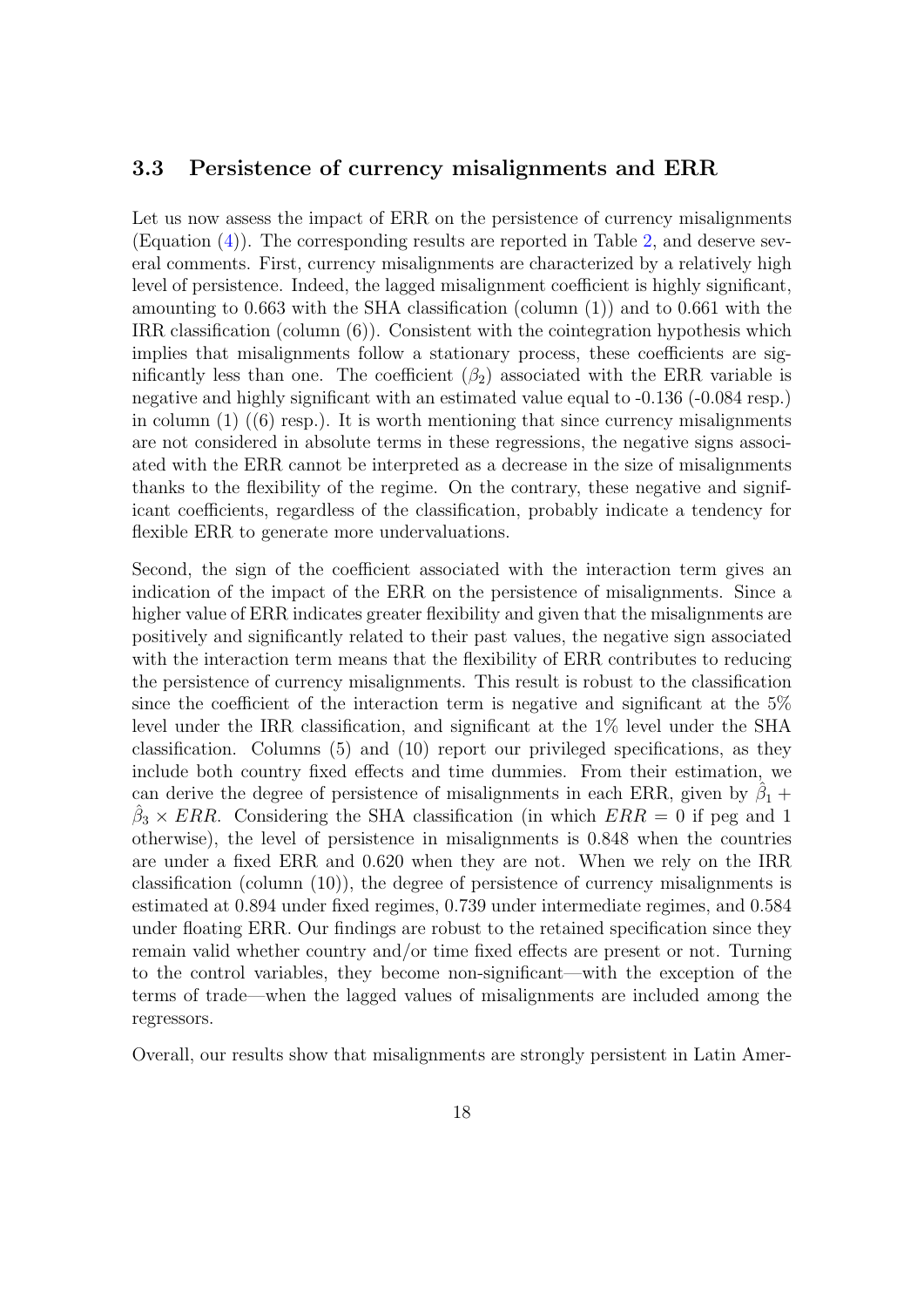ican countries. They indicate that more flexibility of ERR reduces this persistence, and thus favors a faster adjustment of currency imbalances. These findings are consistent with Friedman's thesis on the ability of exchange rate flexibility to absorb the economic disequilibria induced by external shocks faster. Although the empirical robustness of this thesis has been questioned by some authors [\(Berka, Devereux, and](#page-36-6) [Engel,](#page-36-6) [2012;](#page-36-6) [Chinn and Wei,](#page-36-4) [2013\)](#page-36-4), it finds a favorable echo in several other studies such as [Edwards](#page-37-10) [\(2004\)](#page-37-10), [Gnimassoun and Mignon](#page-38-8) [\(2015\)](#page-38-8), [Gervais, Schembri, and](#page-38-10) [Suchanek](#page-38-10) [\(2016\)](#page-38-10), [Martin](#page-39-7) [\(2016\)](#page-39-7), and [Ghosh, Qureshi, and Tsangarides](#page-38-7) [\(2018\)](#page-38-7).

Finally, the analysis of the impact of the ERR on both the size and persistence of currency misalignments does not allow us to conclude in favor of a privileged ERR. The main conclusion is that there is no panacea for exchange rate policy. Fixed ERR have the advantage of limiting the size of currency imbalances, but they are associated with higher persistence of misalignments. On the contrary, although flexible ERR allow faster absorption of currency imbalances, they are likely to induce larger disequilibria. The choice of ERR is a matter of arbitration. At all events, when a country chooses a fixed ERR, its main challenge is to control its currency misalignments to avoid a significant adjustment cost.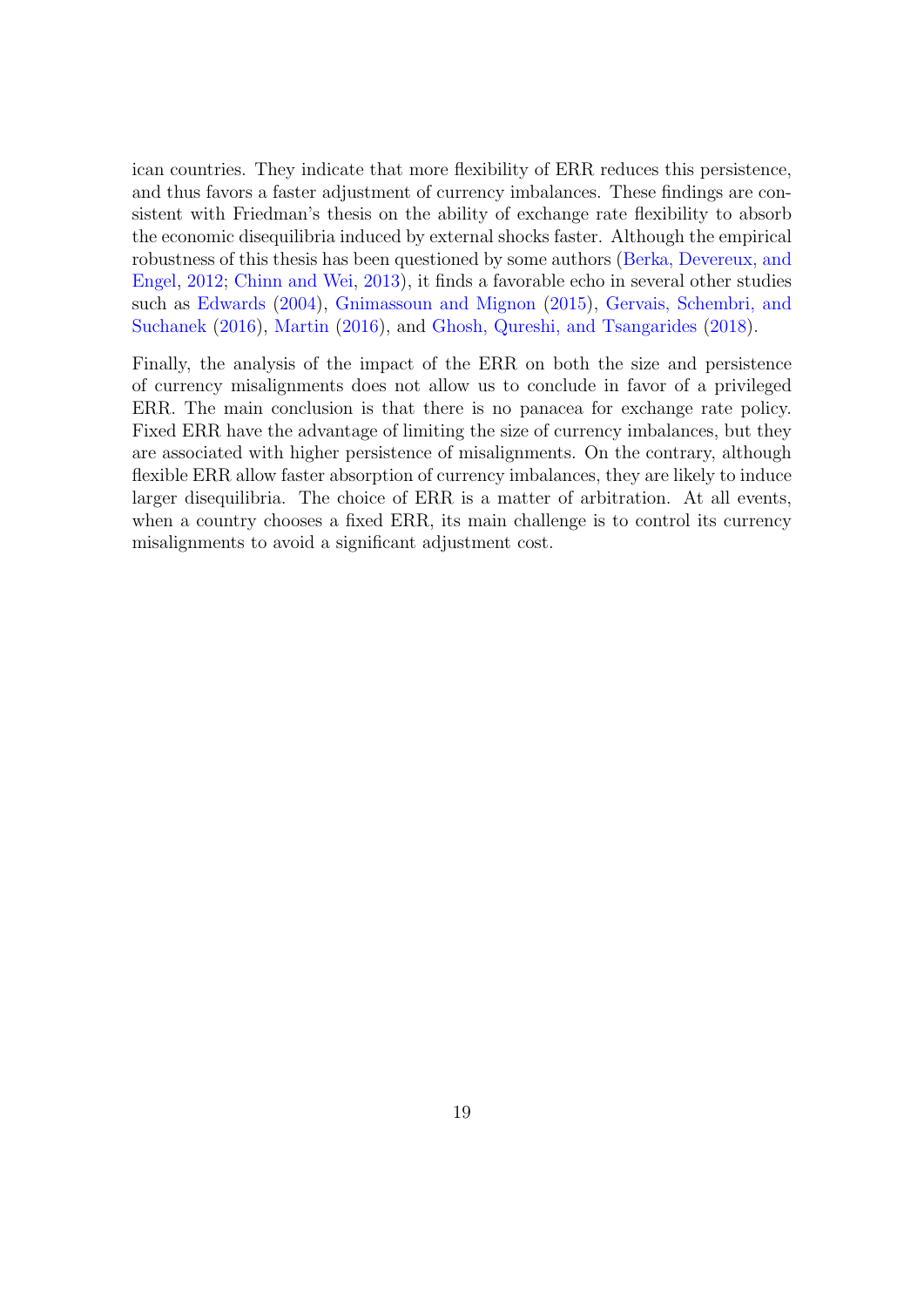|                                              |                   |                   | SHA classification |                   |                  |                  |             | IRR classification |             |                   |
|----------------------------------------------|-------------------|-------------------|--------------------|-------------------|------------------|------------------|-------------|--------------------|-------------|-------------------|
|                                              | $\left( 1\right)$ | $\left( 2\right)$ | (3)                | $\left( 4\right)$ | $\overline{(5)}$ | $\overline{(6)}$ | (7)         | (8)                | (9)         | $\left(10\right)$ |
|                                              |                   |                   |                    |                   |                  |                  |             |                    |             |                   |
| Lagged Misalignments $(mis_{i,t-1})$         | $0.663***$        | $0.876***$        | $0.869***$         | $0.870***$        | $0.848***$       | $0.661***$       | $1.094***$  | $1.049***$         | $1.082***$  | $1.049***$        |
|                                              | (0.058)           | (0.079)           | (0.089)            | (0.079)           | (0.088)          | (0.056)          | (0.105)     | (0.114)            | (0.108)     | (0.120)           |
| $ERR_{i,t}$                                  | $-0.136***$       | $-0.047***$       | $-0.075***$        | $-0.067***$       | $-0.112***$      | $-0.084***$      | $-0.045***$ | $-0.080***$        | $-0.044***$ | $-0.075***$       |
|                                              | (0.034)           | (0.015)           | (0.020)            | (0.021)           | (0.028)          | (0.020)          | (0.012)     | (0.017)            | (0.013)     | (0.020)           |
| Interaction $(mis_{i,t-1} \times ERR_{i,t})$ |                   | $-0.236**$        | $-0.242**$         | $-0.236**$        | $-0.228**$       |                  | $-0.165***$ | $-0.156***$        | $-0.160***$ | $-0.155***$       |
|                                              |                   | (0.101)           | (0.112)            | (0.101)           | (0.110)          |                  | (0.053)     | (0.055)            | (0.054)     | (0.058)           |
| Financial dev.                               | $-0.089$          | 0.009             | 0.082              | $-0.063$          | $-0.055$         | $-0.084$         | $-0.018$    | 0.014              | $-0.065$    | $-0.072$          |
|                                              | (0.123)           | (0.052)           | (0.121)            | (0.049)           | (0.122)          | (0.121)          | (0.047)     | (0.110)            | (0.046)     | (0.118)           |
| Crisis                                       | $-0.006$          | $-0.005$          | $-0.003$           | 0.003             | $-0.003$         | $-0.007$         | $-0.007$    | $-0.006$           | $-0.002$    | $-0.007$          |
|                                              | (0.053)           | (0.051)           | (0.050)            | (0.052)           | (0.052)          | (0.046)          | (0.044)     | (0.043)            | (0.046)     | (0.046)           |
| Institutions                                 | $-0.003$          | 0.001             | 0.001              | $-0.002$          | $-0.004$         | $-0.003$         | $-0.000$    | 0.001              | $-0.003$    | $-0.003$          |
|                                              | (0.003)           | (0.002)           | (0.002)            | (0.002)           | (0.003)          | (0.003)          | (0.002)     | (0.002)            | (0.002)     | (0.003)           |
| Terms of trade                               | $0.100**$         | 0.038             | $0.094**$          | 0.025             | $0.085*$         | $0.139***$       | $0.058*$    | $0.136***$         | $0.055*$    | $0.129***$        |
|                                              | (0.046)           | (0.036)           | (0.046)            | (0.036)           | (0.046)          | (0.045)          | (0.031)     | (0.044)            | (0.030)     | (0.045)           |
| Constant                                     | $-0.086$          | $-0.020$          | $-0.084$           | $-0.050$          | $-0.126$         | 0.024            | 0.036       | 0.021              | 0.007       | $-0.015$          |
|                                              | (0.089)           | (0.045)           | (0.078)            | (0.069)           | (0.089)          | (0.081)          | (0.041)     | (0.072)            | (0.052)     | (0.080)           |
| Observations                                 | 654               | 654               | 654                | 654               | 654              | 695              | 695         | 695                | 695         | 695               |
| R-squared                                    | 0.562             | 0.527             | 0.534              | 0.560             | 0.568            | 0.562            | 0.538       | 0.549              | 0.564       | 0.573             |
| Country FE                                   | Yes               | No                | Yes                | No                | Yes              | Yes              | No          | Yes                | No          | Yes               |
| Time FE                                      | Yes               | No                | $\rm No$           | Yes               | Yes              | Yes              | No          | $\rm No$           | Yes         | Yes               |

Table 2: Explaining the persistence of misalignments

Notes: The OLS estimator is used in these regressions. The dependent variable is the estimated value of currency misalignments. Values in parentheses are robust standard errors. \*, \*\*, and \*\*\* denote significance at the 10

<span id="page-19-0"></span>20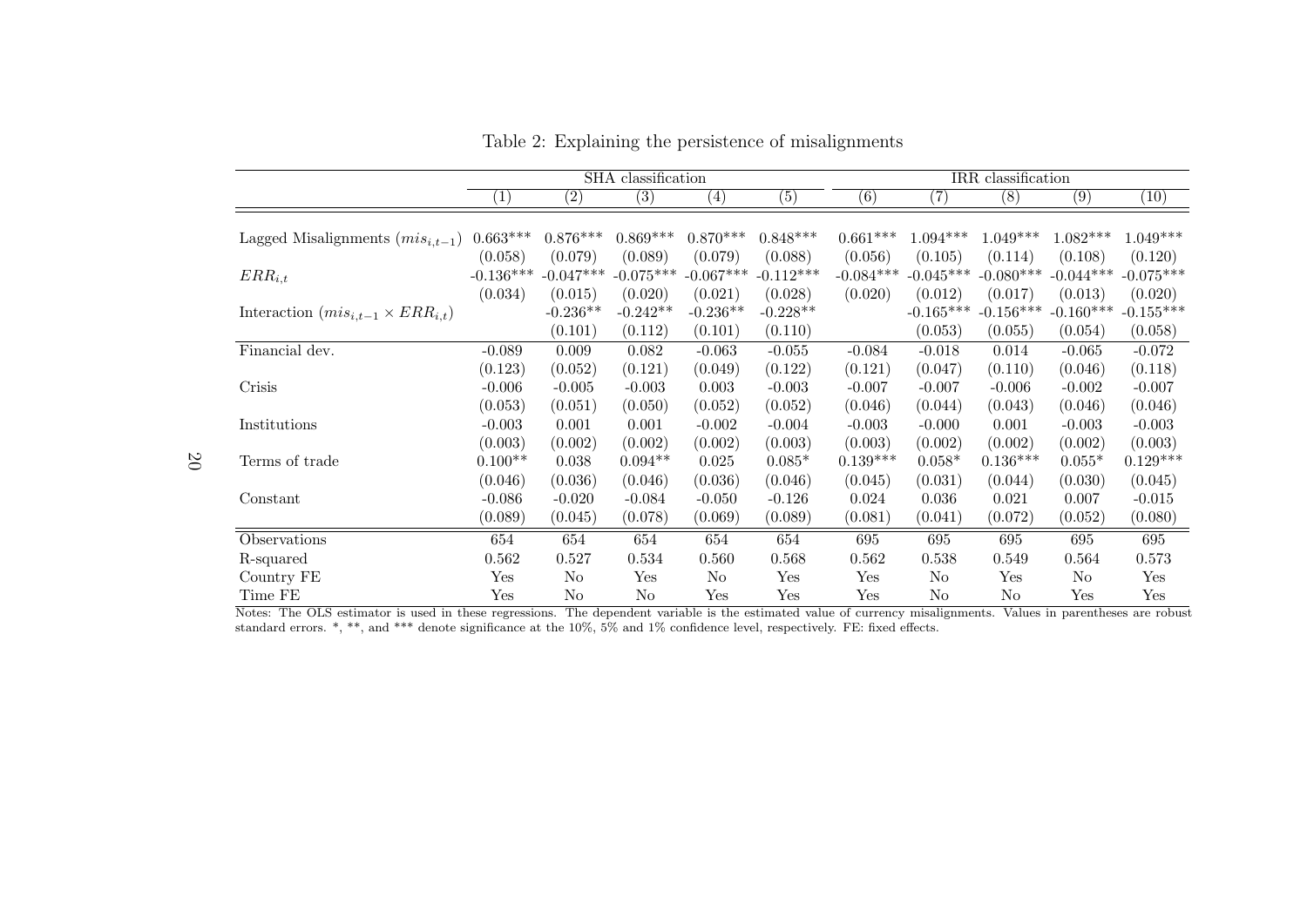### <span id="page-20-0"></span>4 Robustness checks

For the sake of completeness, we check the sensitivity of our previous results to the ERR classification, and perform additional robustness tests.

#### 4.1 On the ERR classification

In addition to the IRR and SHA classifications, we construct a de facto ERR classification based on the methodology proposed by [Coudert and Dubert](#page-37-11) [\(2005\)](#page-37-11) (henceforth CD). Although less widely known and used in the literature, [Coudert and](#page-37-11) [Dubert](#page-37-11) [\(2005\)](#page-37-11)'s method appears to be very precise and well-articulated in the classification criteria. In the Appendix [C,](#page-32-1) we detail the methodology and explain the construction of ERR. Roughly speaking, three steps are involved: (i) detect the presence of a trend in the nominal exchange rate against the U.S. dollar, (ii) compare the volatility of the nominal exchange rate to the volatility for declared floating countries (namely Japan, Great Britain, and Germany, or the Eurozone after 1999 for the latter), and (iii) compare the volatility of international reserves to the volatility for the same bundle of major economies. Based on these three criteria, four types of ERR are distinguished: peg, crawling peg, managed float, pure float. Accordingly, this classification scheme takes four possible values: 1 for peg, 2 for crawling peg, 3 for managed float, and 4 for pure float. This measure covers our 17 countries from 1970 to 2016. During the 1970s, 59 percent of the countries in our sample adopted a pegged regime. This percentage decreased to 32 percent for the period 2010-2016. Thus, the percentage of fixed ERR has declined over time according to the CD classification, as shown in Figure  $A-1$  in the Appendix [C.](#page-32-1) This decreasing pattern is consistent with what we observe when using the SHA and IRR classifications (see Figure [1\)](#page-9-0).

To complement the robustness analysis of our results to the ERR classification, we define a "consensual" peg regime. Like [Shambaugh](#page-40-8) [\(2004\)](#page-40-8), we consider a binary ERR: peg versus non-peg. The consensus relates to the pegged regime and is reached when, for a given country, the three previous classification schemes (IRR, SHA and CD) are unanimous in indicating a pegged regime in the same year. Note that, as with the recoded classification scheme of Shambaugh, the consensual classification takes the value 0 for the peg scheme, and 1 otherwise. This keeps consistency in the definition of the different classification schemes, from the most rigid to the most flexible, starting from the lowest to the highest value. The correlation coefficient between the consensus classification (henceforth CONS) and the SHA classification is 0.69 for the whole panel, and varies from 0.42 to 1 depending on the country.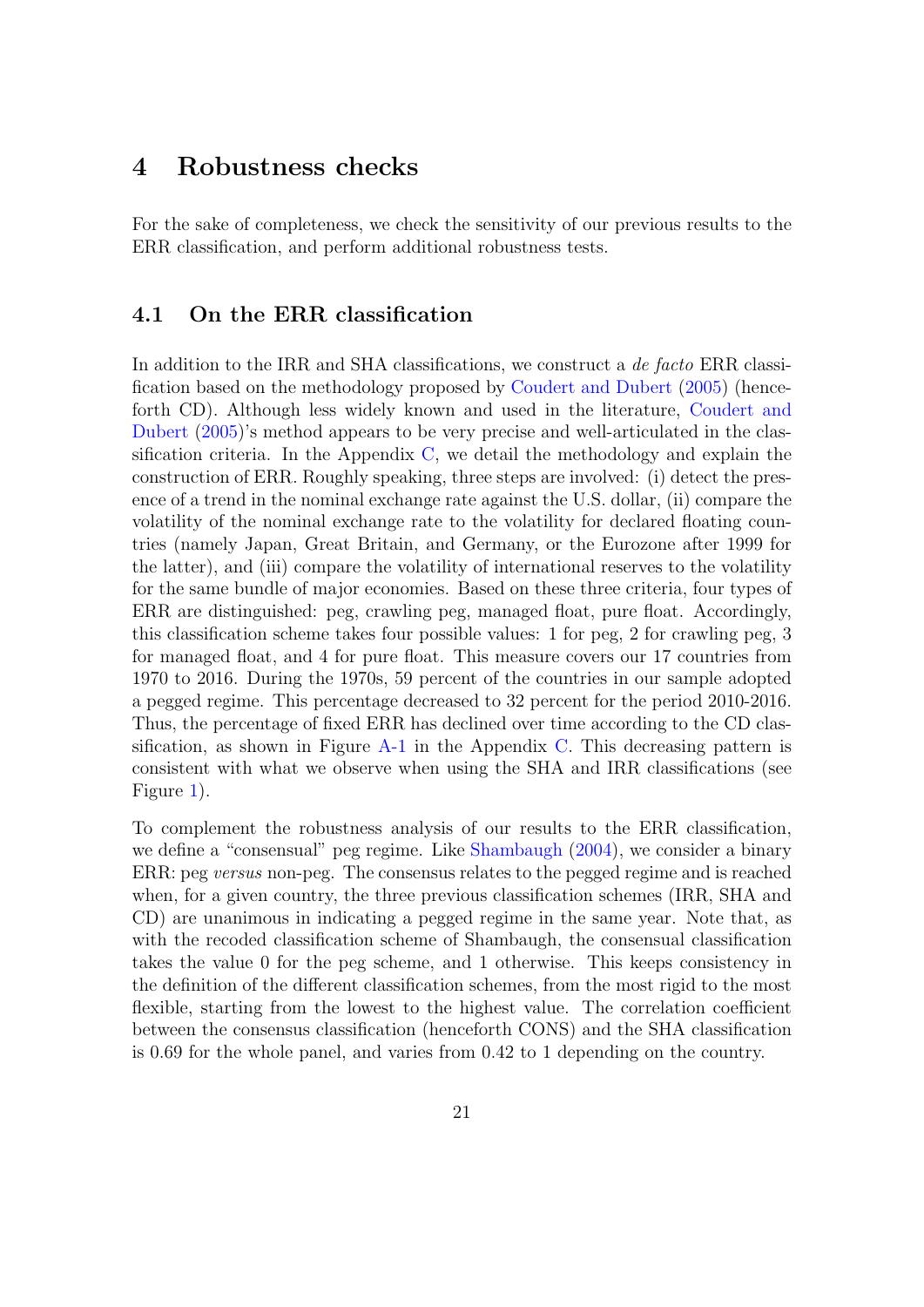Table [3](#page-22-0) is a reproduction of Table [1](#page-16-0) with the only difference being that here we use our new classification as well as the consensus classification as variables of interest in the regressions aimed at explaining the size of currency misalignments. The results are consistent and almost identical to our previous findings. As shown, the magnitude of currency misalignments increases with the flexibility of the ERR. These results are significant at conventional levels, with both the CD and CONS classifications, regardless of the specification (with or without time fixed effects). The disaggregated effects of ERR point in the same direction. Indeed, compared to the pegged regime (taken as a benchmark) in the CD classification, the managed floating and pure floating regimes are associated with more substantial currency misalignments. However, the size of currency misalignments under the crawling peg regime does not significantly differ from that under the peg regime. The estimated coefficients of the control variables are also consistent with those of Table [1.](#page-16-0)

Table [4](#page-23-0) reports the results of the regressions related to the effect of the ERR on the persistence of misalignments using the new classification schemes (CD and CONS). The previous findings reported in Table [2](#page-19-0) are confirmed and even reinforced. Indeed, the coefficient of the interaction term remains negative and significant at the 1% level, whatever the classification scheme and the specification (with or without country fixed effects, and with or without time fixed effects). In other words, flexible ERR are more effective in reducing the persistence of currency imbalances, and thus promote a faster adjustment towards the long-run equilibrium exchange rate.

Overall, our results are robust to the ERR classification. They indicate that while flexible ERR are associated with larger currency misalignments, they are the most effective in absorbing them. Likewise, although fixed ERR are associated with less sizeable currency misalignments, they maintain greater persistence. Exchange rate policy in Latin American countries is, therefore, a trade-off issue. The choice of a fixed ERR preserves them from large misalignments, but it is associated with a higher adjustment cost in the event of shocks. When a country chooses a flexible ERR, it faces larger currency misalignments, with potentially disastrous economic consequences, but it can correct them more quickly. This is feasible because the room for maneuver is greater under flexible exchange rates to cope with economic shocks, in particular, external shocks. Changes in the nominal exchange rate affect relative prices and thus contribute to changes in the real exchange rate. Such adjustments are possible in fixed ERR only if the currency pegging rules change (devaluation or revaluation). Since countries are keen to preserve the rules for as long as possible, the currency misalignments that emerge are more persistent.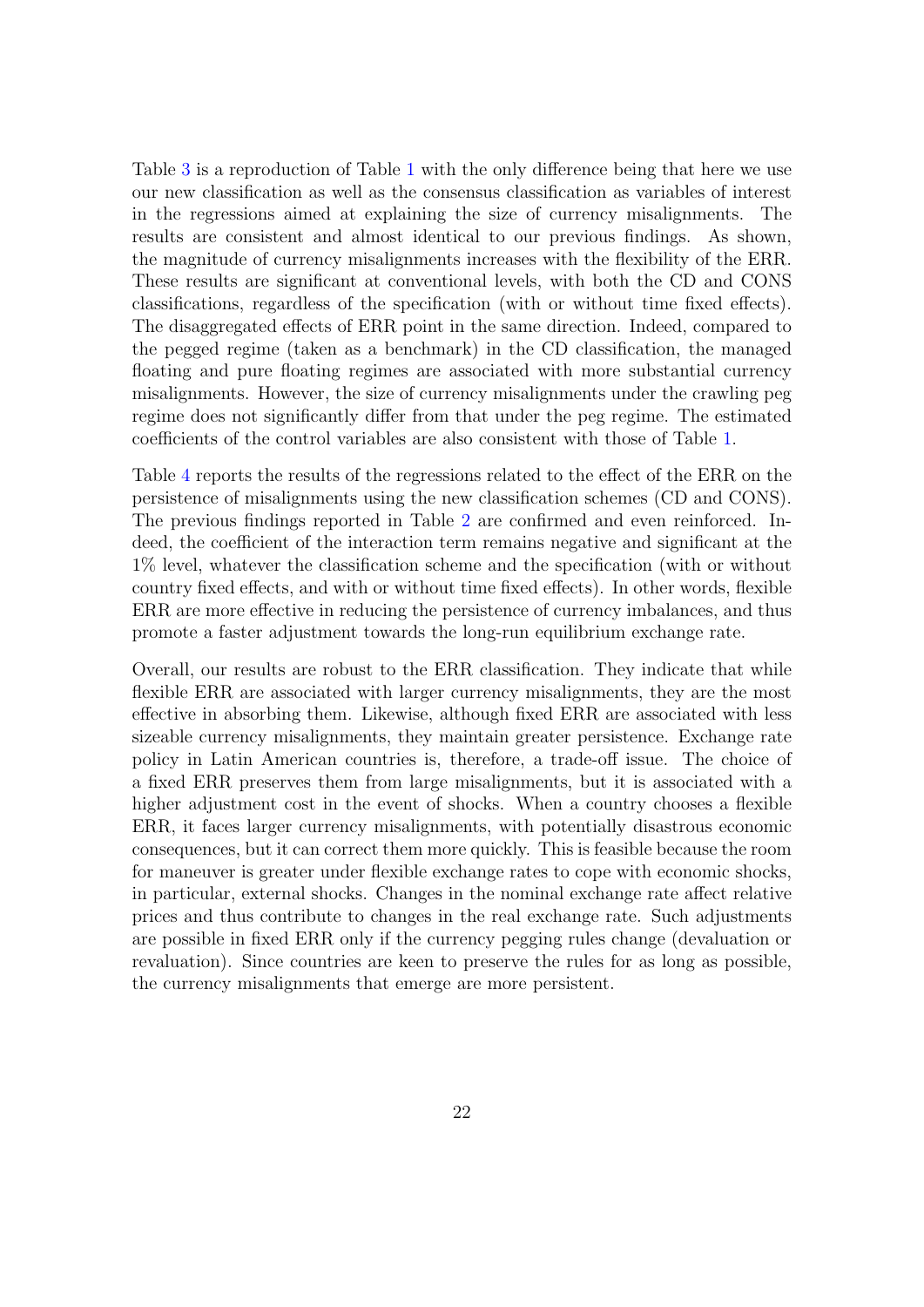| Overall effect of the ERR |                   |                          |                                                       |                           |                  |                                             |                  |                                           |                   |                                  |                                                                              |
|---------------------------|-------------------|--------------------------|-------------------------------------------------------|---------------------------|------------------|---------------------------------------------|------------------|-------------------------------------------|-------------------|----------------------------------|------------------------------------------------------------------------------|
|                           |                   |                          |                                                       |                           |                  |                                             |                  |                                           |                   |                                  |                                                                              |
| $\left(1\right)$          | $\left( 2\right)$ | $\overline{(3)}$         | (4)                                                   | $\left( 5\right)$         | $\overline{(6)}$ | $\overline{(7)}$                            | $\overline{(8)}$ | (9)                                       | $\left(10\right)$ | $\left(11\right)$                | (12)                                                                         |
|                           |                   |                          |                                                       |                           |                  |                                             |                  |                                           |                   |                                  |                                                                              |
|                           |                   |                          |                                                       |                           |                  | $0.042**$                                   | $0.053**$        |                                           |                   |                                  |                                                                              |
| (0.007)                   | (0.007)           | (0.007)                  | (0.008)                                               | (0.017)                   | (0.019)          | (0.019)                                     | (0.022)          |                                           |                   |                                  |                                                                              |
|                           |                   |                          |                                                       |                           |                  |                                             |                  | 0.001                                     | 0.013             | $-0.010$                         | $-0.006$                                                                     |
|                           |                   |                          |                                                       |                           |                  |                                             |                  | (0.016)                                   | (0.019)           | (0.019)                          | (0.022)                                                                      |
| Managed floating          |                   |                          |                                                       |                           |                  |                                             |                  |                                           | $0.099***$        |                                  | $0.087***$                                                                   |
|                           |                   |                          |                                                       |                           |                  |                                             |                  | (0.024)                                   | (0.024)           | (0.026)                          | (0.027)                                                                      |
|                           |                   |                          |                                                       |                           |                  |                                             |                  | $0.069***$                                | $0.109***$        | $0.066***$                       | $0.095***$                                                                   |
|                           |                   |                          |                                                       |                           |                  |                                             |                  | (0.022)                                   | (0.022)           | (0.024)                          | (0.025)                                                                      |
|                           |                   |                          | $-0.209***$                                           |                           |                  |                                             | $-0.239***$      |                                           |                   |                                  | $-0.221***$                                                                  |
|                           |                   | (0.045)                  | (0.047)                                               |                           |                  | (0.051)                                     | (0.054)          |                                           |                   | (0.045)                          | (0.047)                                                                      |
|                           |                   | $0.099***$               | $0.088**$                                             |                           |                  | $0.119***$                                  | $0.113**$        |                                           |                   | $0.090**$                        | $0.083**$                                                                    |
|                           |                   | (0.038)                  | (0.041)                                               |                           |                  | (0.044)                                     | (0.046)          |                                           |                   | (0.040)                          | (0.041)                                                                      |
|                           |                   | $-0.003**$               | $-0.001$                                              |                           |                  | $-0.003*$                                   | $-0.001$         |                                           |                   | $-0.003^{\ast}$                  | $-0.001$                                                                     |
|                           |                   | (0.001)                  | (0.002)                                               |                           |                  | (0.001)                                     | (0.002)          |                                           |                   | (0.001)                          | (0.002)                                                                      |
|                           |                   | 0.059                    | $-0.045$                                              |                           |                  | 0.102                                       | 0.006            |                                           |                   | 0.041                            | $-0.051$                                                                     |
|                           |                   | (0.067)                  | (0.070)                                               |                           |                  | (0.074)                                     | (0.080)          |                                           |                   | (0.067)                          | (0.070)                                                                      |
|                           |                   | $0.232***$               | $0.141***$                                            |                           |                  | $0.268***$                                  | $0.189***$       |                                           |                   | $0.273***$                       | $0.190***$                                                                   |
| (0.015)                   | (0.071)           | (0.024)                  | (0.042)                                               | (0.013)                   | (0.066)          | (0.027)                                     | (0.040)          | (0.011)                                   | (0.069)           | (0.021)                          | (0.039)                                                                      |
| 799                       | 799               | 695                      | 695                                                   | 720                       | 720              | 654                                         | 654              | 799                                       | 799               | 695                              | 695                                                                          |
| 0.025                     | 0.121             | 0.092                    | 0.163                                                 | 0.017                     | 0.105            | 0.090                                       | $0.152\,$        | $0.036\,$                                 | 0.125             | 0.104                            | 0.171                                                                        |
| $\rm No$                  | N <sub>o</sub>    | $\rm No$                 | $\rm No$                                              | $\rm No$                  | No               | $\rm No$                                    | $\rm No$         | $\rm No$                                  | $\rm No$          | $\rm No$                         | $\rm No$                                                                     |
| $\rm No$                  | Yes               | $\rm No$                 | Yes                                                   | No                        | Yes              | N <sub>o</sub>                              | Yes              | N <sub>o</sub>                            | Yes               | No                               | Yes                                                                          |
|                           |                   | $0.163***$<br>$0.185***$ | CD classification<br>$0.030***$<br>$0.031***0.042***$ | $0.037***$<br>$-0.251***$ |                  | $0.070***$ $0.084***$<br>$0.182***0.221***$ |                  | <b>CONS</b> classification<br>$-0.267***$ |                   | $0.095***$<br>$0.199***0.230***$ | Specific effect of the ERR<br>CD classification<br>$0.085***$<br>$-0.258***$ |

Table 3: Sensitivity of the absolute value of misalignments to the choice of the classification

Notes: The OLS estimator is used in these regressions. The dependent variable is the absolute value of currency misalignments. Values in parentheses are robust standard errors. \*, \*\*, and \*\*\* denote significance at the 10%

<span id="page-22-0"></span>23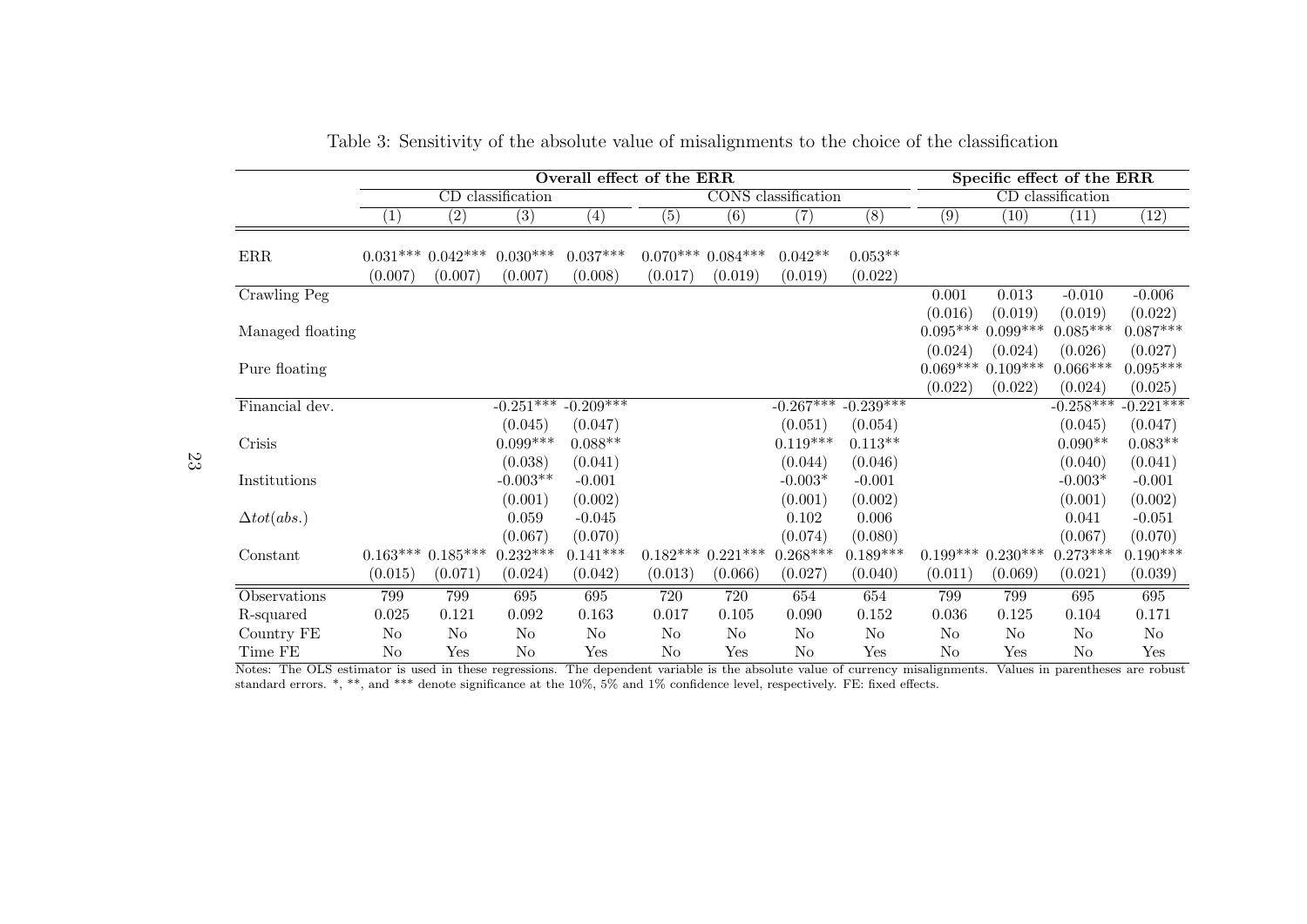|                                              |                      |                  | CD classification |                   |                  |                  |                   | <b>CONS</b> classification |             |             |
|----------------------------------------------|----------------------|------------------|-------------------|-------------------|------------------|------------------|-------------------|----------------------------|-------------|-------------|
|                                              | (1)                  | $\overline{(2)}$ | (3)               | $\left( 4\right)$ | $\overline{(5)}$ | $\overline{(6)}$ | $\left( 7\right)$ | (8)                        | (9)         | (10)        |
|                                              |                      |                  |                   |                   |                  |                  |                   |                            |             |             |
| Lagged Misalignments $(mis_{i,t-1})$         | $0.663***$           | $0.990***$       | $0.975***$        | $1.010***$        | $0.996***$       | $0.680***$       | $0.981***$        | $0.990***$                 | $0.958***$  | $0.964***$  |
|                                              | (0.055)              | (0.073)          | (0.086)           | (0.074)           | (0.085)          | (0.057)          | (0.065)           | (0.087)                    | (0.067)     | (0.086)     |
| $ERR_{i,t}$                                  | $-0.060***$          | $-0.038***$      | $-0.051***$       | $-0.042***$       | $-0.055***$      | $-0.090***$      | $-0.024*$         | $-0.056***$                | $-0.026*$   | $-0.058**$  |
|                                              | (0.010)              | (0.007)          | (0.009)           | (0.008)           | (0.010)          | (0.029)          | (0.012)           | (0.019)                    | (0.016)     | (0.022)     |
| Interaction $(mis_{i,t-1} \times ERR_{i,t})$ |                      | $-0.116***$      | $-0.115***$       | $-0.125***$       | $-0.125***$      |                  | $-0.322***$       | $-0.345***$                | $-0.297***$ | $-0.315***$ |
|                                              |                      | (0.032)          | (0.035)           | (0.033)           | (0.035)          |                  | (0.085)           | (0.107)                    | (0.087)     | (0.105)     |
| Financial dev.                               | $-0.084$             | $-0.015$         | 0.036             | $-0.077*$         | $-0.086$         | $-0.030$         | 0.009             | 0.067                      | $-0.032$    | $-0.007$    |
|                                              | (0.120)              | (0.049)          | (0.110)           | (0.046)           | (0.117)          | (0.124)          | (0.056)           | (0.117)                    | (0.053)     | (0.122)     |
| Crisis                                       | 0.000                | $-0.010$         | $-0.012$          | $-0.001$          | $-0.005$         | $-0.010$         | $-0.018$          | $-0.012$                   | $-0.010$    | $-0.008$    |
|                                              | (0.046)              | (0.045)          | (0.045)           | (0.046)           | (0.046)          | (0.052)          | (0.051)           | (0.050)                    | (0.052)     | (0.052)     |
| Institutions                                 | $-0.002$             | 0.001            | 0.002             | $-0.003$          | $-0.003$         | $-0.004$         | $-0.000$          | 0.000                      | $-0.002$    | $-0.003$    |
|                                              | (0.003)              | (0.002)          | (0.002)           | (0.002)           | (0.003)          | (0.003)          | (0.002)           | (0.002)                    | (0.002)     | (0.003)     |
| Terms of trade                               | $0.100**$            | 0.025            | $0.094**$         | 0.017             | $0.082*$         | $0.117**$        | $0.064*$          | $0.123**$                  | 0.057       | $0.114**$   |
|                                              | (0.044)              | (0.030)          | (0.043)           | (0.029)           | (0.043)          | (0.048)          | (0.036)           | (0.048)                    | (0.035)     | (0.048)     |
| Constant                                     | 0.033                | 0.054            | $-0.003$          | 0.058             | 0.003            | $-0.066$         | $-0.050$          | $-0.116$                   | $-0.069$    | $-0.133$    |
|                                              | (0.086)              | (0.038)          | (0.079)           | (0.048)           | (0.082)          | (0.086)          | (0.048)           | (0.084)                    | (0.062)     | (0.090)     |
| Observations                                 | 695                  | 695              | 695               | 695               | 695              | 654              | 654               | 654                        | 654         | 654         |
| R-squared                                    | 0.569                | 0.543            | 0.551             | 0.574             | 0.582            | 0.551            | 0.525             | 0.531                      | 0.553       | 0.558       |
| Country FE                                   | $\operatorname{Yes}$ | No               | Yes               | No                | Yes              | Yes              | No                | Yes                        | No          | Yes         |
| Time FE                                      | $\operatorname{Yes}$ | No               | No                | Yes               | Yes              | Yes              | No                | No                         | Yes         | Yes         |

Table 4: Sensitivity of the persistence of misalignments to the choice of the classification

<span id="page-23-0"></span>Notes: The OLS estimator is used in these regressions. The dependent variable is the estimated value of currency misalignments. Values in parentheses are robust standard errors. \*, \*\*, and \*\*\* denote significance at the 10

24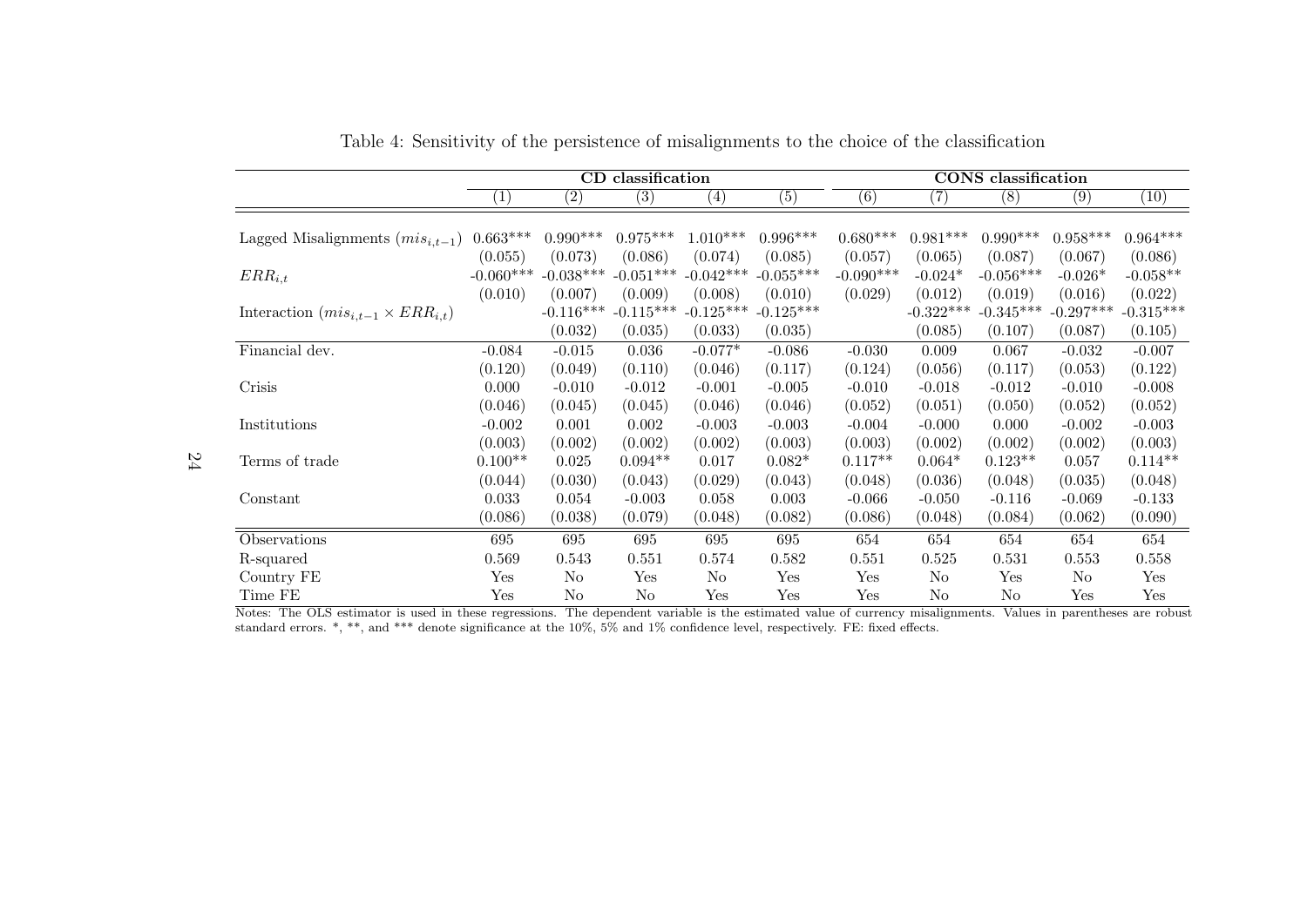#### <span id="page-24-0"></span>4.2 Additional robustness tests

First, we assess the effect of the ERR on the size of misalignments through the prism of regional differences in terms of exchange rate policy. This exercise is not only interesting in its own right but also serves as a robustness test. Indeed, when we focus on the Central American countries, we notice that the frequency of managed or pure floating regimes represents between 12 and 26% of the total depending on the classification, against 30 to 39% for the whole panel. In other words, the Central American countries remained for the most part under a peg (50%) or crawling peg (23%) regime over the period under study. Therefore, given the above results, we can expect the size of misalignments to be smaller in this region than in the South American area. To test this hypothesis, we first construct a Central America dummy variable that takes the value of one for the following countries: Costa Rica, Dominican Republic, Guatemala, Honduras, Jamaica, Mexico, Panama, and Trinidad and Tobago, and zero for the other countries. Then, we replace in regression [\(3\)](#page-6-0) the EER variable with the Central America dummy. Table [5](#page-25-0) presents the results. As shown, in each specification, the Central America dummy variable has an associated significantly negative coefficient. These results confirm further that the level of misalignments depends heavily on a country's ERR.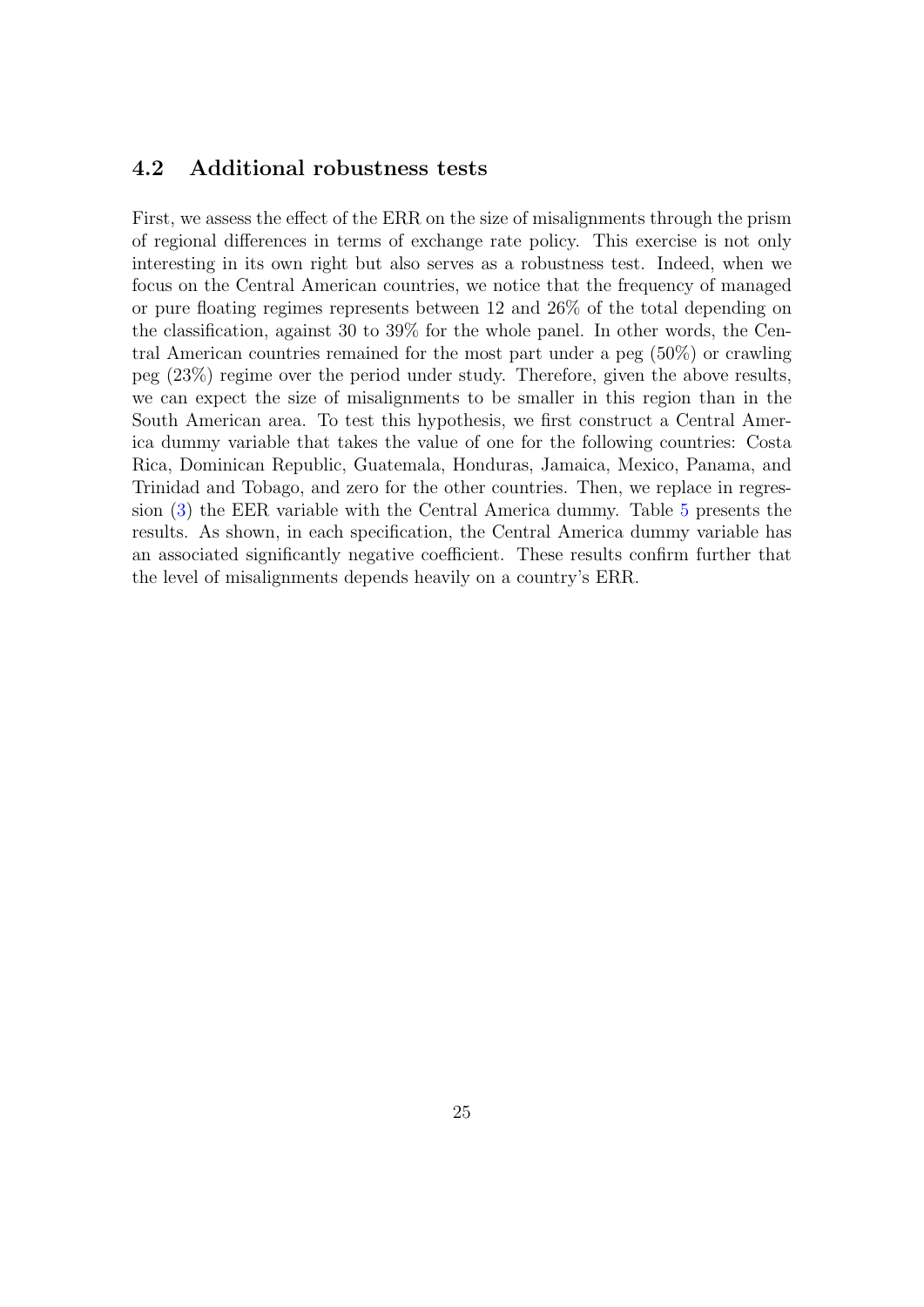<span id="page-25-0"></span>

|                        | $\left( 1\right)$ | $\left( 2\right)$ | $\left( 3\right)$ | $\left(4\right)$ |
|------------------------|-------------------|-------------------|-------------------|------------------|
|                        |                   |                   |                   |                  |
| Central American dummy | $-0.119***$       | $-0.119***$       | $-0.118***$       | $-0.124***$      |
|                        | (0.014)           | (0.014)           | (0.015)           | (0.015)          |
| Financial dev.         |                   |                   | $-0.256***$       | $-0.219***$      |
|                        |                   |                   | (0.042)           | (0.043)          |
| Crisis                 |                   |                   | $0.090**$         | $0.080**$        |
|                        |                   |                   | (0.037)           | (0.040)          |
| Institutions           |                   |                   | $-0.001$          | 0.002            |
|                        |                   |                   | (0.001)           | (0.002)          |
| $\Delta tot(abs.)$     |                   |                   | 0.049             | $-0.052$         |
|                        |                   |                   | (0.072)           | (0.073)          |
| Constant               | $0.287***$        | $0.317***$        | $0.346***$        | $0.283***$       |
|                        | (0.012)           | (0.063)           | (0.021)           | (0.036)          |
| Observations           | 799               | 799               | 695               | 695              |
| R-squared              | 0.074             | 0.155             | 0.140             | 0.208            |
| Country FE             | No                | N <sub>o</sub>    | N <sub>o</sub>    | N <sub>o</sub>   |
| Time FE                | No                | Yes               | No                | Yes              |

Table 5: The regional effect of the exchange rate regime

Notes: The OLS estimator is used in these regressions. The dependent variable is the absolute value of currency misalignments. The dummy variable of Central America takes the value 1 when the country belongs to Central America and 0 otherwise. Values in parentheses are robust standard errors. \*, \*\*, and \*\*\* denote significance at the 10%, 5% and 1% confidence level, respectively. FE: fixed effects.

Second, instead of the absolute value of misalignments, we consider squared misalignments as a measure of size. This is obviously a way to exaggerate the size of misalignments, and to examine whether the ERR has an impact on increasingly large currency distortions. As shown in Table [6,](#page-26-1) flexible ERR are associated with increasingly extreme misalignments regardless of classification—the effect being less significant (10%) with the SHA and CONS classifications. It is also worth mentioning that financial development appears to be an absorber of extreme misalignments.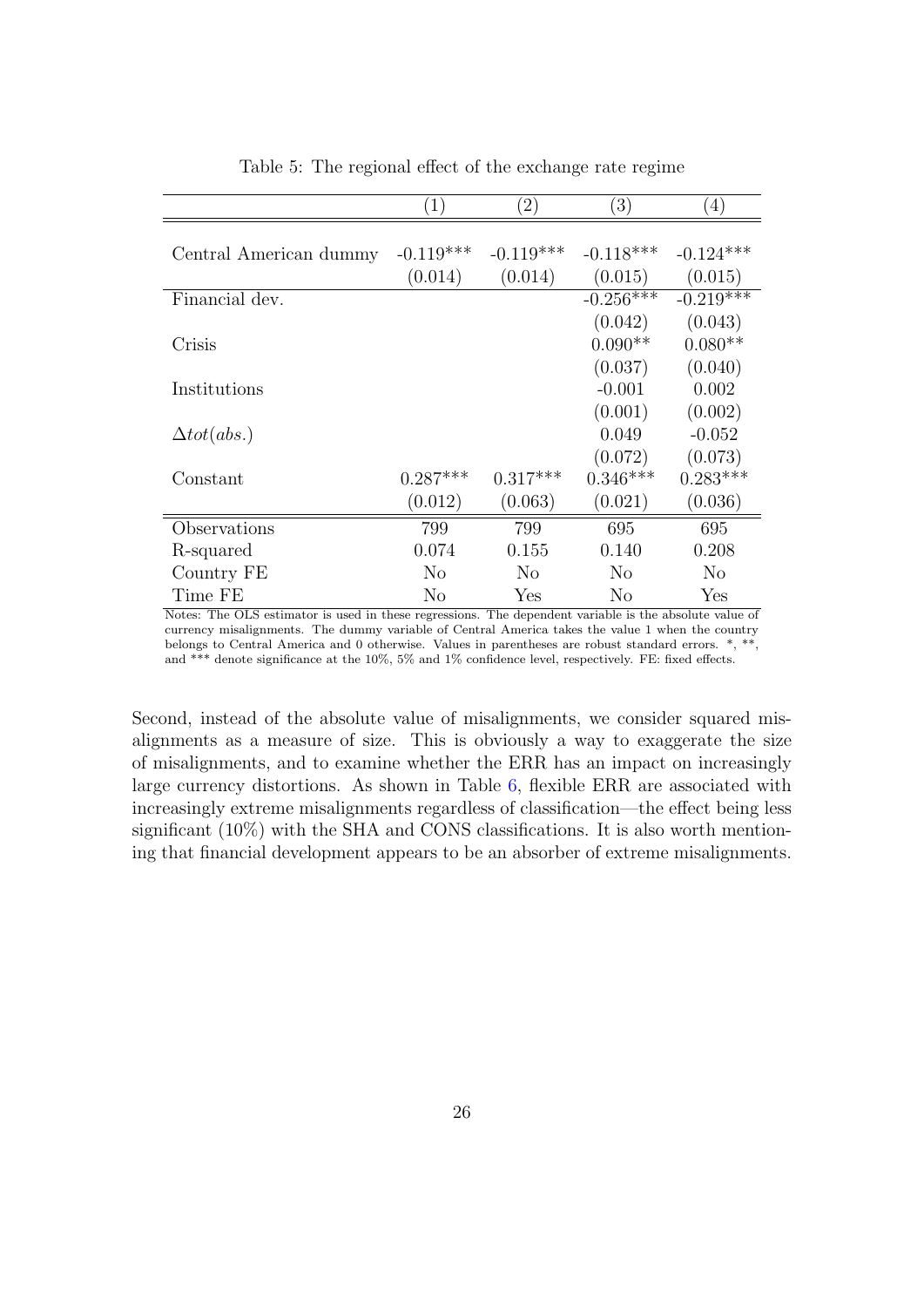<span id="page-26-1"></span>

|                            |                   | SHA classification | IRR classification |                      |                   | CD classification    |                   | CONS classification  |
|----------------------------|-------------------|--------------------|--------------------|----------------------|-------------------|----------------------|-------------------|----------------------|
|                            | $\left( 1\right)$ | $\left( 2\right)$  | $\left(3\right)$   | $\left(4\right)$     | $\left( 5\right)$ | $\left(6\right)$     | $\left( 7\right)$ | (8)                  |
|                            |                   |                    |                    |                      |                   |                      |                   |                      |
| ERR                        | $0.029*$          | $0.034*$           | $0.066***$         | $0.064***$           | $0.025***$        | $0.032***$           | $0.029*$          | $0.034*$             |
|                            | (0.016)           | (0.019)            | (0.012)            | (0.012)              | (0.007)           | (0.008)              | (0.016)           | (0.019)              |
| Financial dev. $-0.203***$ |                   | $-0.167***$        | $-0.135***$        | $-0.091**$           | $-0.182***$       | $-0.132***$          | $-0.203***$       | $-0.167***$          |
|                            | (0.049)           | (0.051)            | (0.041)            | (0.043)              | (0.043)           | (0.044)              | (0.049)           | (0.051)              |
| Crisis                     | $0.139**$         | $0.128**$          | $0.102**$          | $0.100*$             | $0.114**$         | $0.101**$            | $0.139**$         | $0.128**$            |
|                            | (0.057)           | (0.058)            | (0.048)            | (0.051)              | (0.049)           | (0.051)              | (0.057)           | (0.058)              |
| Institution                | $-0.001$          | $-0.000$           | $-0.001$           | 0.001                | $-0.002$          | $-0.001$             | $-0.001$          | $-0.000$             |
|                            | (0.001)           | (0.002)            | (0.001)            | (0.002)              | (0.001)           | (0.002)              | (0.001)           | (0.002)              |
| $\Delta tot$ (abs.)        | 0.041             | $-0.048$           | 0.012              | $-0.076$             | 0.014             | $-0.070$             | 0.041             | $-0.048$             |
|                            | (0.060)           | (0.070)            | (0.050)            | (0.060)              | (0.052)           | (0.061)              | (0.060)           | (0.070)              |
| Constant                   | $0.129***$        | $0.058**$          | $-0.000$           | $-0.047$             | $0.093***$        | 0.008                | $0.129***$        | $0.058**$            |
|                            | (0.023)           | (0.025)            | (0.026)            | (0.029)              | (0.021)           | (0.027)              | (0.023)           | (0.025)              |
| Observations               | 654               | 654                | 695                | 695                  | 695               | 695                  | 654               | 654                  |
| R-squared                  | 0.063             | 0.138              | 0.098              | 0.164                | 0.065             | 0.145                | 0.063             | 0.138                |
| Time FE                    | No                | Yes                | No                 | $\operatorname{Yes}$ | No                | $\operatorname{Yes}$ | N <sub>0</sub>    | $\operatorname{Yes}$ |

Table 6: Squared misalignments

Notes: The OLS estimator is used in these regressions. The dependent variable is the squared misalignment. Values in parentheses are robust standard errors. \*, \*\*, and \*\*\* denote significance at the 10%, 5% and 1% confidence level, respectively. FE: fixed effects.

Finally, turning to methodological issues and as an ultimate robustness test, instead of using the DOLS estimator, we rely on the Dynamic Common-Correlated Effects (DCCE) estimator developed by [Chudik and Pesaran](#page-36-10) [\(2015\)](#page-36-10). This estimator is specially designed to account for cross-section dependence, and is therefore particularly relevant in our case. We compute a new series of currency misalignments using this estimator, and subsequently estimate all the previously considered regressions on the size and persistence of misalignments with all the classifications. We obtain the same results, and our main conclusions remain unchanged.<sup>[20](#page-26-2)</sup>

# <span id="page-26-0"></span>5 Conclusion

This paper aims at assessing the impact of ERR on currency misalignments in Latin American countries. We investigate whether the choice of ERR affects both the size and the persistence of exchange rate imbalances.

Relying on a panel of 17 Latin American countries over the 1970-2016 period, we

<span id="page-26-2"></span><sup>&</sup>lt;sup>20</sup>To save space, we do not report the results, but they are available upon request from the authors.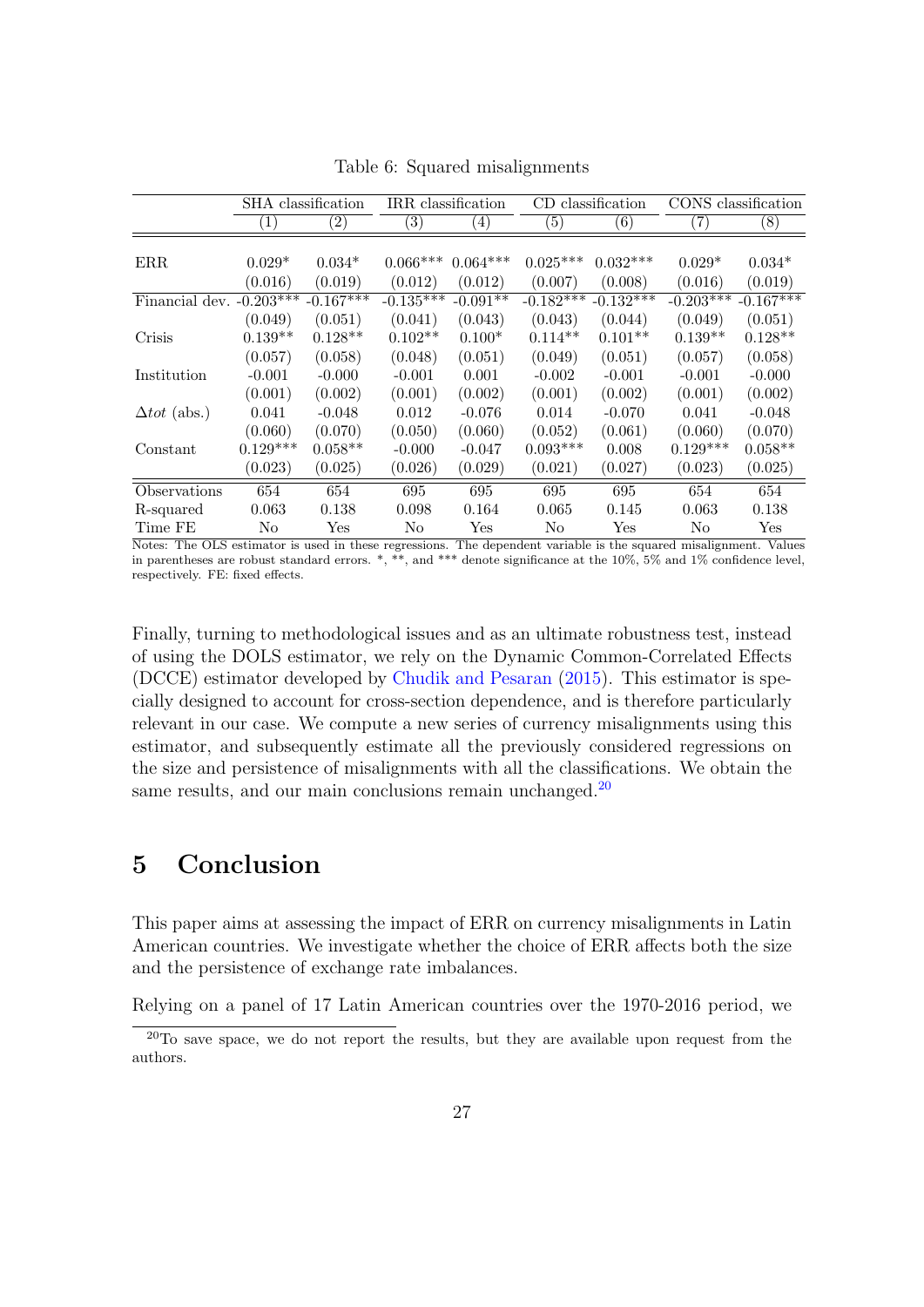show that greater flexibility in the ERR is associated with larger currency misalignments compared to a fixed regime. Complementarily, our findings show that, whereas misalignments are found to be persistent, such inertia is lower under flexible regimes. In other words, floating ERR permit a faster correction of currency imbalances in line with Friedman's hypothesis. Thanks to flexibility, changes in the nominal exchange rate have an impact on relative prices and, thus, on the real exchange rate allowing countries under flexible ERR to react more quickly when they face external shocks. Nevertheless, as a compensation to this limitation to adjust shocks and correct misalignments, fixed ERR show more monetary and budgetary disciplines which as we find that fixed ERR tend to reduce inflation and deficits.

To sum up, our paper shows that Latin American countries face a key trade-off in their choice of ERR: they have to arbitrate between sizeable but less persistent misalignments on the one hand, and long-lasting but lower currency imbalances on the other hand. Acknowledging the instability that characterizes the macroeconomic variables of the countries in the sample and accounting for the results on monetary and fiscal disciplines, the fixed exchange rate regime seems to be the right option for them. However, this conclusion must be put into perspective as it is costly for countries to make adjustments once they make this choice.

On the whole, given their history, Latin American countries should pay particular attention to their exchange rate policies, and have to adopt policies that govern the behavior of the real exchange rate. Indeed, as discussed in [Frenkel and Rapetti](#page-38-0) [\(2010\)](#page-38-0) and [Guzman, Ocampo, and Stiglitz](#page-39-0) [\(2018\)](#page-39-0), preserving a stable and competitive real exchange rate appears to be the necessary condition to sustain economic growth in the region. Exchange rate policy has a key role to play in achieving this goal.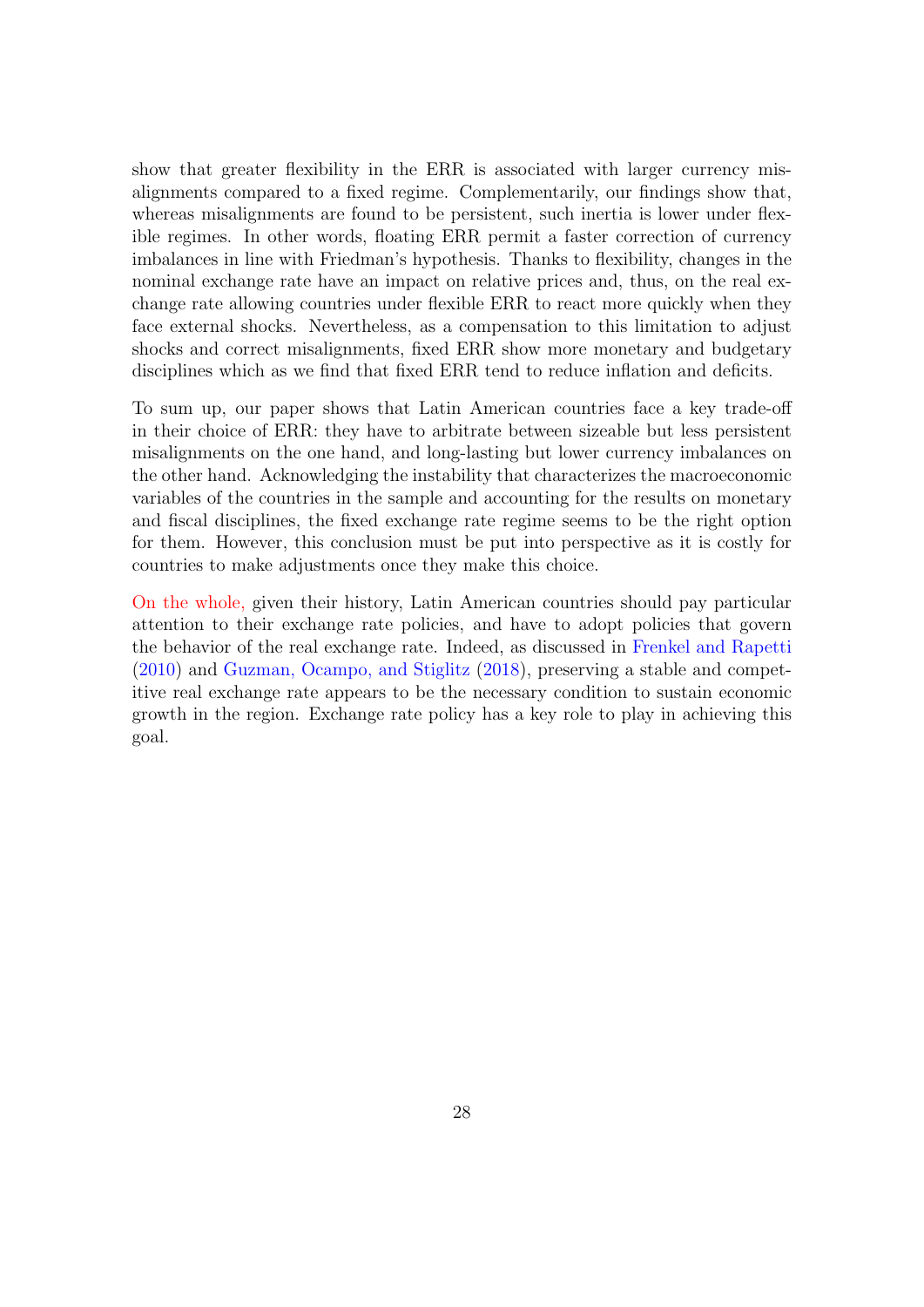# <span id="page-28-1"></span>A Descriptive statistics, cross-sectional independence, unit root and cointegration tests results

<span id="page-28-2"></span>

| Variables                                   | Obs. | Mean      | S.D.   | Min.       | Max.    |
|---------------------------------------------|------|-----------|--------|------------|---------|
| Relative productivity (BS measure)          | 799  | 112.285   | 25.541 | 56.298     | 198.255 |
| Real effective exchange rate (REER)         | 799  | 114.780   | 49.779 | 9.692      | 558.756 |
| Trade openness $(X+M, \%\text{GDP})$        | 799  | 59.146    | 31.534 | 10.337     | 165.344 |
| Government expenditures $(\%GDP)$           | 799  | 12.417    | 3.556  | 3.219      | 22.734  |
| Net foreign assets $(\%GDP)$                | 799  | $-44.521$ | 36.541 | $-220.102$ | 11.655  |
| Exchange rate misalignment                  | 799  | $-0.000$  | 0.317  | $-1.717$   | 1.152   |
| Exchange rate misalignment (absolute value) | 799  | 0.231     | 0.217  | 0.000      | 1.717   |
| under fixed regime $(IRR)$                  | 221  | 0.173     | 0.159  | 0.001      | 1.018   |
| under intermediate regime $(IRR)$           | 333  | 0.190     | 0.153  | 0.000      | 0.764   |
| under flexible regime $(IRR)$               | 245  | 0.339     | 0.288  | 0.005      | 1.717   |
| under pegged regime $(SHA)$                 | 270  | 0.208     | 0.182  | 0.001      | 1.152   |
| under non pegged regime (SHA)               | 450  | 0.253     | 0.242  | 0.000      | 1.717   |
| Financial development                       | 797  | 0.281     | 0.172  | 0.026      | 1.086   |
| Crisis                                      | 714  | 0.104     | 0.305  | 0.000      | 1.000   |
| Quality of institutions                     | 799  | 4.995     | 5.937  | $-9.000$   | 10.000  |
| Terms of trade $(tot)$                      | 799  | 94.679    | 26.426 | 23.212     | 220.593 |
| $\Delta tot$ (abs.)                         | 782  | 0.080     | 0.098  | 0.000      | 1.078   |
| GDP pc growth                               | 799  | 1.824     | 3.966  | $-15.219$  | 16.129  |
| Election year                               | 799  | 0.260     | 0.439  | 0.000      | 1.000   |

Table A-1: Descriptive statistics

Table A-2: Testing weak (no) cross-sectional dependence

<span id="page-28-0"></span>

| Variables       | Test name                    | Test statistics | P-value |
|-----------------|------------------------------|-----------------|---------|
| reer            | Pesaran WCD test             | 79.523          | 0.000   |
| $b\overline{s}$ | Pesaran WCD test             | 79.852          | 0.000   |
| qov             | Pesaran WCD test             | 77.106          | 0.000   |
| open            | Pesaran WCD test             | 77.231          | 0.000   |
| nfa             | Pesaran WCD test             | 64.222          | 0.000   |
| tot             | Pesaran WCD test             | 79.746          | 0.000   |
| $\hat{v}$       | Pesaran WCD test             | 6.311           | 0.000   |
| $\hat{v}$       | Breusch-Pagan LM test of CSI | 803.150         | 0.000   |

Notes: The Pesaran test is performed on the raw variables and the residuals, whereas the Breusch and Pagan test is only a post-estimation test. WCD stands for the null hypothesis of "weak cross-sectional dependence", and CSI for the null hypothesis of "cross-sectional independence".  $\hat{v}$  are the estimated residuals from regression [\(7\)](#page-12-2).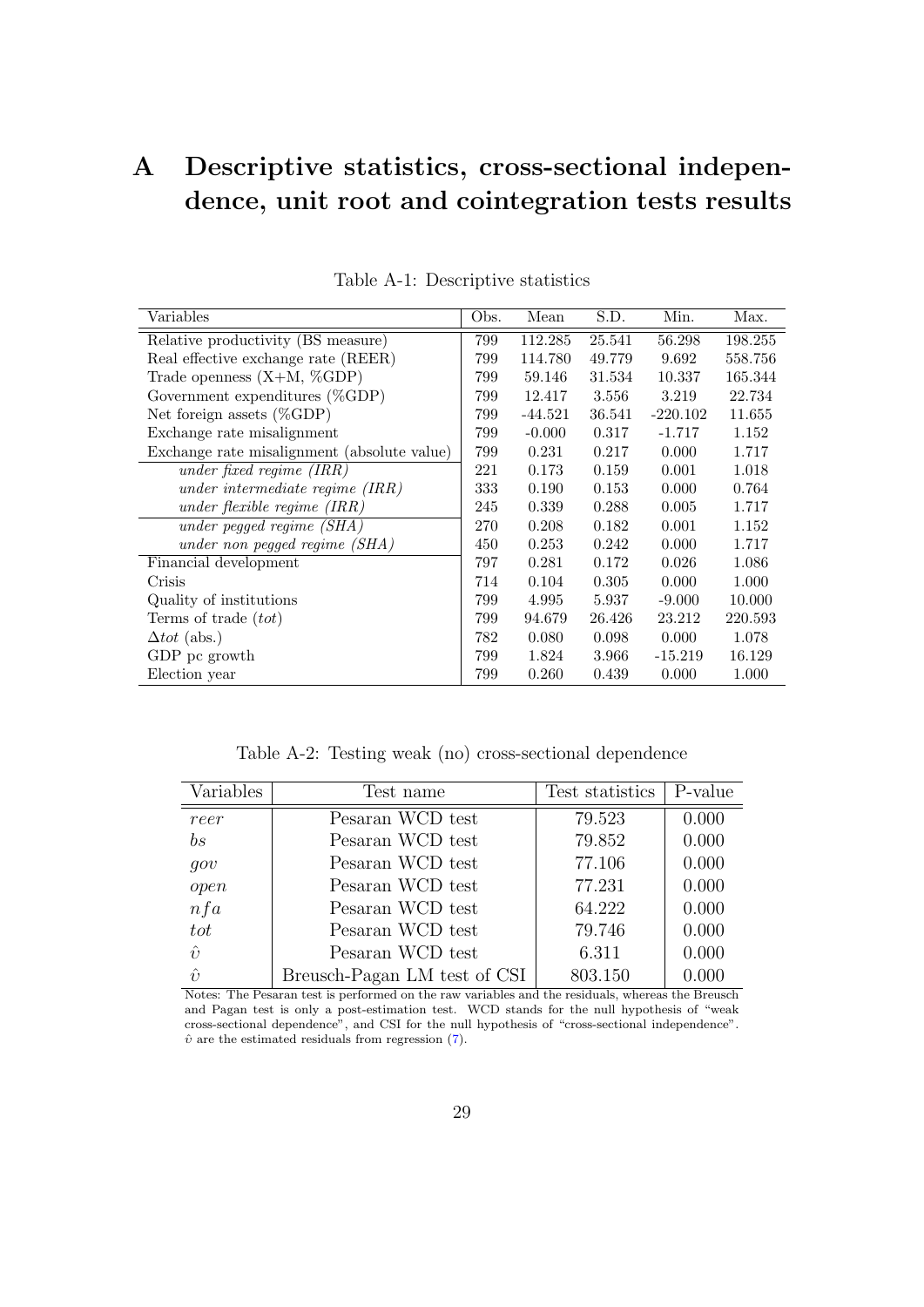<span id="page-29-0"></span>

|                 | CADF t-stat                                                                                | P-value |          | Critical values |          |
|-----------------|--------------------------------------------------------------------------------------------|---------|----------|-----------------|----------|
|                 |                                                                                            |         | 10%      | $5\%$           | $1\%$    |
| reer            | $-1.658$                                                                                   | 0.999   | $-2.630$ | $-2.710$        | $-2.850$ |
| $b\overline{s}$ | $-2.540$                                                                                   | 0.175   | $-2.630$ | $-2.710$        | $-2.850$ |
| qov             | $-2.286$                                                                                   | 0.599   | $-2.630$ | $-2.710$        | $-2.850$ |
| open            | $-1.847$                                                                                   | 0.990   | $-2.630$ | $-2.710$        | $-2.850$ |
| tot             | $-2.872$                                                                                   | 0.006   | $-2.630$ | $-2.710$        | $-2.850$ |
| nfa             | $-2.111$<br>The contract of an experiment to ded to the first contract and<br>$N_{\rm{L}}$ | 0.859   | $-2.630$ | $-2.710$        | $-2.850$ |

Table A-3: Results of [Pesaran](#page-40-10) [\(2007\)](#page-40-10)'s unit root tests

Notes: The estimated specifications include both an intercept and a trend.

<span id="page-29-1"></span>Table A-4: Results of [Westerlund](#page-40-11) [\(2007\)](#page-40-11)'s cointegration tests

| Statistic    | Value     | Z-value  | Robust P-value |
|--------------|-----------|----------|----------------|
| $G_\tau$     | $-3.036$  | $-0.781$ | 0.055          |
| $G_{\alpha}$ | $-12.979$ | 2.092    | 0.017          |
| $P_{\tau}$   | $-11.146$ | $-0.313$ | 0.169          |
|              | $-10.543$ | 1.602    | 0.161          |

Notes: The width of the Bartlett kernel window used in the semiparametric estimation of long-run variances is defined according to the number  $4(T/100)^{2/9} \approx 3$ . The number of bootstrap replications is 1000. One lag and one lead have been considered. The estimated specifications include both an intercept and a trend.

<span id="page-29-2"></span>Table A-5: Estimation results of the cointegrating relationship

|                      | Number of lags/leads $(p)$ |                         |
|----------------------|----------------------------|-------------------------|
|                      | $p=1$                      | $p=2$                   |
| $_{bs}$              | $0.2965*$<br>(0.169)       | 0.2362<br>(0.156)       |
| open                 | $-0.0093***$<br>(0.002)    | $-0.0078***$<br>(0.001) |
| qov                  | $0.0238**$<br>(0.011)      | $0.0311***$<br>(0.011)  |
| nfa                  | $0.0023***$<br>(0.001)     | $0.0021***$<br>(0.001)  |
| Observations         | 748                        | 714                     |
| Country FE           | Yes                        | Yes                     |
| Time FE              | Yes                        | Yes                     |
| Heterogeneous trends | Yes                        | Yes                     |

Notes:  $\ast$ ,  $\ast\ast$ , and  $\ast\ast\ast$  denote significance at the 10\%, 5\% and 1% confidence level, respectively. Values in parentheses are robust standard errors. FE: fixed effects.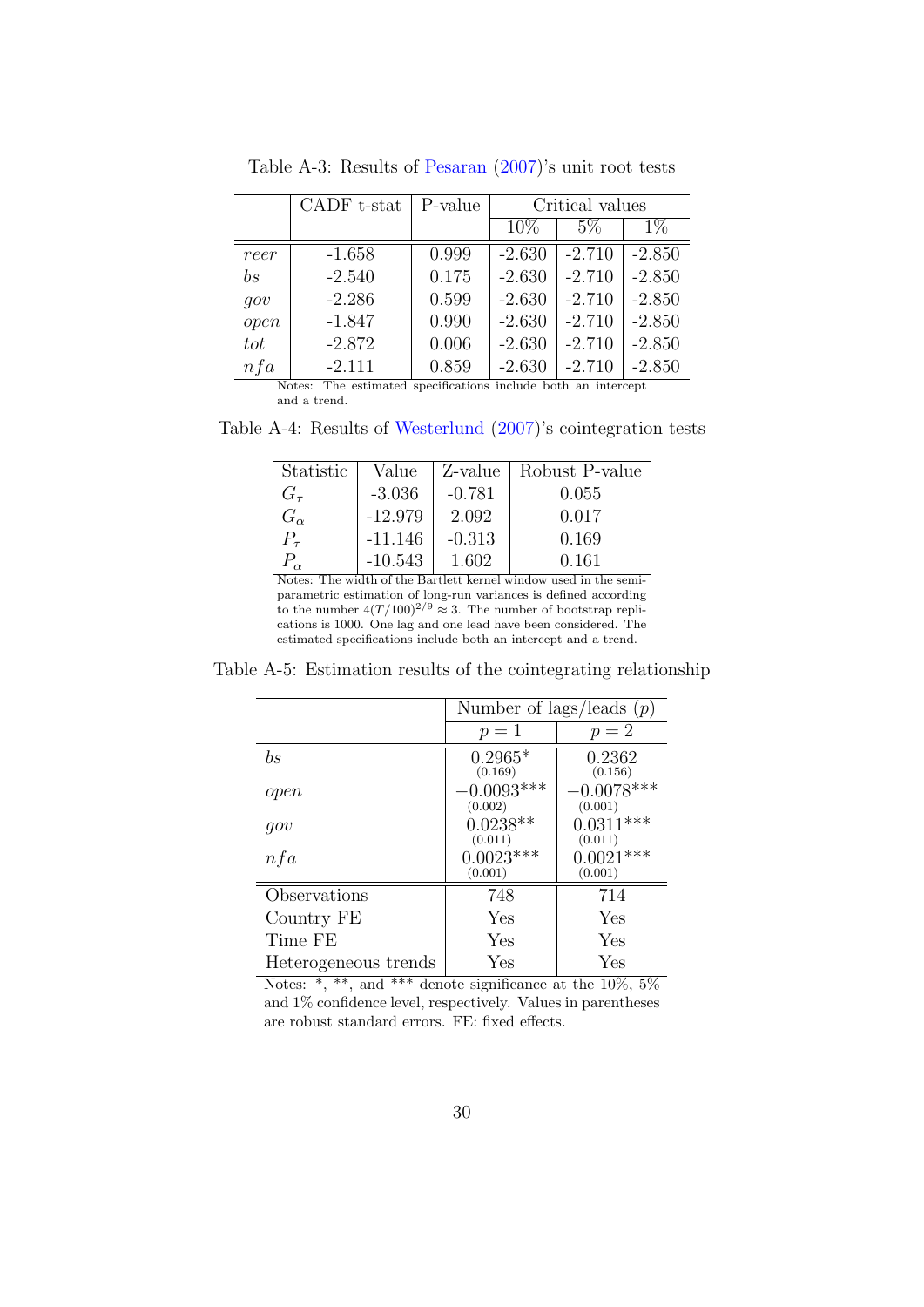### <span id="page-30-0"></span>B Monetary and budgetary disciplines

Our approach to assess whether the monetary and budgetary discipline hypotheses hold consists in testing the impact of the ERR on inflation and fiscal balance.<sup>[21](#page-30-1)</sup> To this end, we rely on the following specifications:

<span id="page-30-2"></span>
$$
\pi_{i,t} = \theta_0 + \theta_1 ERR_{i,t} + \sum_{l=1}^{k} \eta_l X_{i,t}^l + \epsilon_{i,t},
$$
\n(9a)

$$
\text{fiscal}_{i,t} = \delta_0 + \delta_1 ERR_{i,t} + \sum_{l=1}^k \theta_l X_{i,t}^l + \upsilon_{i,t},\tag{9b}
$$

where  $\pi_{i,t}$  is the inflation rate in country i at time year t, and fiscal<sub>it</sub> is general government net lending/borrowing over GDP in country  $i$  at time year  $t$ . The control variables included in  $X_{i,t}$  are the GDP per capita growth rate and the log of terms of trade. In the budgetary regression [\(9b\)](#page-30-2), we also control for the electoral cycle by adding a dummy variable indicating if, in a specific year, presidential or parliamentary elections have taken place. The sources and data construction of variables involved in Equations [\(9a\)](#page-30-0) and [\(9b\)](#page-30-2) are the following. The inflation rate  $\pi_{i,t}$  (based on consumer prices) and the GDP per capita growth rate come from the World Bank's World Development Indicators. General government net lending/borrowing, expressed as a percent of GDP (fiscal<sub>i,t</sub>), is taken from the IMF International Financial Statistics database. The terms of trade,  $tot_{it}$ , are defined as the ratio of the country's export price index to its import price index (source: CEPAL). Finally, the elections dummy variable takes the value 1 in years in which presidential or parliamentary elections have taken place, 0 otherwise (source: International Institute for Democracy and Electoral Assistance). Note that the fiscal variable covers all countries in our sample but is spotty before 1990, significantly reducing the number of observations. The estimation of Equations  $(9a)$  and  $(9b)$  is performed using OLS.

Table [A-6](#page-31-0) reports the estimated effect of the ERR on inflation (Equation [\(9a\)](#page-30-0)), the regressions being performed with and without country and time fixed effects.<sup>[22](#page-30-3)</sup> Our primary interest is in the value of  $\hat{\theta}_1$  which measures the effect of ERR on inflation. The estimates  $\hat{\theta}_1$  remain highly significant across all the specifications. When using the SHA classification, they vary from a low of 0.042 (column (2)) to a high of 0.162 (column (3)). Moreover, the results, reported in columns (5) to (8), show that our

<span id="page-30-1"></span><sup>21</sup>Monetary and fiscal disciplines here refer to the control (reduction) of inflation and the fiscal deficit, respectively. We do not elaborate further on this analysis which is beyond the scope of this paper.

<span id="page-30-3"></span><sup>&</sup>lt;sup>22</sup>When estimating Equation [\(9a\)](#page-30-0), we remove observations characterized by  $\pi_{i,t} > 100\%$  to ensure that the results are not driven by spurious country/year observations.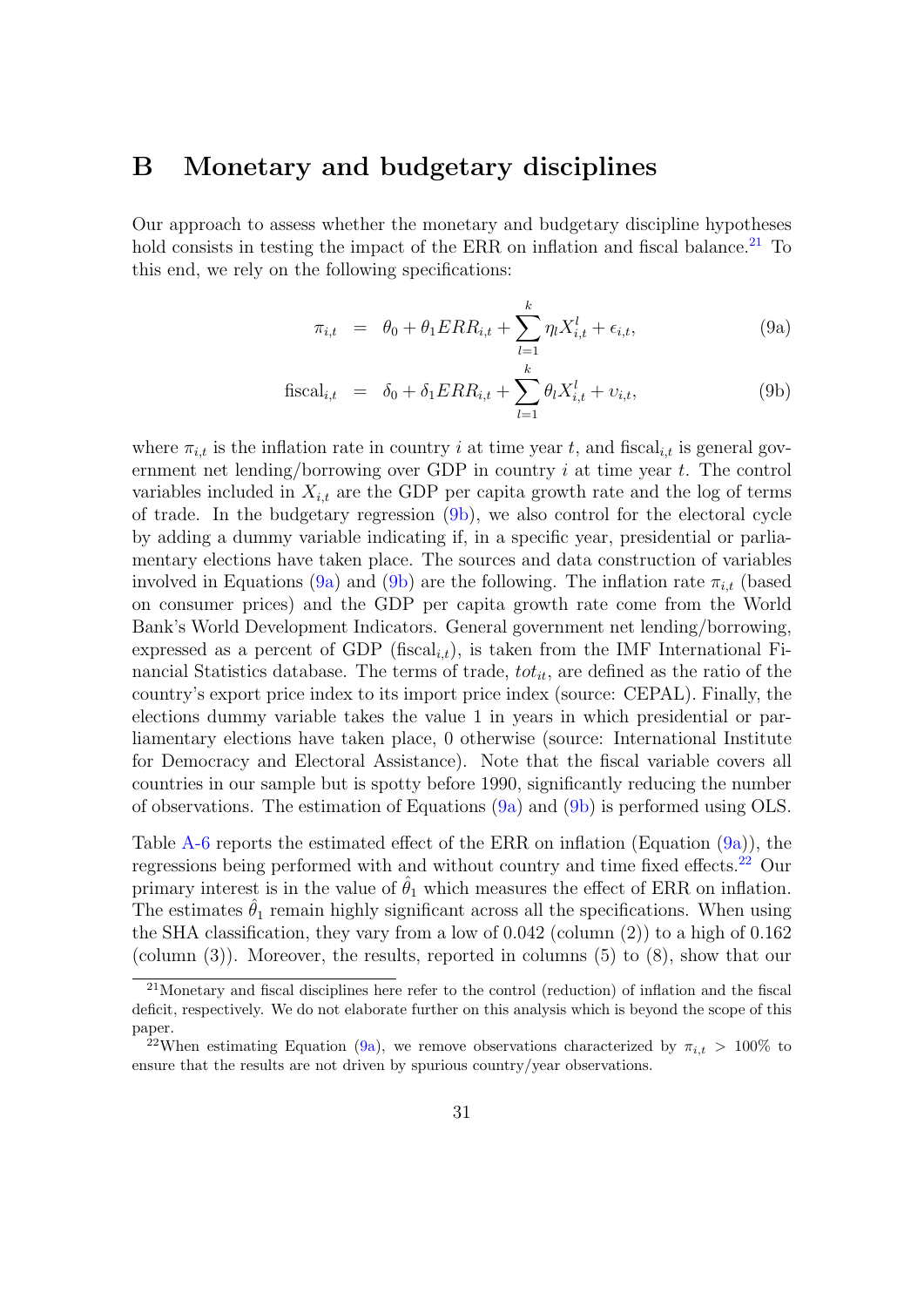estimates of  $\hat{\theta}_1$  are also positive with the use of the IRR classification. In particular, the estimated coefficient remains highly significant and almost insensitive to the econometric specification in all four cases. Note also that the coefficients associated with the two control variables have the expected signs (although the estimates for the coefficient associated with terms of trade are less precise). Indeed, in times of vigorous economic growth, one may expect a restrictive monetary policy to prevent from inflationary pressures. Besides, if growth is driven by supply, it is likely that prices will drop. Regarding the other control variable, recall that our countries are commodity exporters. Therefore, a rise in the terms of trade leads to an increase in income and, in turn, in domestic demand. As a result, prices are expected to rise. By and large, our results reveal that fixed ERR tend to generate significantly less inflation (see also [Ghosh, Gulde, Ostry, and Wolf,](#page-38-11) [1997\)](#page-38-11). This in turn supports the monetary discipline hypothesis.

|                |                   |                   | SHA classification |                      |                  |            | IRR classification |                  |
|----------------|-------------------|-------------------|--------------------|----------------------|------------------|------------|--------------------|------------------|
|                | $\left( 1\right)$ | $\left( 2\right)$ | $\left( 3\right)$  | $\left(4\right)$     | $\left(5\right)$ | (6)        | $\left( 7\right)$  | $\left(8\right)$ |
|                |                   |                   |                    |                      |                  |            |                    |                  |
| ERR.           | $0.098***$        | $0.042***$        | $0.162***$         | $0.113***$           | $0.079***$       | $0.083***$ | $0.091***$         | $0.096***$       |
|                | (0.014)           | (0.013)           | (0.016)            | (0.017)              | (0.010)          | (0.013)    | (0.010)            | (0.013)          |
| GDP pc growth  | $-0.004**$        | $-0.005**$        | $-0.002$           | $-0.003$             | $-0.004**$       | $-0.004**$ | $-0.003*$          | $-0.002$         |
|                | (0.002)           | (0.002)           | (0.002)            | (0.002)              | (0.002)          | (0.002)    | (0.002)            | (0.002)          |
| Terms of trade | $0.076**$         | $0.090**$         | 0.052              | 0.051                | 0.012            | 0.045      | $-0.011$           | 0.012            |
|                | (0.038)           | (0.038)           | (0.032)            | (0.035)              | (0.031)          | (0.033)    | (0.028)            | (0.030)          |
| Constant       | 0.025             | 0.034             | $-0.004$           | 0.006                | $-0.008$         | $-0.075$   | $-0.051$           | $-0.115**$       |
|                | (0.041)           | (0.042)           | (0.040)            | (0.043)              | (0.039)          | (0.049)    | (0.041)            | (0.049)          |
| Observations   | 628               | 628               | 628                | 628                  | 705              | 705        | 705                | 705              |
| R-squared      | 0.086             | 0.220             | 0.404              | 0.491                | 0.132            | 0.263      | 0.397              | 0.518            |
| Country FE     | N <sub>o</sub>    | Yes               | No                 | $\operatorname{Yes}$ | N <sub>o</sub>   | Yes        | No.                | Yes              |
| Time FE        | $\rm No$          | N <sub>o</sub>    | Yes                | Yes                  | No               | $\rm No$   | Yes                | Yes              |

<span id="page-31-0"></span>Table A-6: Test of the hypothesis of monetary discipline (Equation [\(9a\)](#page-30-0))

Notes: The OLS estimator is used in these regressions. The dependent variable is the inflation rate. Values in parentheses are robust standard errors. \*, \*\*, and \*\*\* denote significance at the 10%, 5% and 1% confidence level, respectively. FE: fixed effects.

Table [A-7](#page-32-0) shows the results when investigating the budgetary discipline hypothesis. The baseline specifications (columns (4) and (8)) control for country and time fixed effects. In both cases, the estimated coefficient  $\delta_1$  is highly significant and ranges from -1.005 (SHA) to -0.942 (IRR). These estimates suggest that a permanent transition to a more flexible ERR regime (from a peg to a non-peg regime in SHA, for instance) is associated with a reduction of the fiscal stance of  $1\%$  of GDP. This is a sizable effect. However, as columns (2), (5) and (7) reveal, this effect is not always statistically significant at conventional confidence levels. The regressions in Table [A-7](#page-32-0) also control for GDP per capita growth, terms of trade and elections.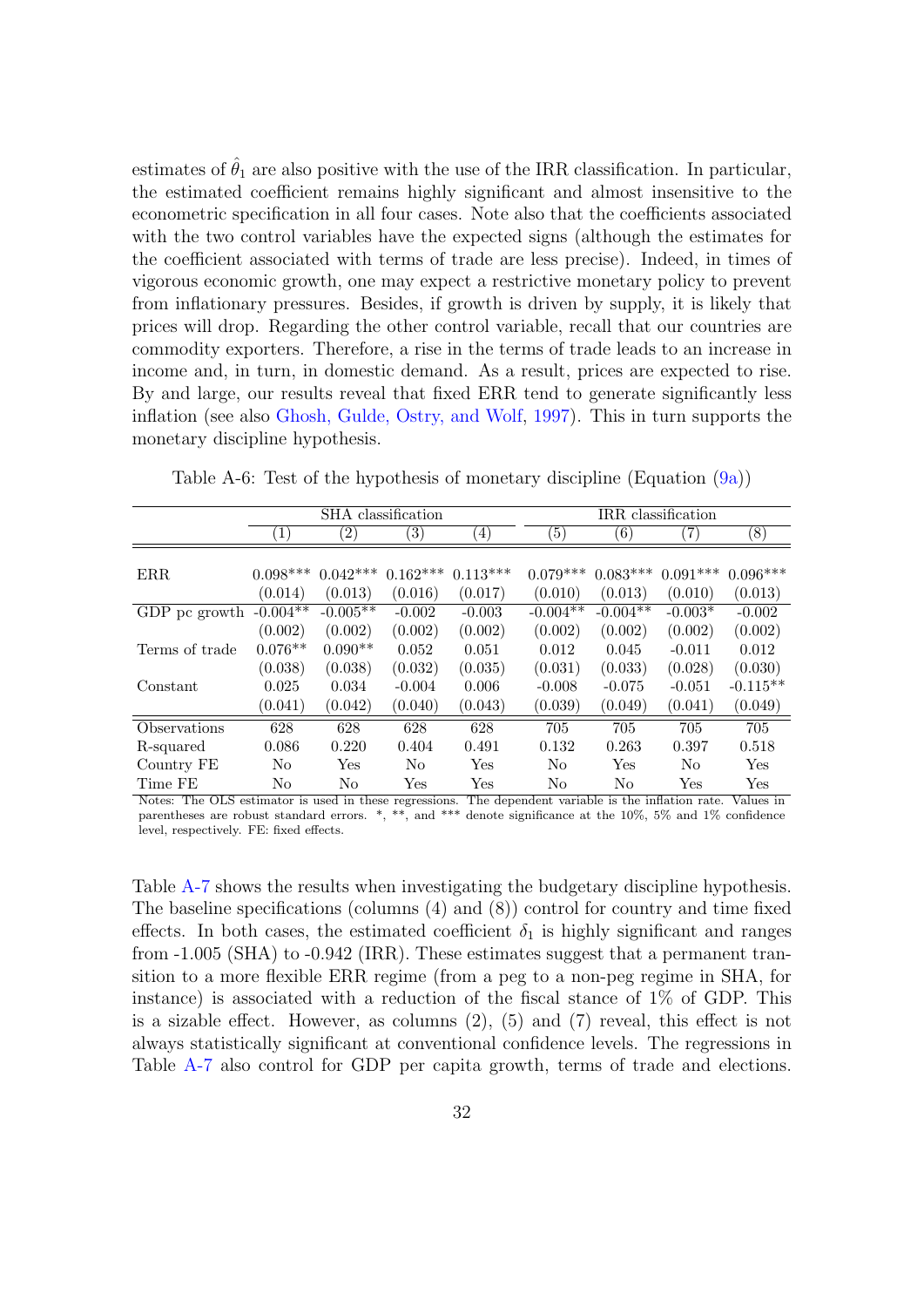As expected, positive shocks to GDP per capita growth are favorable for the fiscal balance, while the coefficient for terms of trade is insignificant. Interestingly, the coefficient associated with the election dummy variable is negative and significant in regressions that control for country fixed effects (columns  $(2)$ ,  $(4)$ ,  $(6)$  and  $(8)$ ), whereas this is not the case in otherwise identical regressions that do not account for such effects (columns  $(1), (3), (5)$  and  $(7)$ ). Given the difficulty of controlling for all the country-specific determinants of fiscal balance, there are good reasons to distrust estimates from panel regressions that do not include country fixed effects. That is why panel regressions with fixed effects are our preferred specifications when investigating the budgetary discipline hypothesis. Although our findings for the budgetary discipline are less clear-cut than our results on the monetary discipline hypothesis, our preferred specifications in which country and time fixed effects are present (columns (4) and (8)) suggest that fixed ERR tend to weaken deficits. Overall, the budgetary discipline hypothesis is thus corroborated.

|                | SHA classification<br>$\left( 2\right)$<br>$\left( 3\right)$<br>$\left(4\right)$<br>$\left(1\right)$ |            |                      |                      | IRR classification |                  |                      |                      |
|----------------|------------------------------------------------------------------------------------------------------|------------|----------------------|----------------------|--------------------|------------------|----------------------|----------------------|
|                |                                                                                                      |            |                      |                      | $\left( 5\right)$  | $\left(6\right)$ | $\left( 7\right)$    | (8)                  |
|                |                                                                                                      |            |                      |                      |                    |                  |                      |                      |
| ERR.           | $-0.564*$                                                                                            | $-0.640$   | $-0.539*$            | $-1.005**$           | $-0.050$           | $-1.179***$      | 0.157                | $-0.942***$          |
|                | (0.333)                                                                                              | (0.412)    | (0.316)              | (0.395)              | (0.226)            | (0.372)          | (0.184)              | (0.316)              |
| GDP pc growth  | $0.409***$                                                                                           | $0.388***$ | $0.363***$           | $0.324***$           | $0.447***$         | $0.407***$       | $0.406***$           | $0.349***$           |
|                | (0.052)                                                                                              | (0.048)    | (0.049)              | (0.047)              | (0.051)            | (0.047)          | (0.048)              | (0.048)              |
| Terms of trade | $-1.694$                                                                                             | $-0.824$   | $-0.772$             | $1.941*$             | $-1.469$           | $-0.546$         | $-0.527$             | 1.459                |
|                | (1.131)                                                                                              | (1.544)    | (0.890)              | (1.159)              | (1.046)            | (1.238)          | (0.831)              | (1.037)              |
| Election year  | $-0.489$                                                                                             | $-0.474*$  | $-0.444$             | $-0.482**$           | $-0.442$           | $-0.428*$        | $-0.464$             | $-0.459*$            |
|                | (0.312)                                                                                              | (0.242)    | (0.317)              | (0.235)              | (0.295)            | (0.233)          | (0.292)              | (0.234)              |
| Constant       | $-0.441$                                                                                             | $-0.940$   | 1.693                | $-4.895***$          | $-1.180$           | 0.143            | 0.746                | $-3.399***$          |
|                | (1.069)                                                                                              | (1.435)    | (1.051)              | (1.349)              | (1.167)            | (1.460)          | (1.130)              | (1.269)              |
| Observations   | 385                                                                                                  | 385        | 385                  | 385                  | 439                | 439              | 439                  | 439                  |
| R-squared      | 0.202                                                                                                | 0.468      | 0.319                | 0.611                | 0.211              | 0.478            | 0.340                | 0.606                |
| Country FE     | No                                                                                                   | Yes        | No.                  | Yes                  | N <sub>o</sub>     | Yes              | N <sub>o</sub>       | Yes                  |
| Time FE        | No                                                                                                   | No         | $\operatorname{Yes}$ | $\operatorname{Yes}$ | No                 | No               | $\operatorname{Yes}$ | $\operatorname{Yes}$ |

<span id="page-32-0"></span>Table A-7: Test of the hypothesis of budgetary discipline (Equation [\(9b\)](#page-30-2))

Notes: The OLS estimator is used in these regressions. The dependent variable is the fiscal balance (% of GDP). Values in parentheses are robust standard errors. \*, \*\*, and \*\*\* denote significance at the 10%, 5% and 1% confidence level, respectively. FE: fixed effects.

# <span id="page-32-1"></span>C Classification of [Coudert and Dubert](#page-37-11) [\(2005\)](#page-37-11)

The procedure to obtain the *de facto* exchange rate regime classification of [Coudert](#page-37-11) [and Dubert](#page-37-11) [\(2005\)](#page-37-11) involves three steps, which are detailed below.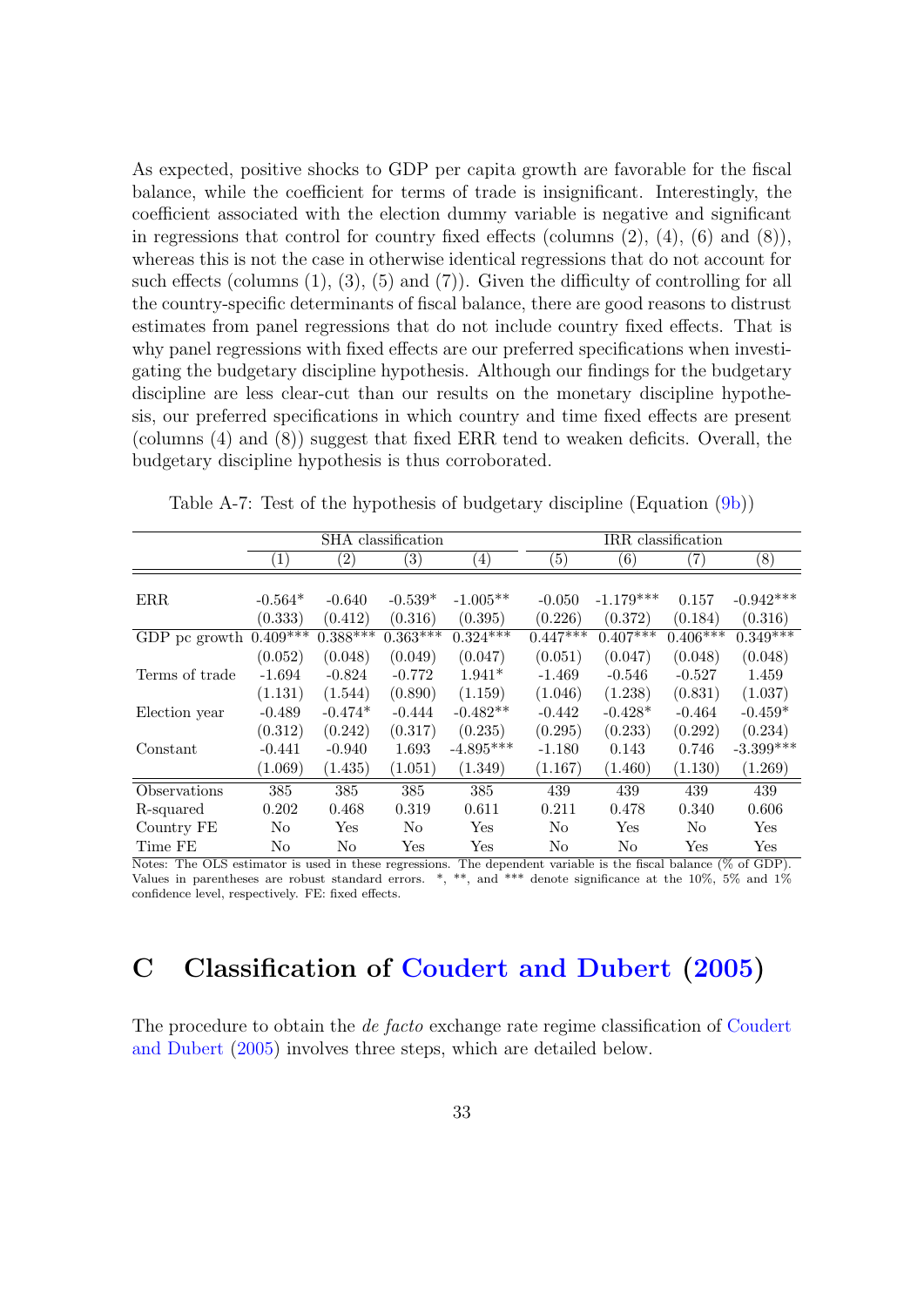1. Assessing annual trend in the exchange rate. In the first step, the annual trend is extracted by estimating, for each country and each year of our sample, the following regression:

$$
\ln E_t = \alpha + \gamma \times t + \varepsilon_t,\tag{10}
$$

where  $\ln E_t$  is the logarithm of the monthly nominal exchange rate against the U.S. dollar, t is a linear trend, and  $\varepsilon_t$  denotes the residual term  $(t = 1, \ldots, 12)$ . Data on nominal exchange rates  $E_t$  are monthly and are extracted from the IMF International Financial Statistics database. The annual trend for year j, denoted by  $\hat{\beta}_j$ , is obtained from the OLS estimate of  $\gamma$  as  $\hat{\beta}_j = (1 + \hat{\gamma})^{12} - 1$ . If  $\hat{\beta}_j > 0$ , the series of monthly exchange rates are detrended ( $\tilde{E}_t$  denoted the detrended exchange rate in what follows). If the annual trend is negative, its absolute value  $|\hat{\beta}_j|$  is compared to an arbitrary threshold  $\tau$ . Following [Coudert](#page-37-11) [and Dubert](#page-37-11) [\(2005\)](#page-37-11),  $\tau$  is set to 2\% annually.

2. Comparing exchange rate variances. The second step consists in comparing the annual variance of changes in  $\Delta E_t$  (alternatively  $\Delta \tilde{E}_t$  if  $\hat{\beta}_j > 0$  in step 1) to the average variance of a benchmark set of floating currencies. The benchmark sample of floating currencies is made up of the Japanese Yen, the British Pound, and the German Deutsche Mark (after 1999, the Euro stands in for the Deutsche Mark). By considering a floating currencies benchmark, we are able to compute Fisher tests applied to the variance of nominal exchange rates. Let  $s_i^2$  denote the empirical annual variance of  $\Delta E_t$  for the Latin American country *i*, and  $s_b^2$  the average of annual variances of the benchmark. By assuming that annual variances follow normal distributions with theoretical variance  $\sigma_i^2$  ( $\sigma_b^2$  resp.) for country i (the benchmark group resp.), this implies that the ratio  $(s_b^2/\sigma_b^2)/(s_i^2/\sigma_i^2)$  follows a Fisher distribution  $F(n_b, n_i)$  where  $n_b$ and  $n_i$  are the degrees of freedom.  $s_b^2$  and  $s_i^2$  being calculated with 36 and 12 observations respectively, we get  $n_b = 35$  and  $n_i = 11$ . The null hypothesis  $H_0$ is that, for a given year, the variance of exchange rate changes in country  $i$  is smaller than that in the benchmark group, i.e.  $H_0: \sigma_i^2 < \sigma_b^2$ . If  $s_i^2 < (1/2.54)s_b^2$ , the exchange rate variance of country  $i$  is considered as low  $(2.54 \text{ being the})$ 5% critical value of a  $F(35, 11)$ ). Conversely, if  $s_i^2 \ge (1/2.54)s_b^2$ , the variance of country i is treated as high.<sup>[23](#page-33-0)</sup>

<span id="page-33-0"></span><sup>&</sup>lt;sup>23</sup>During the years 1970-1972, currencies of the benchmark were part of the Bretton Woods system which was characterized by fixed parities against the U.S. dollar and low volatility in nominal exchange rates. Since step 2 is an equality test of exchange rate variance between country i and the benchmark group, the methodology tends to be biased in favor of flexible regimes. Therefore, some spurious observations for years 1970, 1971 and 1972 primarily classified as pure or managed float were converted into a fixed regime to account for the low exchange rate volatility in the benchmark sample.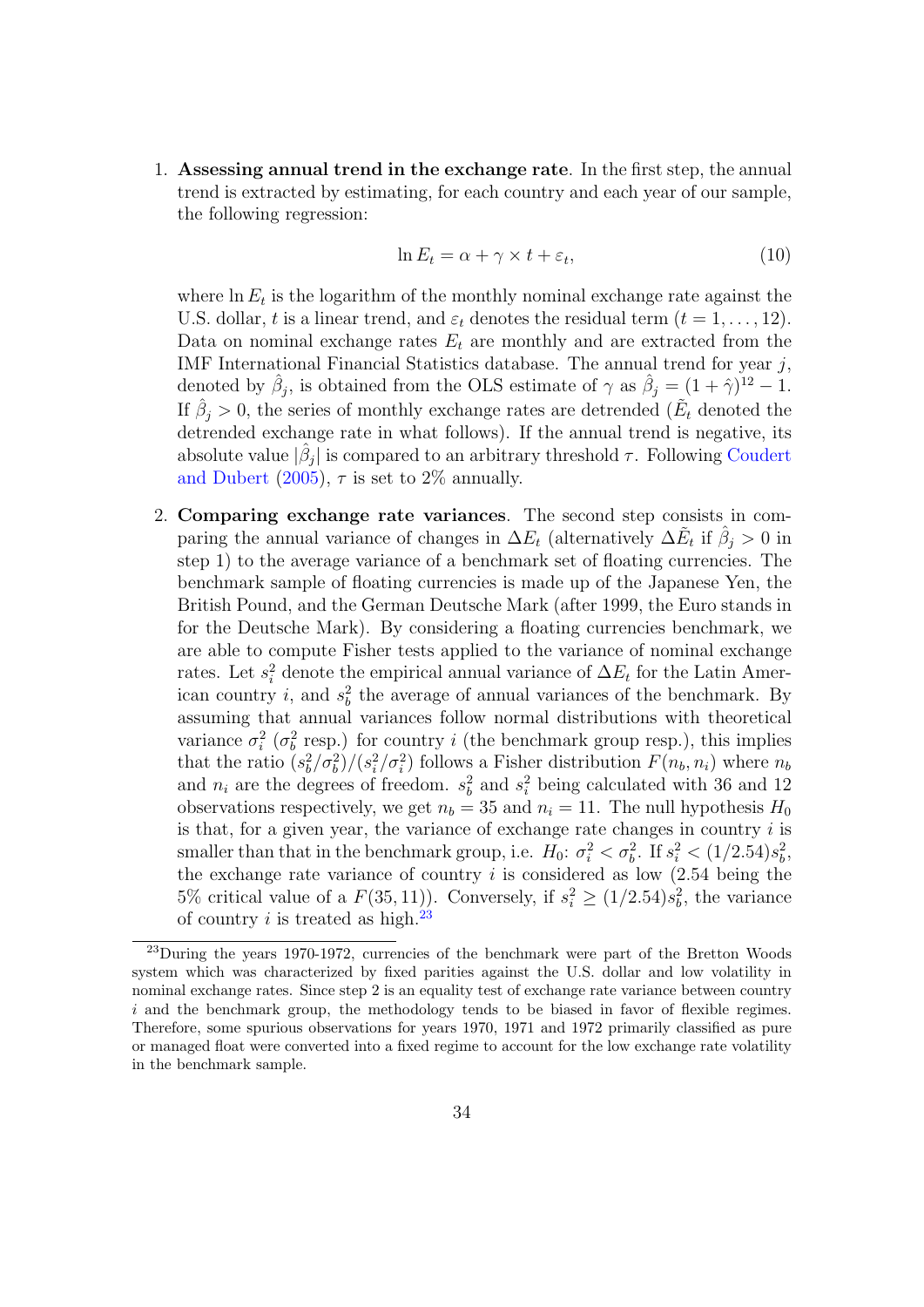3. Comparing changes in international reserves variances. In the final stage, we apply the same test presented in step 2 to the variance of changes in official reserves  $(\Delta R_t)$ . Data on international reserves  $R_t$  are monthly and are extracted from the IMF International Financial Statistics database. Accordingly, the empirical variance of changes in foreign reserves for country  $i$ , denoted by  $\tilde{s}_i^2$  with a theoretical value  $\tilde{\sigma}_i^2$ , is compared to the average variance of changes in foreign reserves of the benchmark group (noted  $\tilde{s}_b^2$  with a corresponding theoretical value  $\tilde{\sigma}_b^2$ ). Assuming that monthly rates of changes in reserves follow normal distributions, a Fisher test can be computed. In this case, the null hypothesis is that, for a given year, the variance of the reserves changes in country  $i \left( \tilde{\sigma}_i^2 \right)$  is higher than that in the benchmark group  $(\tilde{\sigma}_b^2)$ , i.e.  $H_0$ :  $\tilde{\sigma}_i^2 > \tilde{\sigma}_b^2$ . Accordingly, the ratio  $(\tilde{s}_i^2/\tilde{\sigma}_i^2)/(\tilde{s}_b^2/\tilde{\sigma}_b^2)$  follows a Fisher distribution  $F(35, 11)$ . If  $\tilde{s}_i^2 > 2.54\tilde{s}_b^2$ , the variance of international reserves is considered as high. Otherwise, if  $\tilde{s}_i^2 \leq 2.54\tilde{s}_b^2$ , the variance of international reserves is considered as low.

The classification of [Coudert and Dubert](#page-37-11) [\(2005\)](#page-37-11), derived from the procedure described above, can be summarized by Table [A-8.](#page-34-0) The corresponding measure of ERR, presented in the last column, is coded as follows:  $4 = \text{peg}$ ,  $3 = \text{crawling peg}$ ,  $2 =$  managed float and  $1 =$  pure float.

| Annual Trend                               | Exchange rate variance Reserves variance |                    | Regime        | Dummy          |
|--------------------------------------------|------------------------------------------|--------------------|---------------|----------------|
| $(\text{step 1})$                          | $(\text{step } 2)$                       | $(\text{step } 3)$ |               | variable       |
| $\beta > 0$ and $\hat{\beta} < \tau$       | low                                      |                    | peg           |                |
| $\beta$ < 0 and $ \beta $ < $\tau$         | low                                      |                    | peg           | 4              |
| $\hat{\beta} > 0$ and $\hat{\beta} > \tau$ | low                                      |                    | crawling peg  | 3              |
| $\ddot{\beta} > 0$                         | high                                     | high               | managed float | $\overline{2}$ |
| $\beta$ < 0 and $ \beta  > \tau$           |                                          | high               | managed float | $\overline{2}$ |
| $\hat{\beta}$ < 0 and $ \beta $ < $\tau$   | high                                     | high               | managed float | $\overline{2}$ |
| $\hat{\beta} > 0$                          | high                                     | low                | pure float    |                |
| $\beta$ < 0 and $ \beta  > \tau$           |                                          | low                | pure float    |                |
| $\hat{\beta}$ < 0 and $ \beta $ < $\tau$   | high                                     | $_{\text{low}}$    | pure float    |                |

<span id="page-34-0"></span>Table A-8: Exchange Rate Regimes in [Coudert and Dubert](#page-37-11) [\(2005\)](#page-37-11)'s classification

The measure of ERR is available for the 17 countries in our sample and covers the 1970-2016 period. Figure [A-1](#page-35-0) plots the decade average of the share of fixed exchange rate regimes for the Latin American continent, and separately for each of the regions, i.e., Central America and South America.<sup>[24](#page-34-1)</sup> The overall pattern is very

<span id="page-34-1"></span><sup>&</sup>lt;sup>24</sup>Consistent with Figure [1](#page-9-0) which plots the share of fixed exchange rate regimes in the SHA and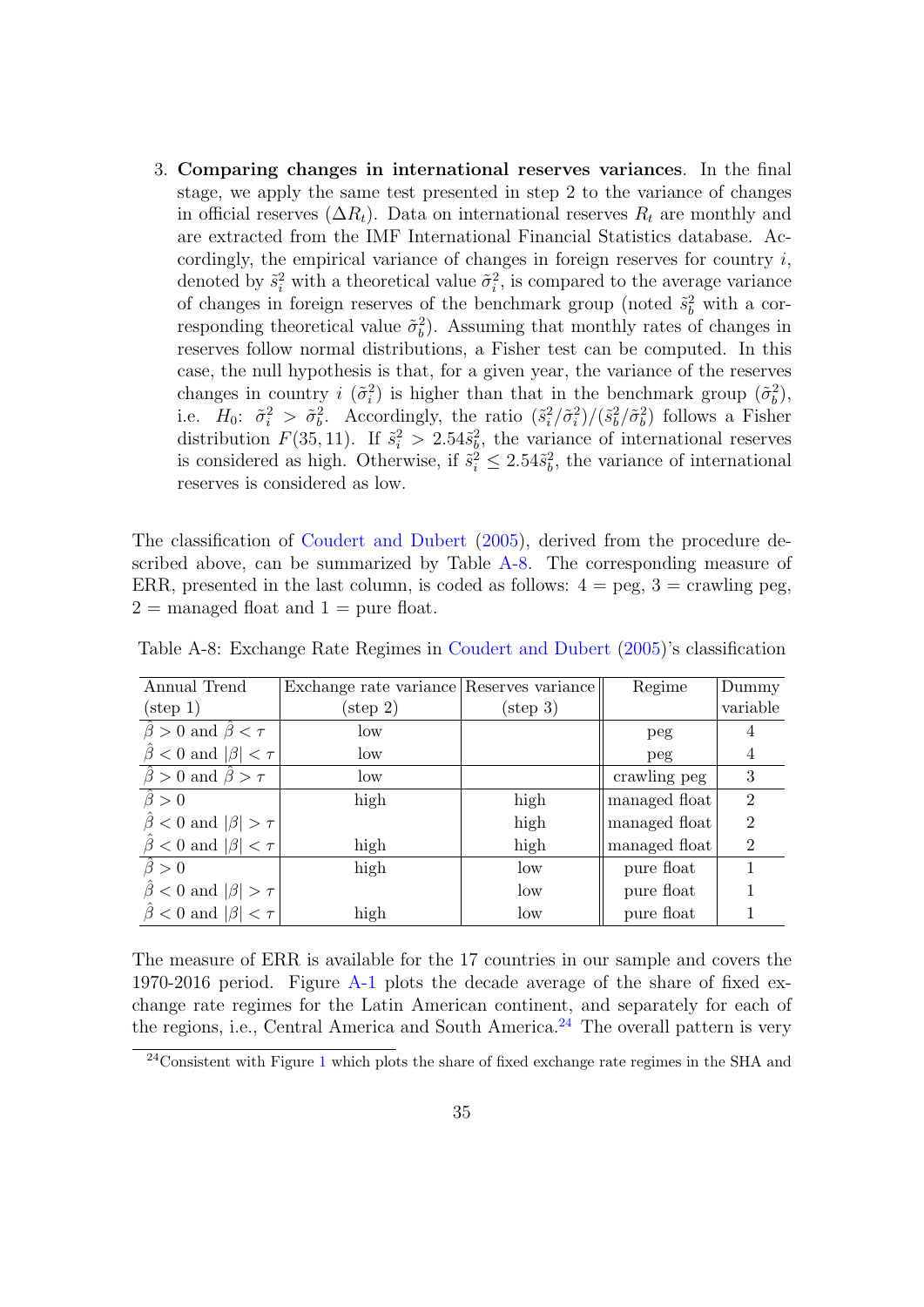similar to that of Figure [1.](#page-9-0) First, in all decades, the share of fixed ERR is higher in Central American countries than in South America. Second, for the whole sample, the percentage of fixed exchange rate regimes declined over time from 58% in the 1970s to 30% in the 2010 decade according to the CD classification. However, there are important differences across the two geographical areas. In Central America, the share of fixed EER also significantly decreased (81% during the 70's to 45% over the 2010-2014 period). After a sharp decline during the 1970s, this share has remained stable in South America since the 1980s and amounts to 10-15%.

<span id="page-35-0"></span>Figure A-1: Percentage of Fixed Exchange Rate Regimes in Latin American Countries (Coudert and Dubert's classification).



Note: The group of 16 Latin American countries comprises 8 South American countries (Argentina, Bolivia, Brazil, Chile, Colombia, Paraguay, Peru, and Uruguay) and 8 Central American countries (Costa Rica, Dominican Republic, Guatemala, Honduras, Jamaica, Mexico, Panama, and Trinidad and Tobago). Period: 1970-2014.

IRR classifications for a sample of 16 countries (Ecuador is dropped) over the 1970-2014 period, we use in Figure [A-1](#page-35-0) the same sample such that the results are comparable across classifications.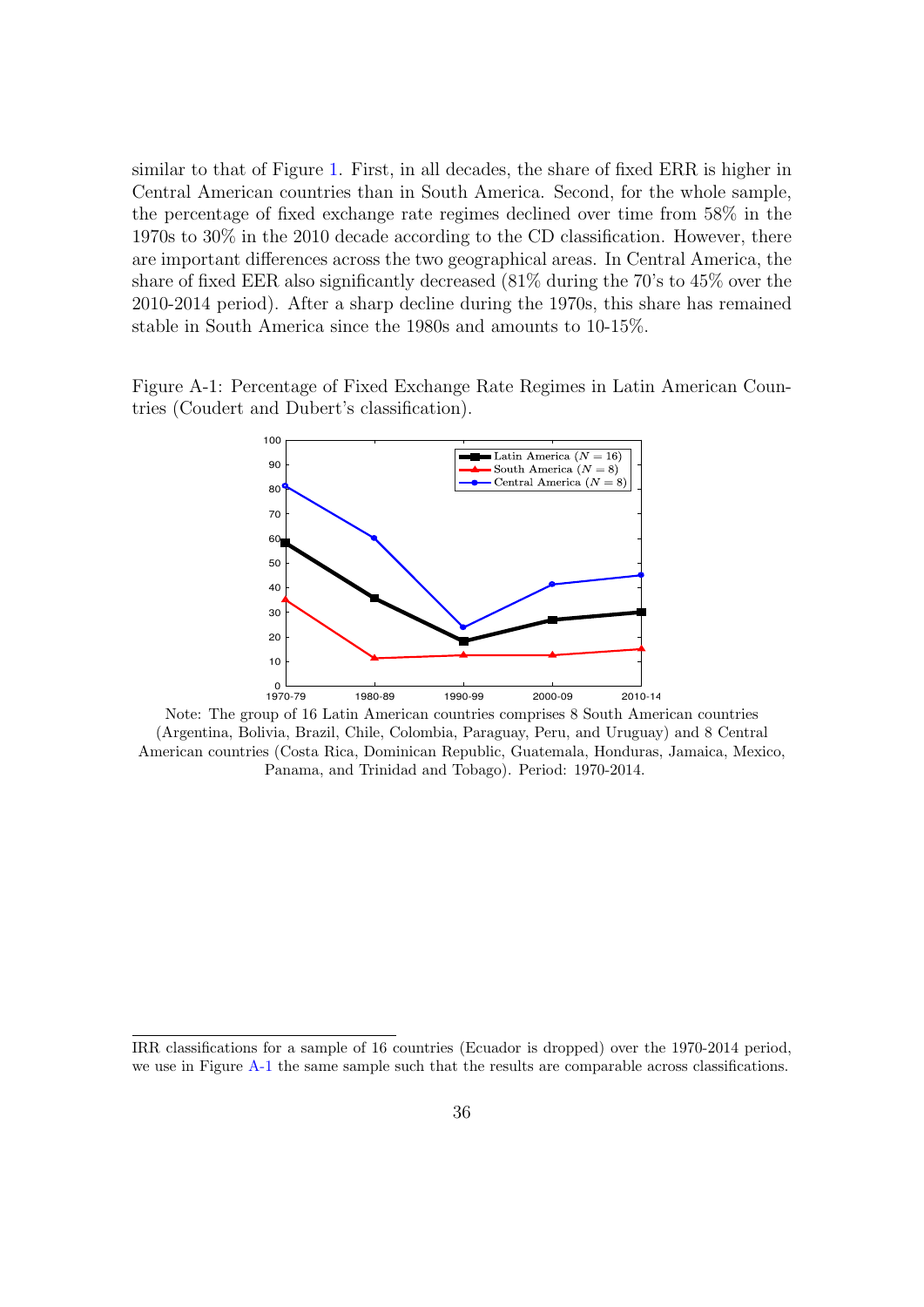## References

- <span id="page-36-1"></span>Alberola, E. (2003): "Misalignment, Liabilities Dollarization and Exchange Rate Adjustment in Latin America," Working Paper 0309, Banco de Espana.
- <span id="page-36-3"></span>AMANO, R. A., AND S. VAN NORDEN (1995): "Terms of Trade and Real Exchange Rates: the Canadian Evidence," Journal of International Money and Finance, 14(1), 83–104.
- <span id="page-36-8"></span>Baum, C. F. (2001): "Residual Diagnostics for Cross-section Time Series Regression Models," The Stata Journal,  $1(1)$ ,  $101-104$ .
- <span id="page-36-2"></span>BÉNASSY-QUÉRÉ, A., S. BÉREAU, AND V. MIGNON (2010): "On the Complementarity of Equilibrium Exchange-Rate Approaches," Review of International Economics, 18(4), 618–632.
- <span id="page-36-6"></span>Berka, M., M. B. Devereux, and C. Engel (2012): "Real Exchange Rate Adjustment in and out of the Eurozone," American Economic Review, 102(3), 179–85.
- <span id="page-36-7"></span>BREUSCH, T. S., AND A. R. PAGAN (1980): "The Lagrange Multiplier Test and its Applications to Model Specification in Econometrics," The Review of Economic Studies, 47(1), 239–253.
- <span id="page-36-0"></span>Buchs, T. (2005): "Equilibrium Real Exchange Rate In Brazil Estimation And Policy Implications," International Trade 0502013, University Library of Munich, Germany.
- <span id="page-36-5"></span>Caputo, R. (2015): "Persistent Real Misalignments and the Role of the Exchange Rate Regime," Economics Letters, 135, 112–116.
- <span id="page-36-9"></span>CARRERA, J., AND G. VULETIN (2013): "The Effects of Alternative Exchange Rate Regimes on Real Exchange Rate Volatility: Evidence Based on a New Dataset," Contemporary Economic Policy, 31(1), 212–234.
- <span id="page-36-4"></span>Chinn, M. D., and S.-J. Wei (2013): "A Faith-Based Initiative Meets the Evidence: Does a Flexible Exchange Rate Regime Really Facilitate Current Account Adjustment?," The Review of Economics and Statistics, 95(1), 168–184.
- <span id="page-36-10"></span>Chudik, A., and M. H. Pesaran (2015): "Common Correlated Effects Estimation of Heterogeneous Dynamic Panel Data Models with Weakly Exogenous Regressors," Journal of Econometrics, 188(2), 393–420.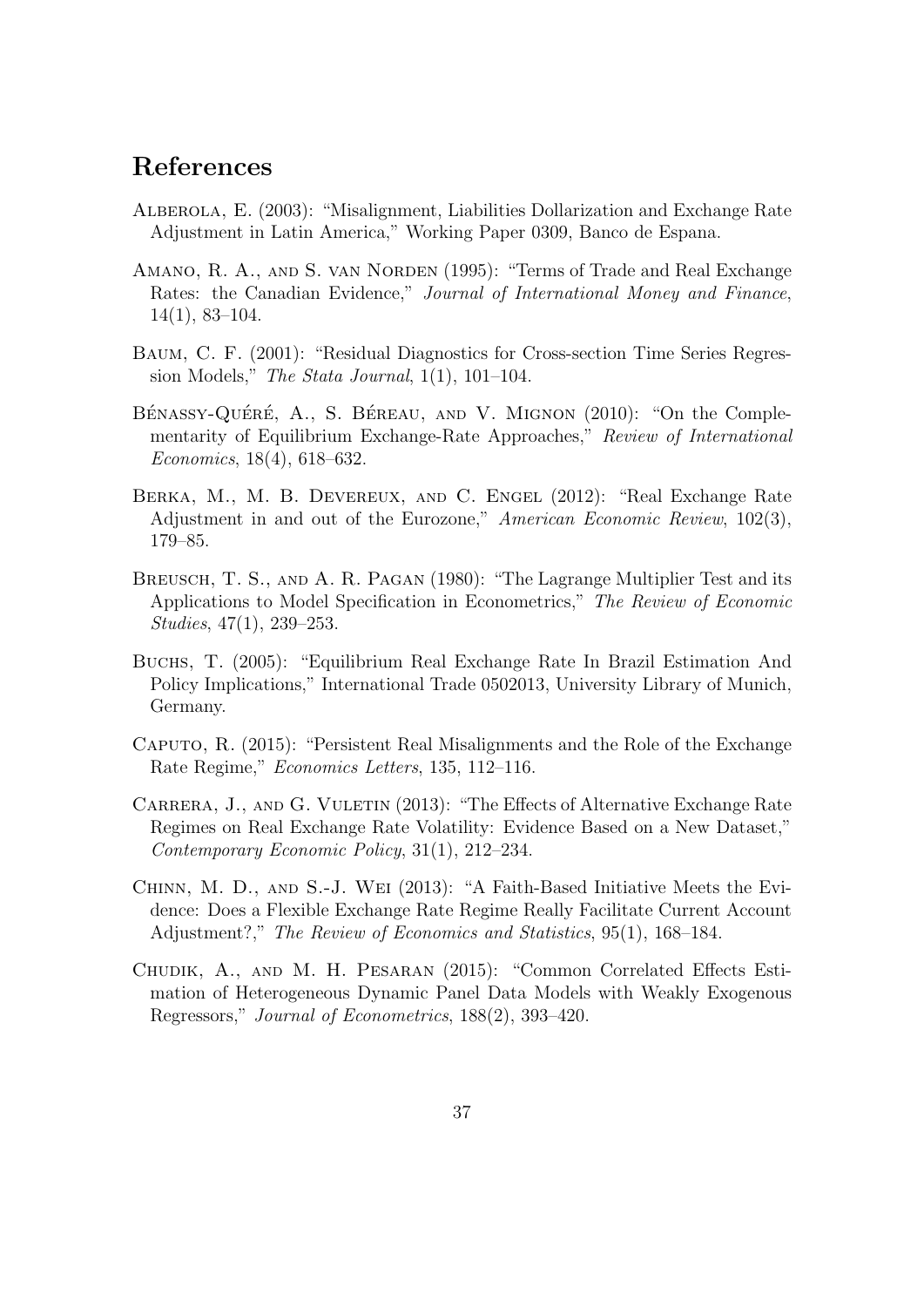- <span id="page-37-8"></span>Comunale, M. (2017): "Dutch Disease, Real Effective Exchange Rate Misalignments and Their Effect on GDP Growth in EU," Journal of International Money and Finance, 73, 350–370.
- <span id="page-37-1"></span>COUDERT, V., AND C. COUHARDE (2009): "Currency Misalignments and Exchange Rate Regimes in Emerging and Developing Countries," Review of International Economics, 17(1), 121–136.
- <span id="page-37-11"></span>Coudert, V., and M. Dubert (2005): "Does Exchange Rate Regime Explain Differences in Economic Results for Asian Countries?," Journal of Asian Economics, 16(5), 874–895.
- <span id="page-37-7"></span>Couharde, C., A.-L. Delatte, C. Grekou, V. Mignon, and F. Morvillier (2020): "Measuring the Balassa-Samuelson Effect: A Guidance Note on the RPROD Database," International Economics, 161, 237–247.
- <span id="page-37-2"></span>DE GREGORIO, J., AND H. C. WOLF (1994): "Terms of Trade, Productivity, and the Real Exchange Rate," NBER Working Paper 4807, National Bureau of Economic Research.
- <span id="page-37-6"></span>DEVEREUX, J., AND M. CONNOLLY (1996): "Commercial Policy, the Terms of Trade and the Real Exchange Rate Revisited," Journal of Development Economics, 50(1), 81–99.
- <span id="page-37-9"></span>Devereux, M. B., and P. R. Lane (2003): "Understanding Bilateral Exchange Rate Volatility," Journal of International Economics, 60(1), 109–132.
- <span id="page-37-3"></span>DRIVER, R. L., AND P. F. WESTAWAY (2005): "Concepts of Equilibrium Exchange Rates," Bank of England Working Paper 248, Bank of England.
- <span id="page-37-0"></span>Dubas, J. M. (2009): "The Importance of the Exchange Rate Regime in Limiting Misalignment," World Development, 37(10), 1612–1622.
- <span id="page-37-5"></span>Edwards, S. (1989): "Real Exchange Rates in the Developing Countries: Concepts and Measurement," NBER Working Paper 2950, National Bureau of Economic Research.

<span id="page-37-10"></span>(2004): "Financial Openness, Sudden Stops, and Current-Account Reversals," American Economic Review, 94(2), 59–64.

<span id="page-37-4"></span>Edwards, S., and M. A. Savastano (1999): "Exchange Rates in Emerging Economies: What Do We Know? What Do We Need to Know?," Working Paper 7228, National Bureau of Economic Research.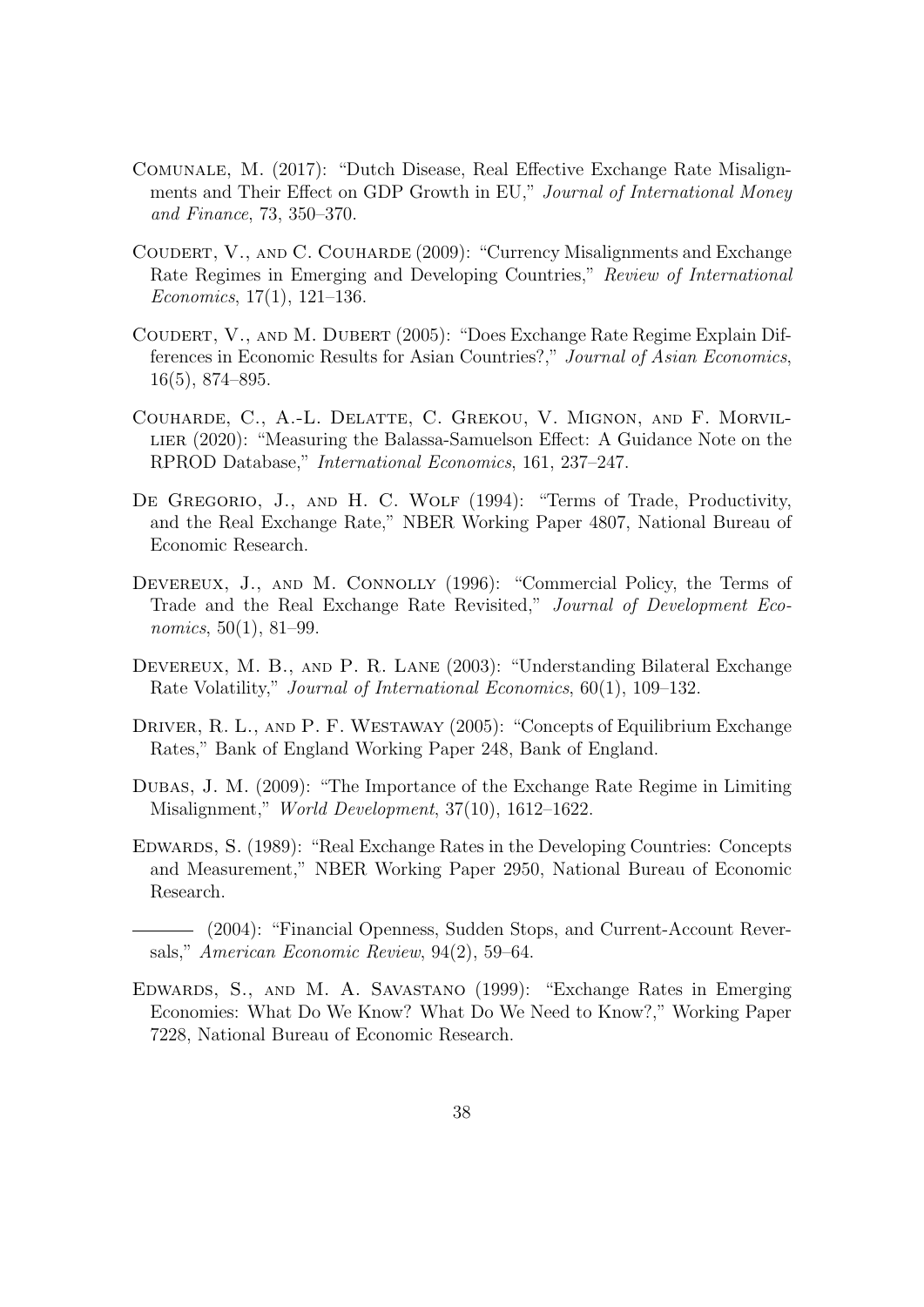- <span id="page-38-9"></span>Elbadawi, I. A., L. Kaltani, and R. Soto (2012): "Aid, Real Exchange Rate Misalignment, and Economic Growth in Sub-Saharan Africa," World Development, 40(4), 681–700.
- <span id="page-38-4"></span>FARUQEE, H. (1995): "Long-Run Determinants of the Real Exchange Rate: A Stock-Flow Perspective," IMF Staff Papers, 42(1), 80–107.
- <span id="page-38-3"></span>Fernando Broner, Norman Loayza, H. L. (2005): "Real Exchange Rate Misalignment in Latin America," Mimeo, The World Bank.
- <span id="page-38-0"></span>FRENKEL, R., AND M. RAPETTI (2010): "A Concise History of Exchange Rate Regimes in Latin America," Umass amherst economics working papers, University of Massachusetts Amherst, Department of Economics.
- <span id="page-38-1"></span>FRIEDMAN, M. (1953): *Essays in Positive Economics*. University of Chicago Press.
- <span id="page-38-5"></span>FROOT, K., AND K. ROGOFF (1995): "Perspectives on PPP and Long-run Real Exchange Rates," in Handbook of International Economics, ed. by G. M. Grossman, and K. Rogoff, vol. 3, chap. 32, pp. 1647–1688. Elsevier.
- <span id="page-38-10"></span>GERVAIS, O., L. SCHEMBRI, AND L. SUCHANEK (2016): "Current Account Dynamics, Real Exchange Rate Adjustment, and the Exchange Rate Regime in Emerging-Market Economies," Journal of Development Economics, 119, 86–99.
- <span id="page-38-11"></span>Ghosh, A. R., A.-M. Gulde, J. D. Ostry, and H. C. Wolf (1997): "Does the Nominal Exchange Rate Regime Matter?," Working Paper 5874, National Bureau of Economic Research.
- <span id="page-38-7"></span>Ghosh, A. R., M. S. Qureshi, and C. G. Tsangarides (2018): "Friedman Redux: External Adjustment and Exchange Rate Flexibility," The Economic Journal, 129(617), 408–438.
- <span id="page-38-2"></span>Giannellis, N., and M. Koukouritakis (2013): "Exchange Rate Misalignment and Inflation Rate Persistence: Evidence from Latin American Countries," International Review of Economics and Finance, 25, 202–218.
- <span id="page-38-6"></span>Gnimassoun, B. (2015): "The Importance of the Exchange Rate Regime in Limiting Current Account Imbalances in Sub-Saharan African Countries," Journal of International Money and Finance, 53, 36–74.
- <span id="page-38-8"></span>Gnimassoun, B., and V. Mignon (2015): "Persistence of Current-account Disequilibria and Real Exchange-rate Misalignments," Review of International Economics, 23(1), 137–159.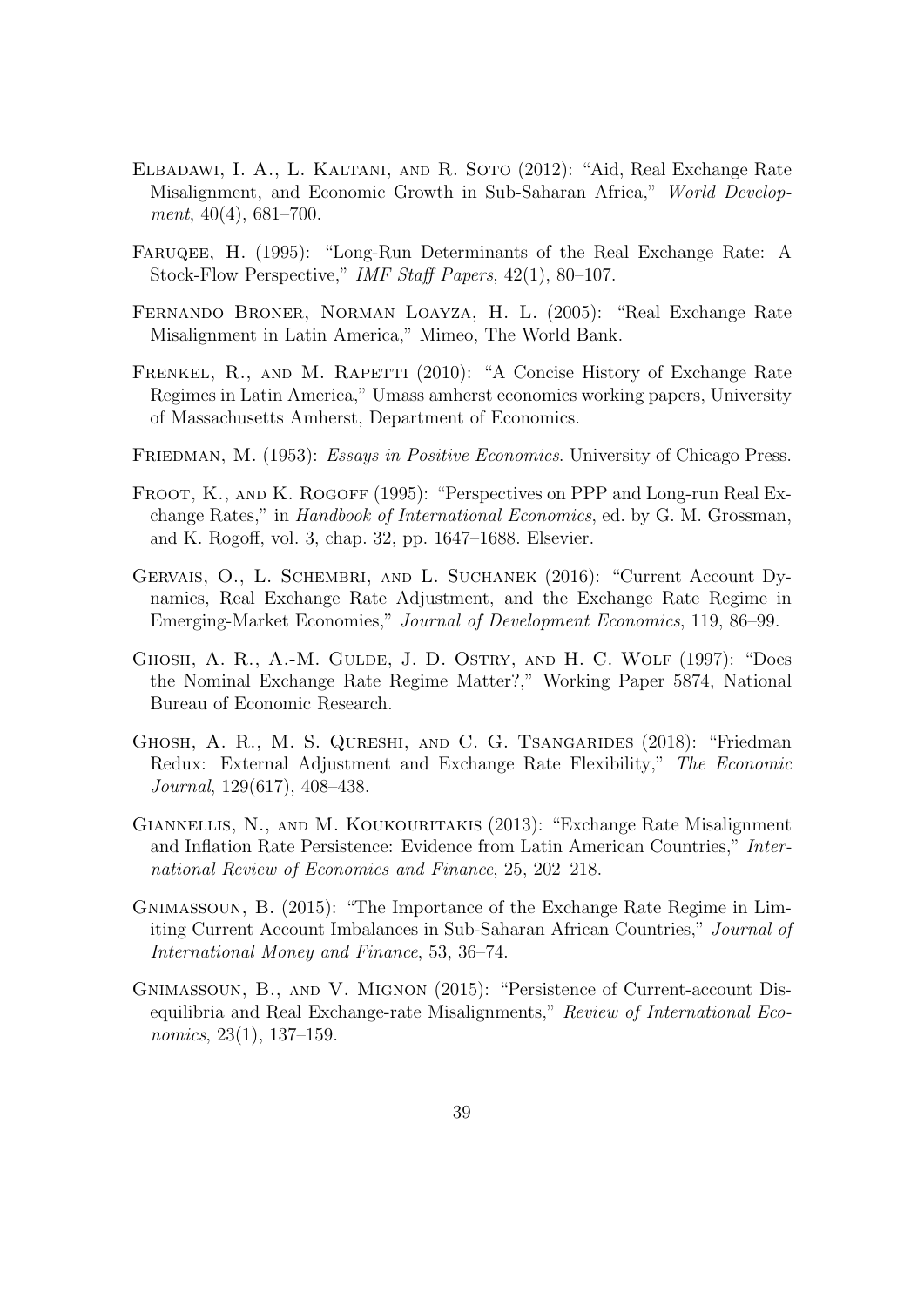- <span id="page-39-9"></span>Gnimassoun, B., and V. Mignon (2016): "How Macroeconomic Imbalances Interact? Evidence from a Panel VAR Analysis," Macroeconomic Dynamics, 20(7), 1717–1741.
- <span id="page-39-0"></span>Guzman, M., J. A. Ocampo, and J. E. Stiglitz (2018): "Real Exchange Rate Policies for Economic Development," World Development, 110, 51–62.
- <span id="page-39-2"></span>HOLTEMOLLER, O., AND S. MALLICK (2013): "Exchange Rate Regime, Real Misalignment and Currency Crises," Economic Modelling, 34, 5–14.
- <span id="page-39-6"></span>Ilzetzki, E., C. M. Reinhart, and K. S. Rogoff (2019): "Exchange Arrangements Entering the Twenty-First Century: Which Anchor will Hold?," The Quarterly Journal of Economics, 134(2), 599–646.
- <span id="page-39-8"></span>LANE, P. R., AND G. M. MILESI-FERRETTI (2001): "The External Wealth of Nations: Measures of Foreign Assets and Liabilities For Industrial and Developing Countries," Journal of International Economics, 55(2), 263–294.
	- (2002): "External Wealth, the Trade Balance, and the Real Exchange Rate," European Economic Review, 46(6), 1049–1071.
- <span id="page-39-10"></span><span id="page-39-4"></span>LLUÍS CARRION-I SILVESTRE, J., T. DEL BARRIO-CASTRO, AND E. LÓPEZ-Bazo (2005): "Breaking the Panels: An Application to the GDP Per Capita," The Econometrics Journal, 8(2), 159–175.
- <span id="page-39-3"></span>MacDonald, R., and P. B. Clark (1998): "Exchange Rates and Economic Fundamentals; A Methodological Comparison of BEERs and FEERs," IMF Working Papers 98/67, International Monetary Fund.
- <span id="page-39-11"></span>Mark, N. C., and D. Sul (2003): "Cointegration Vector Estimation by Panel DOLS and Long-run Money Demand," Oxford Bulletin of Economics and Statistics,  $65(5)$ ,  $655-680$ .
- <span id="page-39-7"></span>Martin, F. E. (2016): "Exchange Rate Regimes and Current Account Adjustment: An Empirical Investigation," Journal of International Money and Finance, 65, 69–93.
- <span id="page-39-5"></span>Mendoza, E. G. (1995): "The Terms of Trade, the Real Exchange Rate, and Economic Fluctuations," International Economic Review, 36(1), 101–137.
- <span id="page-39-1"></span>Nouira, R., and K. Sekkat (2015): "What Determines the Extent of Real Exchange Rate Misalignment in Developing Countries?," International Economics, 141, 135–151.